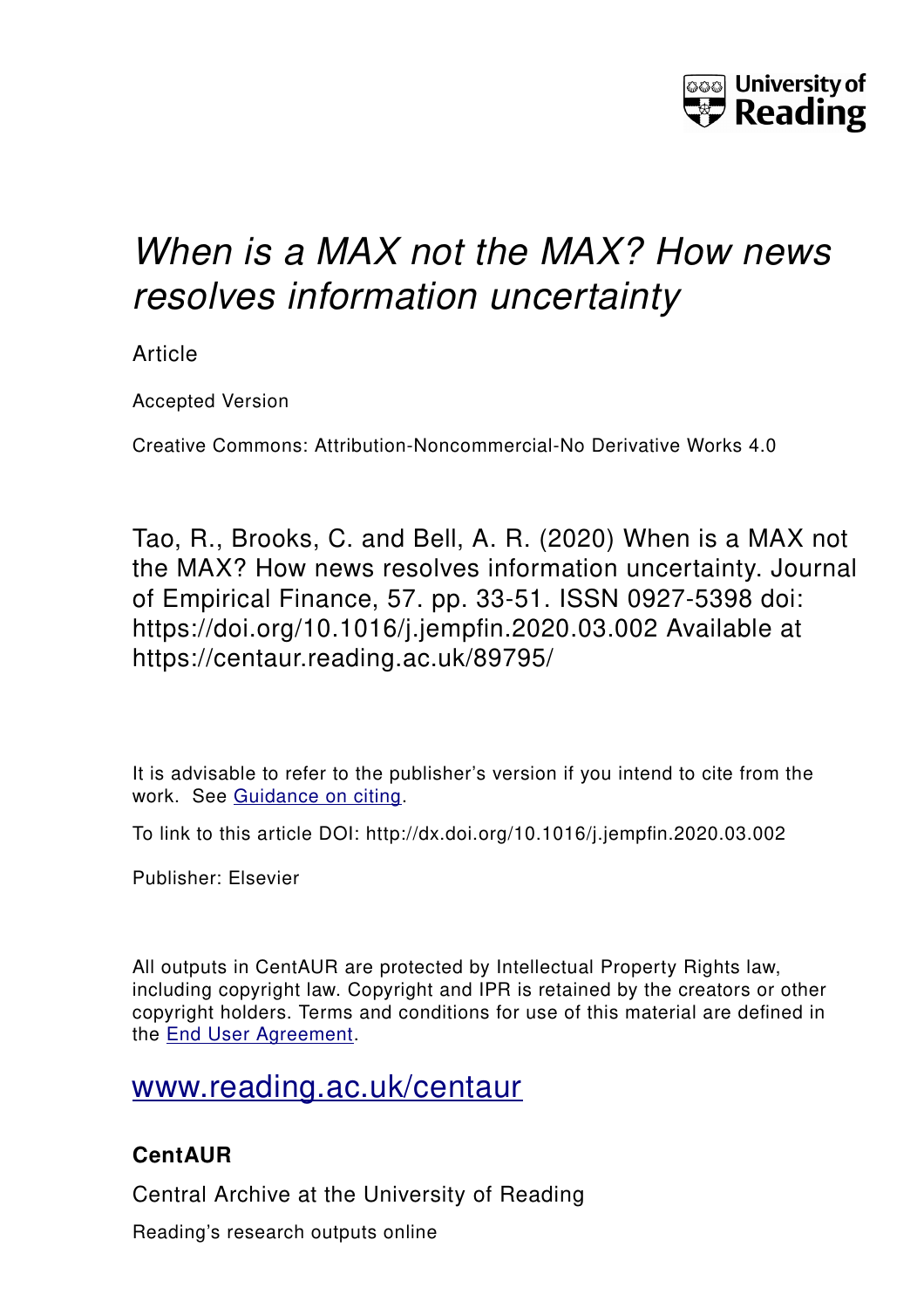# Tomorrow's Fish and Chip Paper? Slowly incorporated News and the Cross-section of Stock Returns

Ran Tao <sup>∗</sup> Chris Brooks † Adrian Bell ‡

March 8, 2020

#### Abstract

A large literature debates the link between news and investor decision making. Relying on unique U.S. firm-level news data between 1979 and 2016, we document a crosssectional difference in the speed of diffusion of the information contained in news. We distinguish news articles as being either slowly or quickly incorporated into contemporaneous stock prices. The return spread between these two types of news yields a statistically significant profitability (139 basis points per month) and this effect cannot be explained by other well-known risk factors. By employing novel attention data (Google Search Volume Index and Bloomberg News Readerships Index), we find that this news-induced anomaly can be attributed to limited-attention theory where firmspecific news is not read by investors. Our research refines the role of news regarding information dissemination in the financial markets.

JEL classifications: G12; G14

Keywords: News sentiment; information dissemination; stock return predictability; investor attention; anomalies

We are grateful to Chris Adcock (the Editor), an Associate Editor, and two anonymous referees for constructive comments and suggestions. We thank Tian Han for advice about textual data mining and the Google Cloud Platform (GCP) providing research credits for our sentiment analysis. We also thank C.S Agnes Cheng, Steven Young, Simone Varotto, Tony Moore, the 2019 BAFA doctoral conference and the FMA Europe Doctoral Student Consortium for useful comments. All errors are our own.

<sup>∗</sup> ICMA Centre, Henley Business School, University of Reading. E-mail: ran.tao@pgr.reading.ac.uk † ICMA Centre, Henley Business School, University of Reading. E-mail: c.brooks@icmacentre.ac.uk ‡ ICMA Centre, Henley Business School, University of Reading. E-mail: a.r.bell@icmacentre.ac.uk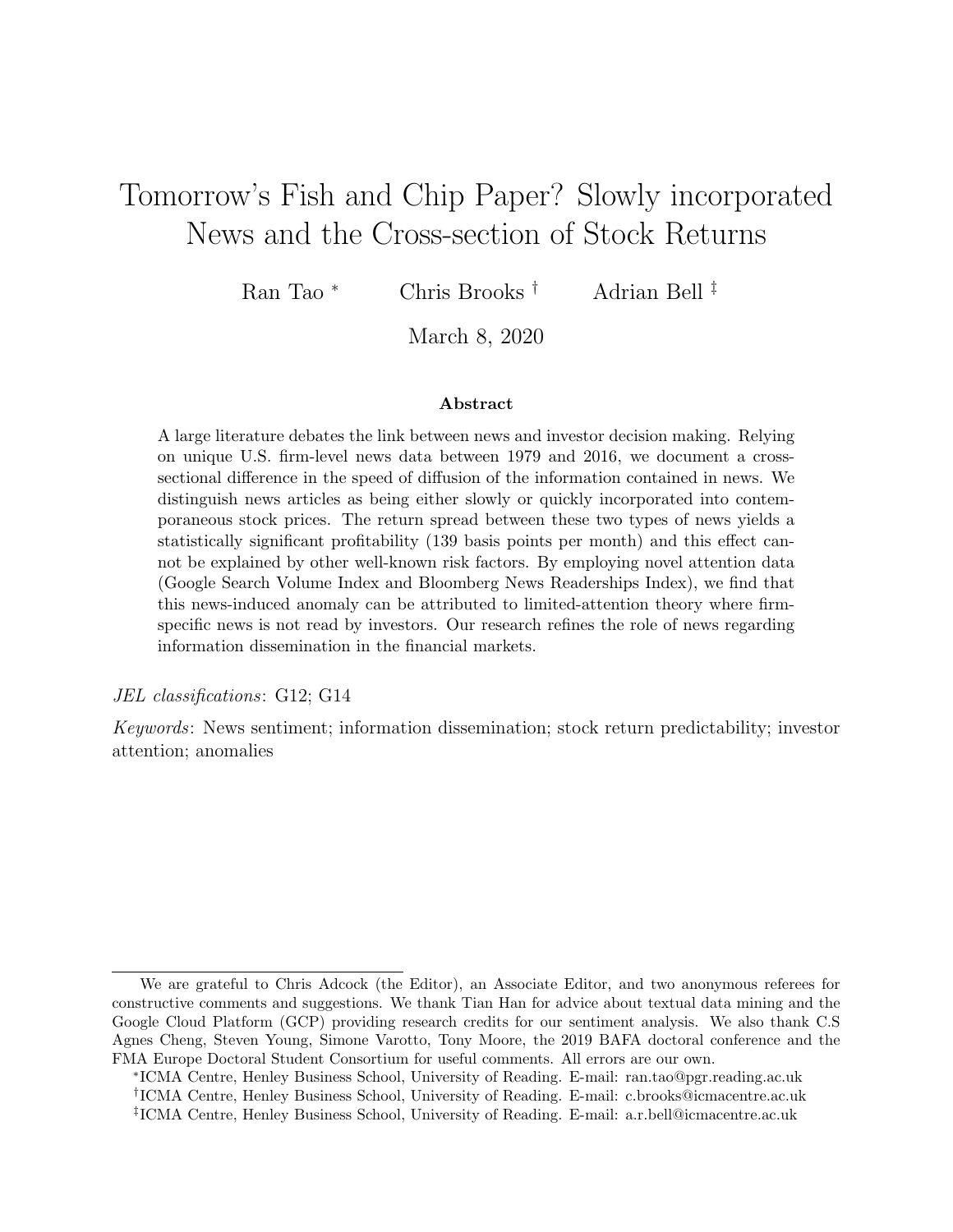# 1. Introduction

News articles usually have limited-time effects due to quick information transmission. This intuition can be summed up by the well-known idiom that "today's news is tomorrow's fish and chip paper".<sup>[1](#page-2-0)</sup> Although today's financial markets build on a continuous flow of news, the analogy does not apply if we follow the existing body of news predictability studies. So far, the evidence has revealed that returns following news arrivals are somewhat predictable. While the literature attributes such a predictable pattern to either investor underreaction or overreaction based on ex-post measures,<sup>[2](#page-2-1)</sup> a close look at the *ex ante* interaction between the information embedded in news articles and contemporaneous stock reactions seems to be ignored and might be worthwhile.

Arguably, the information conveyed by news articles will start to be incorporated into prices immediately on its arrival, and so it is possible that different news articles might incorporate information into stock markets at different speeds. For example, one negative news event could impact on the stock return gradually and persistently whereas the influence of another might be quick and prominent. Therefore, in this paper we take a unique perspective by studying ex ante instances when news tone does not match with contemporaneous stock reactions. The essential question we ask is: what is the impact of future return performance when contemporaneous stock reactions mismatch with the tone of news flows?

There are two important building blocks to derive our central hypothesis: First, the monthly aggregated news sentiment scores can serve as a proxy for a firm's economic fundamentals. Second, investors tend to underreact to the news momentum phenomenon (see [Wang, Zhang, and Zhu](#page-31-0) [\(2018\)](#page-31-0)). To measure how quickly information is incorporated in an ex ante instance, we use a sequential double-sorted approach based on monthly stock returns and news sentiment scores. The idea is that there should be a monotonic relationship between stock returns and aggregate news sentiment scores at a monthly horizon (e.g., [Wang et al.](#page-31-0) [\(2018\)](#page-31-0)). If there is a mismatch between the two, it is likely that investors have underreacted to news fundamentals and a delayed reaction will be observed.

By allowing for a heterogeneous relationship between contemporaneous stock returns and news tone, we are able to classify a news item in terms of whether it conveys information

<span id="page-2-0"></span><sup>&</sup>lt;sup>1</sup>In the UK, fish and chips (a takeaway treat) was traditionally wrapped in newspaper in order to absorb grease. This demonstrated that a newspaper was only valuable for the news it carried on the day of publication.

<span id="page-2-1"></span><sup>2</sup>For example, [Chan](#page-28-0) [\(2003\)](#page-28-0) conclude that investors underreact to public information and overreact to private information by measuring long-run stock return performance; [Tetlock](#page-31-1) [\(2007\)](#page-31-1) documents an investor overreaction pattern by constructing a VAR (Vector Autoregression) model. Other related studies include [Tetlock, Saar-Tsechansky, and Macskassy](#page-31-2) [\(2008\)](#page-31-2), [Garcia](#page-30-0) [\(2013\)](#page-30-0), [Ahmad, Han, Hutson, Kearney, and Liu](#page-28-1)  $(2016)$ , [Jiang, Li, and Wang](#page-30-1)  $(2017)$ , and Kräussl and Mirgorodskaya  $(2017)$ .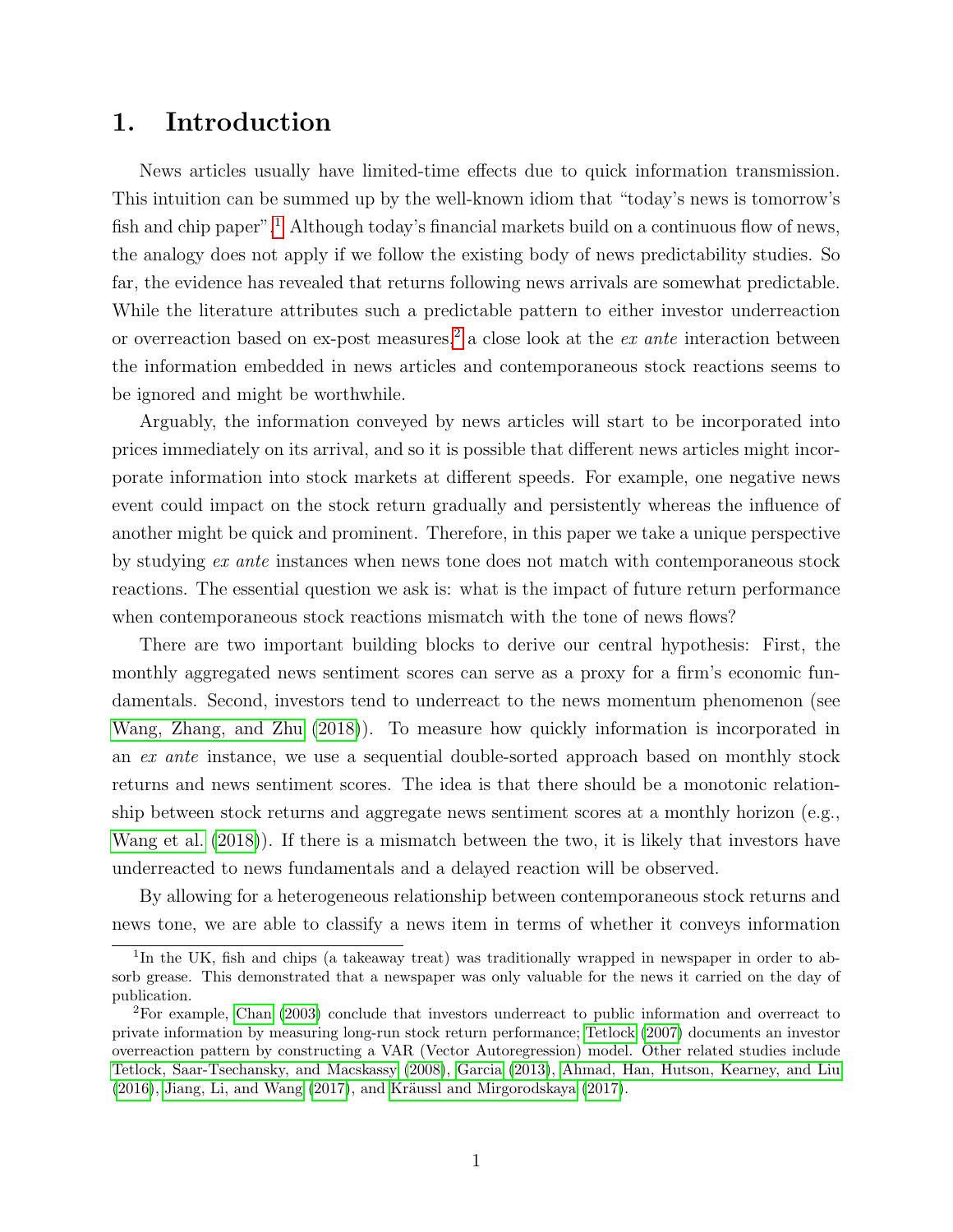quickly or slowly to the markets. For instance, a stock which has positive stock-related news stories accompanied by modest or perhaps negative returns might suggest an inability to incorporate information effectively. In other words, this fundamental information is not yet incorporated into stock prices. As such, a central hypothesis underlying this research design is that the predictable future returns will be stronger among these slowly incorporated (SI) news stocks than those where news is quickly incorporated (QI).

We perform the following analysis: we first assign a sentiment score to each news article by employing the [Loughran and McDonald](#page-31-3) [\(2011\)](#page-31-3) dictionary method. This dictionary is based on the 'bag-of-words' model which pre-labels each word as either positive, negative, model-weak, litigious, etc. This technique is advantageous as it can gauge business tone. We then define an SI news stock and a QI news stock in two ways. Under the assumption that stock returns are a function of stock-related news, we evaluate the investor reaction to news based on the current monthly stock return. Specifically, we construct monthly double-sorted portfolios by sorting stocks into terciles based on their current returns and further sorting each return group into another tercile based on their aggregate news sentiment scores. The good (bad) news accompanying negative (positive) stock returns is defined as slowly incorporated news, whereas news with matching stock returns we refer to as quickly incorporated news.

Next, we examine the post-formation stock returns of these two types of news-influenced stocks. To do so, we compute equally-weighted average portfolio returns for the two groups in the following month. A long/short portfolio consisting of buying the slowly incorporated good news (LRHS) stocks and selling the slowly incorporated bad news (HRLS) stocks generates abnormal future returns even after controlling for well-known risk factors. In sharp contrast, the other strategy of buying quickly incorporated good news (HRHS) stocks and selling quickly incorporated bad news (LRLS) stocks earns negative future returns. The profitability figures for both sets of portfolios are robust to various specifications. By including quintile portfolios, splitting into different sample periods, using a weekly frequency of analysis and employing a different measure of news sentiment scores, the results are quantitatively similar, suggesting that these SI news effects are unlikely to arise from data mining or biased measures.

To further understand what drives SI news effects, we propose two hypotheses. One explanation follows limited attention theory, suggesting that investors tend to narrow down their focus to a few stocks instead of dispersing their selection evenly throughout the entire stock universe, see [\(Hirshleifer, Lim, and Teoh, 2009\)](#page-30-3). To be more specific, these limitedattention investors, especially retail investors, tend to concentrate on certain stocks such as big size, high media coverage, high trading volume stocks and firms with a high level of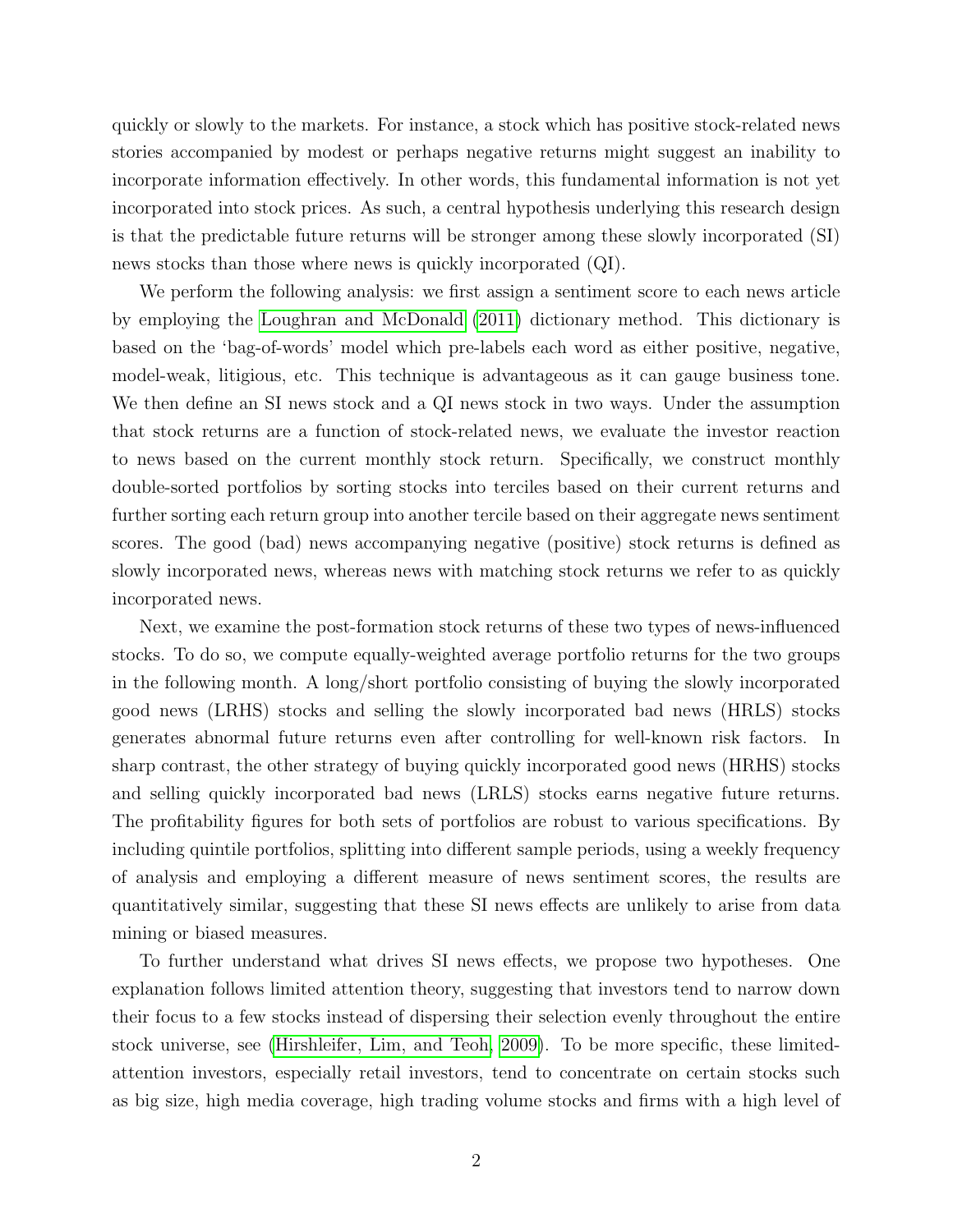analyst coverage. Undoubtedly, these firms have a better information environment where investors face less information asymmetry and therefore it is more efficient for them to react to news. In contrast, small and less-information rich firms are less likely to be under the spotlight, causing delayed reactions to news by investors.

Second, the speed of incorporation could result from the different nature of the news item, namely complexity and informativeness. Prior literature has studied the relationship between textual complexity and corresponding market reactions [\(Loughran and McDonald,](#page-31-4) [2014;](#page-31-4) [Lawrence, 2013\)](#page-30-4). For example, [Loughran and McDonald](#page-31-4) [\(2014\)](#page-31-4) document that the readability of financial disclosures has a significant impact on post-filing date returns, analyst dispersion, and standardized unexpected earnings (SUE). [Umar](#page-31-5) [\(2008\)](#page-31-5) finds that a long news headlines lead to a 40-basis point return under-reaction on the *Seeking Alpha* forum. Thus, it is likely that slowly incorporated news conveys information that is challenging to interpret for less sophisticated investors. Moreover, the literature also argues that different news articles exhibit different informativeness features. [You, Zhang, and Zhang](#page-31-6) [\(2017\)](#page-31-6) show that marketoriented media tend to be more comprehensive in reporting corporate events compared to state-controlled media. Presumably, investors might react quickly to these more informative news articles but under-react to those less informative articles which are labelled as slowly incorporated news in our setting.

To test the two hypotheses, we examine whether slowly incorporated news is concentrated among firms with less attention, proxied by small size, low media coverage, and low trading volume. We find consistent evidence that slowly incorporated news has stronger effects among low-attention firms. Furthermore, we investigate limited attention theory by applying two direct attention proxies: the Google Search Volume Index (SVI) and Bloomberg News Reading Activity Index (AIA, Abnormal Institutional Attention). As conventional attention proxies cannot guarantee that investors are actually reading firm-specific news (albeit they have high coverage), the literature utilises these alternative measures in order to better capture investor attention [\(Engelberg and Gao, 2011\)](#page-29-0). Our results suggest that SI news with low investor attention, particularly without retail investor attention, predicts stronger stock returns. In contrast, we find mixed evidence for cross-sectional differences between the effects of news as measured by textual complexity and by informativeness features. While SI news is not exclusively earnings-irrelevant and too hard to read (i.e. low readability), we do find that these news articles tend to be less accurate (proxied by business uncertainty tone) and less comprehensive (measured by article length). Collectively, these results do not systemically support the notion that SI news is more complex and less informative.

Our paper contributes to the literature in several aspects: First, we propose a novel ex ante approach to categorise news articles as slowly incorporated and quickly incorpo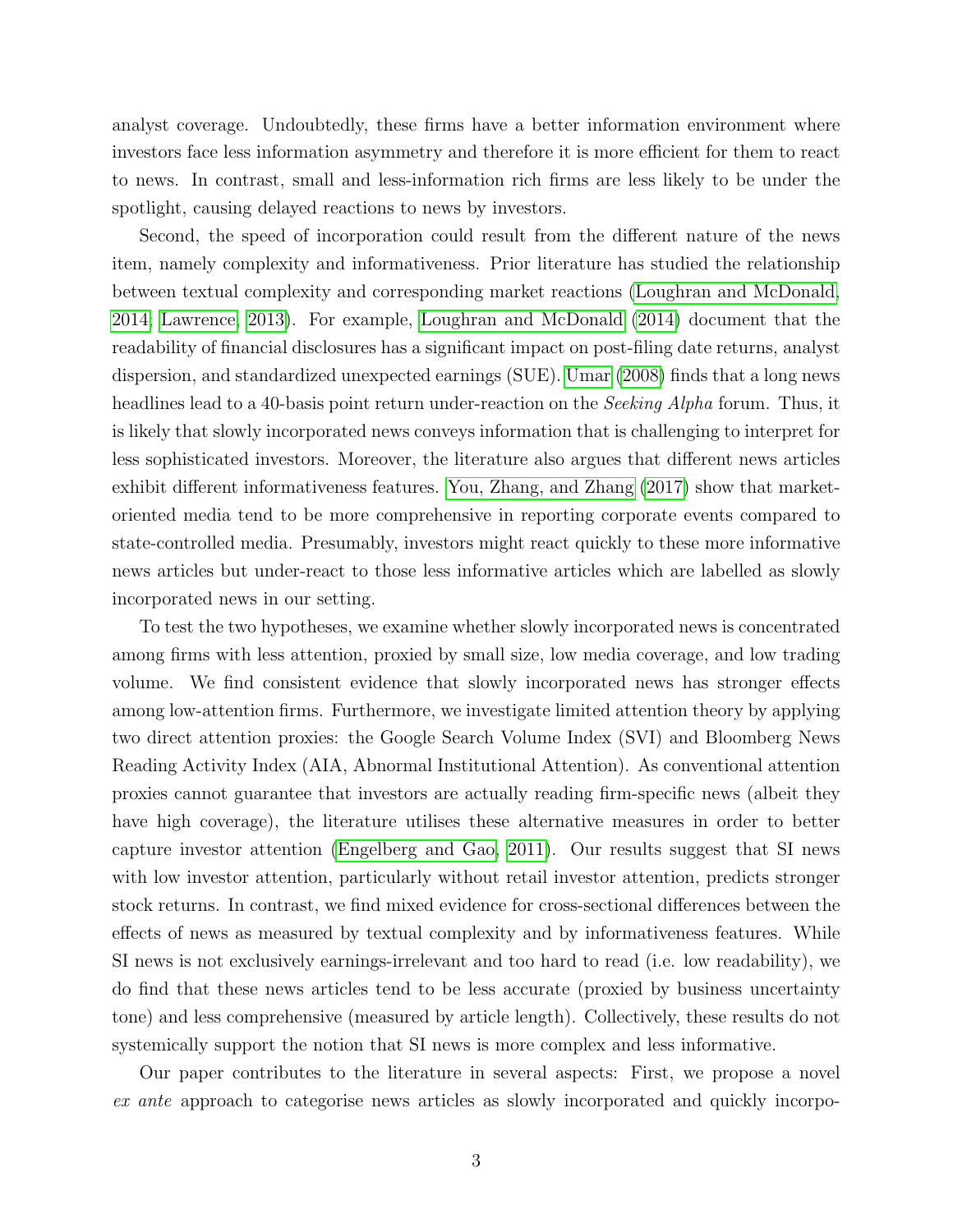rated into prices. The predictable return patterns after the news will only emerge when ex ante news sentiment scores and contemporaneous returns are mismatched. Second, our results support limited-attention theory in which the investor attention radar keeps certain stocks below the horizon and therefore they react to stock-related news slowly (e.g., [Da,](#page-28-2) [Gurun, and Warachka](#page-28-2) [\(2014\)](#page-28-2) and [Fang and Peress](#page-29-1) [\(2009\)](#page-29-1)). Finally, our findings also have some implications for practitioners. The refined predictive model based on both news and contemporaneous returns provides a promising avenue for a potentially profitable trading strategy.

The rest of the paper is organised as follows: Related literature and hypothesis development will be discussed in Section [2.](#page-5-0) Section [3](#page-8-0) presents the news data collection process and how we define SI and QI news. Section [4](#page-12-0) reports baseline empirical results, additional robustness tests and empirical designs for two potential explanations of our findings. In the final section, we present our conclusions and outline further directions for research.

# <span id="page-5-0"></span>2. Related Literature and Hypothesis Development

Our paper is related to several existing strands of the literature. First, our research is relevant to the topic of investor attention. The literature argues that it is either limitedattention theory or prominence theory that determines the impact of news on stock prices. Limited-attention theory, as suggested by [Fang and Peress](#page-29-1) [\(2009\)](#page-29-1), explains that a firm with no media coverage earns higher returns than others, indicating that no attention can lead to stock price rises. In contrast, prominence theory believes in the value of the visibility. In other words, more media coverage leads to better asset returns – e.g., [Hillert, Jacobs, and](#page-30-5) Müller [\(2014\)](#page-30-5) finds that the media makes momentum profitability. They attribute this to an overconfidence-driven overreaction where investors tend to be attracted by a news story with high coverage and therefore are overly optimistic. Recently, a new source of data has added to the investor attention literature, namely Google SVI, Bloomberg AIA [\(Engelberg and](#page-29-0) [Gao, 2011;](#page-29-0) [Ben-Rephael, Da, and Israelsen, 2017\)](#page-28-3). Following the majority of the previous literature, we examine various measures of attention including firm-specific media coverage, firm-level Google SVI and Bloomberg AIA. The results support limited-attention theory where a firm within an inferior information environment and with less attention tends to have news that is slowly reacted to and thus achieves better stock returns.

Second, the readability literature is also relevant to our study. Acccounting research documents that the complexity of corporate releases has certain impacts on post-filing stock returns [\(Lawrence, 2013;](#page-30-4) [Dougal, Engelberg, Garcia, and Parsons, 2012;](#page-29-2) [Chakrabarty,](#page-28-4) [Seetharaman, Swanson, and Wang, 2018\)](#page-28-4). A major measure of document complexity is the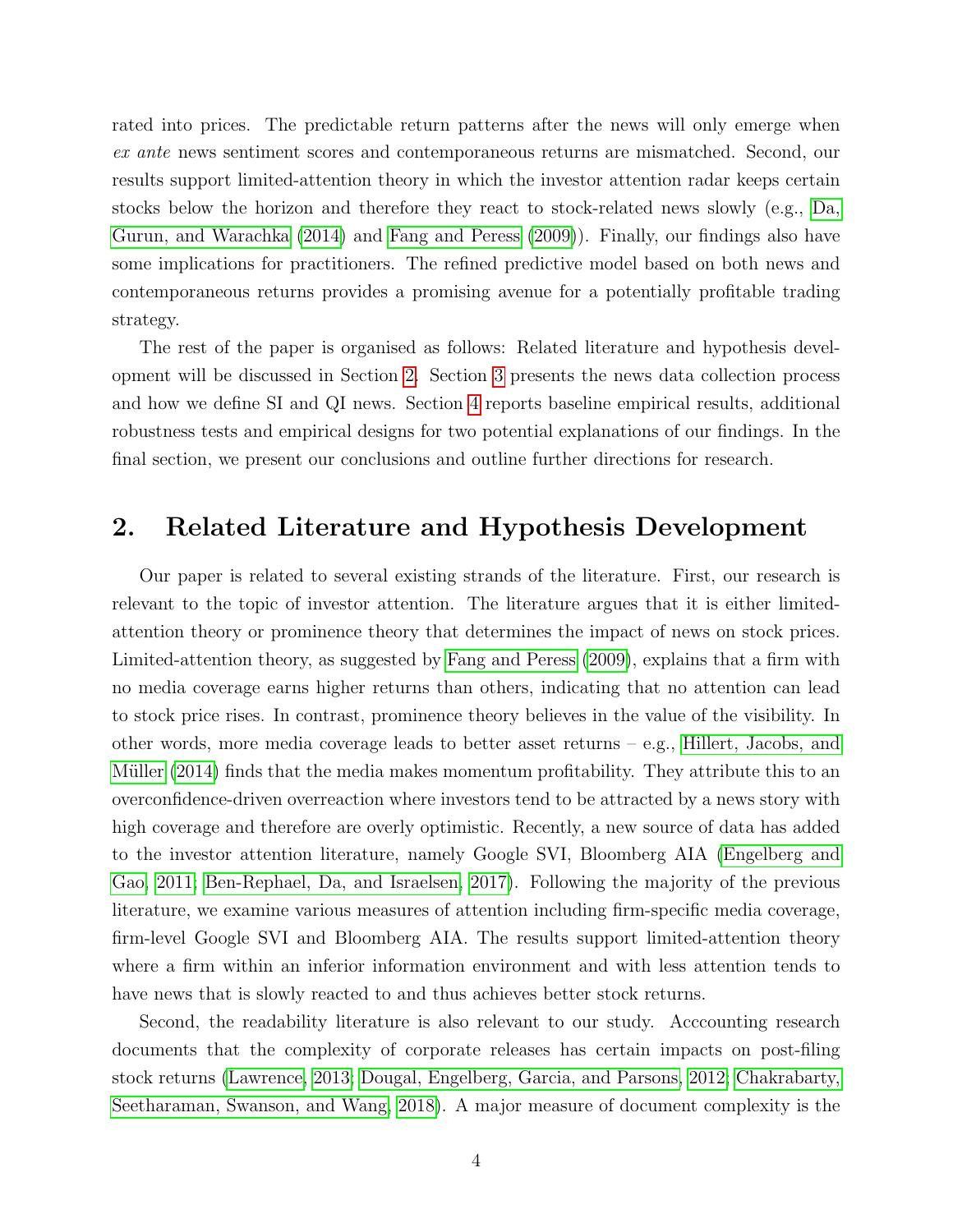'Fog Index' – which is defined as a linear combination of average sentence length and the percentage of complex words. [Loughran and McDonald](#page-31-4) [\(2014\)](#page-31-4) argues that the complexity of 10-Ks certainly affects investor reaction as simple and concise materials take investors and analysts much less time to digest and to determine the valuation-relevant information. Moreover, news materials can exhibit similar effects [\(Umar, 2008\)](#page-31-5). Inspired by this strand of the literature, we investigate whether our identified slow information incorporation is largely attributed to document complexity. However, we do not find any strong evidence to support this argument.

In addition, several studies of media characteristics are related to this paper. [Fedyk and](#page-29-3) [Hodson](#page-29-3) [\(2017\)](#page-29-3) find that 'Front page' news in Bloomberg terminals always induces higher trading volumes and larger price drifts. In contrast, the reaction to 'non-front page' news stories is much smaller. [Boulland, Degeorge, and Ginglinger](#page-28-5) [\(2017\)](#page-28-5) document that the market quick reaction to firm-specific events is after which these news items are printed in English and circulated in electronic format. [Engelberg and Parsons](#page-29-4) [\(2011\)](#page-29-4) argue that media outlets seem to have different broadcasting radii, where local mass media significantly drives local trading behaviour. Newspaper articles published by state-owned newspapers and market-oriented newspapers exhibit different effects upon stock performance [\(You et al.,](#page-31-6) [2017\)](#page-31-6).

Our research is also inspired by the link between textual analysis and investor decision making [\(Tetlock, 2007;](#page-31-1) [Tetlock et al., 2008;](#page-31-2) [Garcia, 2013;](#page-30-0) [Hadzic, Weinbaum, and Yehuda,](#page-30-6) [2015;](#page-30-6) [Ahmad et al., 2016;](#page-28-1) [Jiang et al., 2017;](#page-30-1) [Caporale, Spagnolo, and Spagnolo, 2018\)](#page-28-6). [Tetlock](#page-31-1) [\(2007\)](#page-31-1) documents that the tone of the Abreast Of The Market column can predict DJIA index price movements on the next trading day, and is followed by a subsequent reversal. [Garcia](#page-30-0) [\(2013\)](#page-30-0) further confirms this effect by using different newspaper columns and finds that the market response to news tone is stronger during periods of recession. In addition, firm-level studies are explored in terms of media tone – e.g., [Tetlock et al.](#page-31-2) [\(2008\)](#page-31-2) document that firm-level media tone can predict earnings surprises and daily stock returns. [Hadzic et al.](#page-30-6) [\(2015\)](#page-30-6) shows that investors sometimes misunderstand public information and will reverse the stock return in the following months. [Ahmad et al.](#page-28-1) [\(2016\)](#page-28-1) select 20 big firms with consecutive daily news and categorises this news into being either informative or noise. They show that informative news can predict persistent future returns whereas 'noise news' forecasts a subsequent reversal. Moving to the intra-day frequency, the effects of media tone becomes fairly simple (i.e., good news predicts positive asset returns while bad news predicts negative returns) [\(Jiang et al., 2017\)](#page-30-1). Our study adds to this literature as slowly incorporated news can be shown to forecast asset returns.

Finally, this paper also touches upon momentum and reversal literature. Return contin-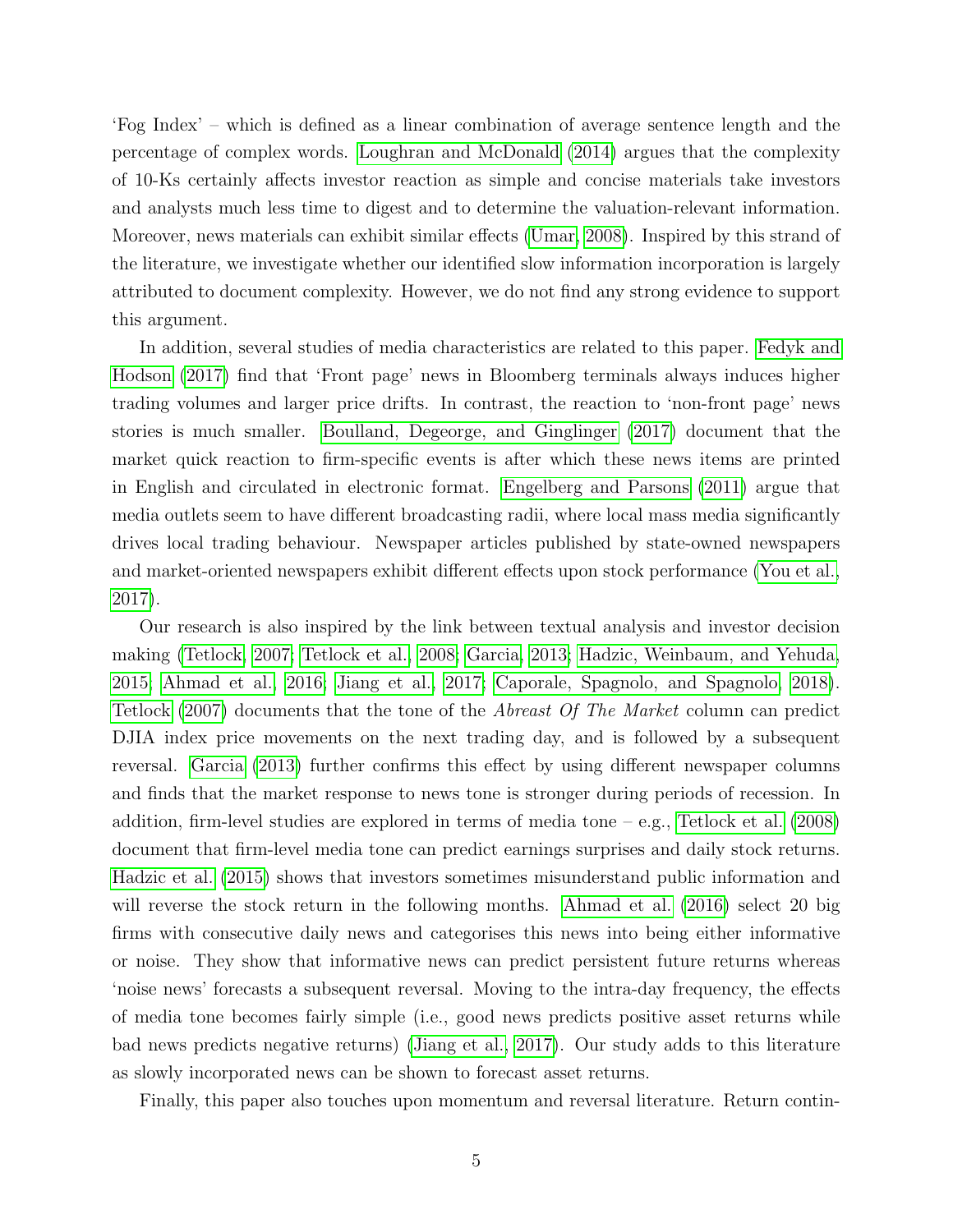uations and reversals are normally measured on a weekly or monthly basis. In particular, momentum strategies are operationalised by constructing a portfolio with a formation period from 3- to 12-months whereas the short-term reversal is measured on a monthly basis [\(Jegadeesh and Titman, 1993,](#page-30-7) [1995,](#page-30-8) [2001\)](#page-30-9). [Wang et al.](#page-31-0) [\(2018\)](#page-31-0) study news momentum on a monthly basis and find that the media tone of firm-level news flows is more likely consistent. Our research adds to this literature by highlighting media-induced anomalies. That is, slowly incorporated news tends to lead to momentum profits, whereas quickly incorporated news generates return reversals.

Based on these studies, we develop our central hypothesis. It has been widely accepted that both investor underreaction and overreaction can cause predictable return patterns following measurable news. [Chan](#page-28-0) [\(2003\)](#page-28-0) documents that investors underreact to public information (i.e., measurable DJNS news) and overreact to private information while [Tetlock](#page-31-2) [et al.](#page-31-2) [\(2008\)](#page-31-2) find that stock prices will have positive drifts after good DJNS news and become negative when the news is bad. [Wang et al.](#page-31-0) [\(2018\)](#page-31-0) document a news momentum phenomenon: stocks in the highest news sentiment score portfolio will typically continue to have high news sentiment scores in the next month, and vice versa. Their further results show that the future return will be high (low) for those stocks from the highest (lowest) news sentiment score portfolio. On the other hand, [Tetlock](#page-31-1) [\(2007\)](#page-31-1) documents an investor overreaction pattern: the tone of the Abreast Of The Market column positively predicts stock index price movements on the next trading day and negatively predicts it in the short term future, suggesting a return reversal. Borrowing these findings and applying them to our research setting, it seems reasonable to infer that investors will underreact to these measurable news stories when contemporaneous stock reactions do not quickly match with the news tone. As a result, one can expect a delayed reaction in the following months. On the other hand, investors might overreact to these news items when both news sentiment scores and stock returns are in the top (bottom) bins.

Collectively, this discussion motivates our central hypothesis. The future return pattern regarding SI and QI news is as follows:

Hypothesis: SI news tends to lead to high future returns and QI news tends to produce low future returns.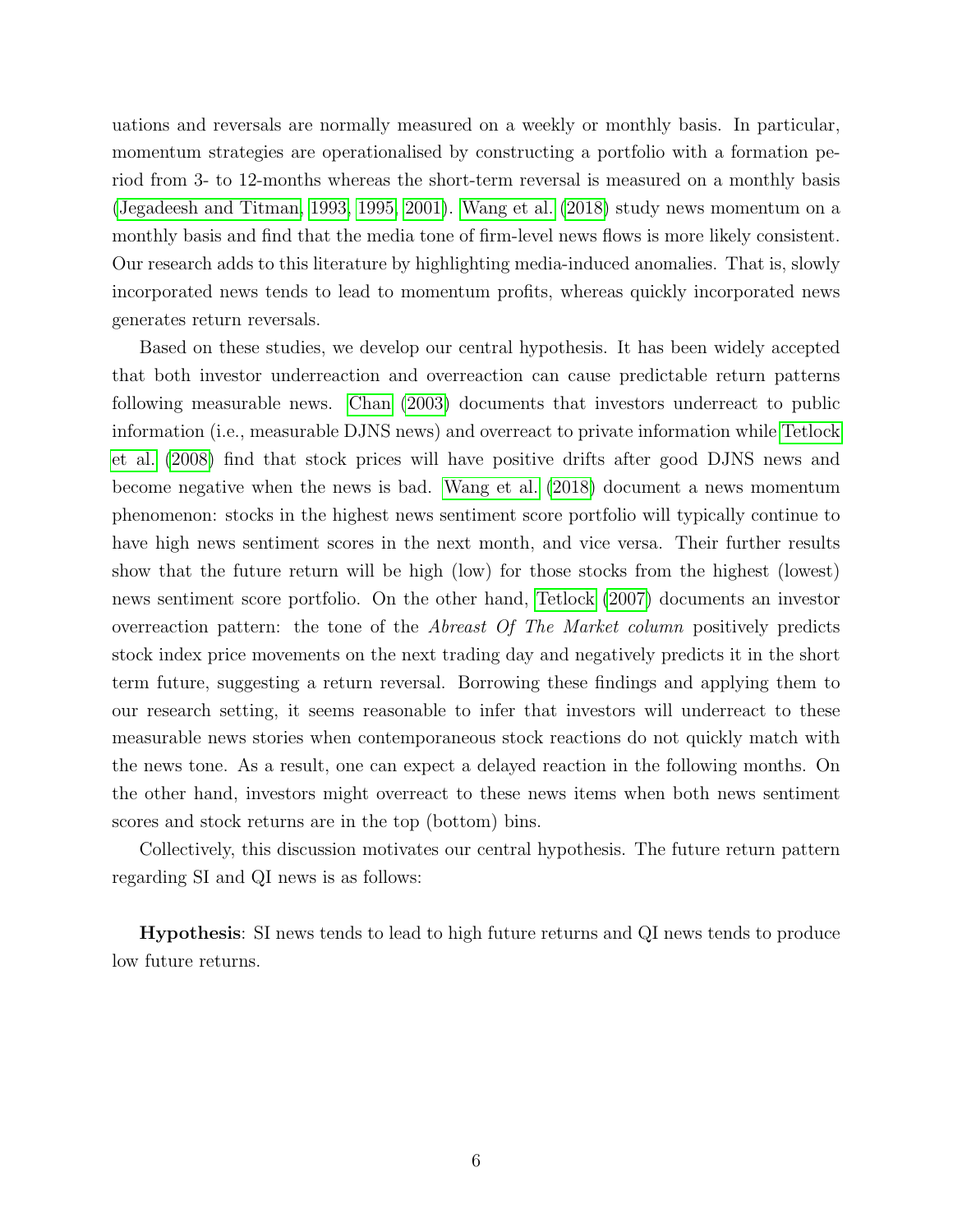# <span id="page-8-0"></span>3. Data and Methodology

# 3.1. News Collection and Sentiment Analysis

Our primary data comprises news taken from Dow Jones Newswire Archive.[3](#page-8-1) It contains all of the news from the Dow Jones newswire and all Wall Street Journal newspapers. To examine slowly incorporated and quickly incorporated news and their cross-sectional return patterns, we construct a sample of firm-level news released by the common U.S. stocks listed on the NYSE, AMEX and NASDAQ between 1979 and 2016.

The firm-level news articles are collected with a few filtering conditions. To be included in our sample, firms should have at least one news story disseminated by the Dow Jones Newswire. Second, we require stocks to have prices greater than one dollar and non-missing values of market capitalisation and book-to-market ratio. Third, we only select firms listed on the NYSE, AMEX and NASDAQ stock exchanges with share codes 10 or 11 as these two share types allow us to retrieve all U.S. common stocks.

To obtain all potential news items from the Dow Jones Newswire Archive, we downloaded the historical name change file from the Center for Research in Security Prices (CRSP). All firm identifiers are changed to their historical names/tickers according to the period in which they were officially registered. Eventually, via this method, we identified 21,242 stocks from the database.

We assign news items to the particular firm permco (CRSP's permanent company identifier) if the ticker tagged in the news matches the stock's within the valid period. For example, the ticker symbol for Apple Inc is AAPL, which would also be tagged in the news if the story is relevant to the Apple company. But arguably, this method has pitfalls where news will be collected regardless of how relevant it is for the firm. Presumably, an article analysing the cell phone industry certainly differs from a news article addressing iPhone products specifically in terms of the likely strength of any stock price reaction. Thus, in the Appendix, we perform robustness checks by collecting firm-level news with more strict conditions to increase its relevance.

Through this method, our initial sample has 14,079 Dow Jones news firms out of 21,242 targets from the CRSP universe between July 1979 and December 2016, 13,406 of which have at least ten news items in the whole lifespan. One concern is that since the Dow Jones Newswire database is underdeveloped and somehow incomplete during the early stage, it might be the case that a number of firms have news reports in the Newswire but these

<span id="page-8-1"></span><sup>3</sup>Dow Jones Newswire is a global leading real-time news product and is commonly used in many research papers – e.g., [\(Tetlock, 2010,](#page-31-7) [2011;](#page-31-8) [Engelberg, Reed, and Ringgenberg, 2012;](#page-29-5) [Engelberg, McLean, and Pontiff,](#page-29-6) [2018\)](#page-29-6).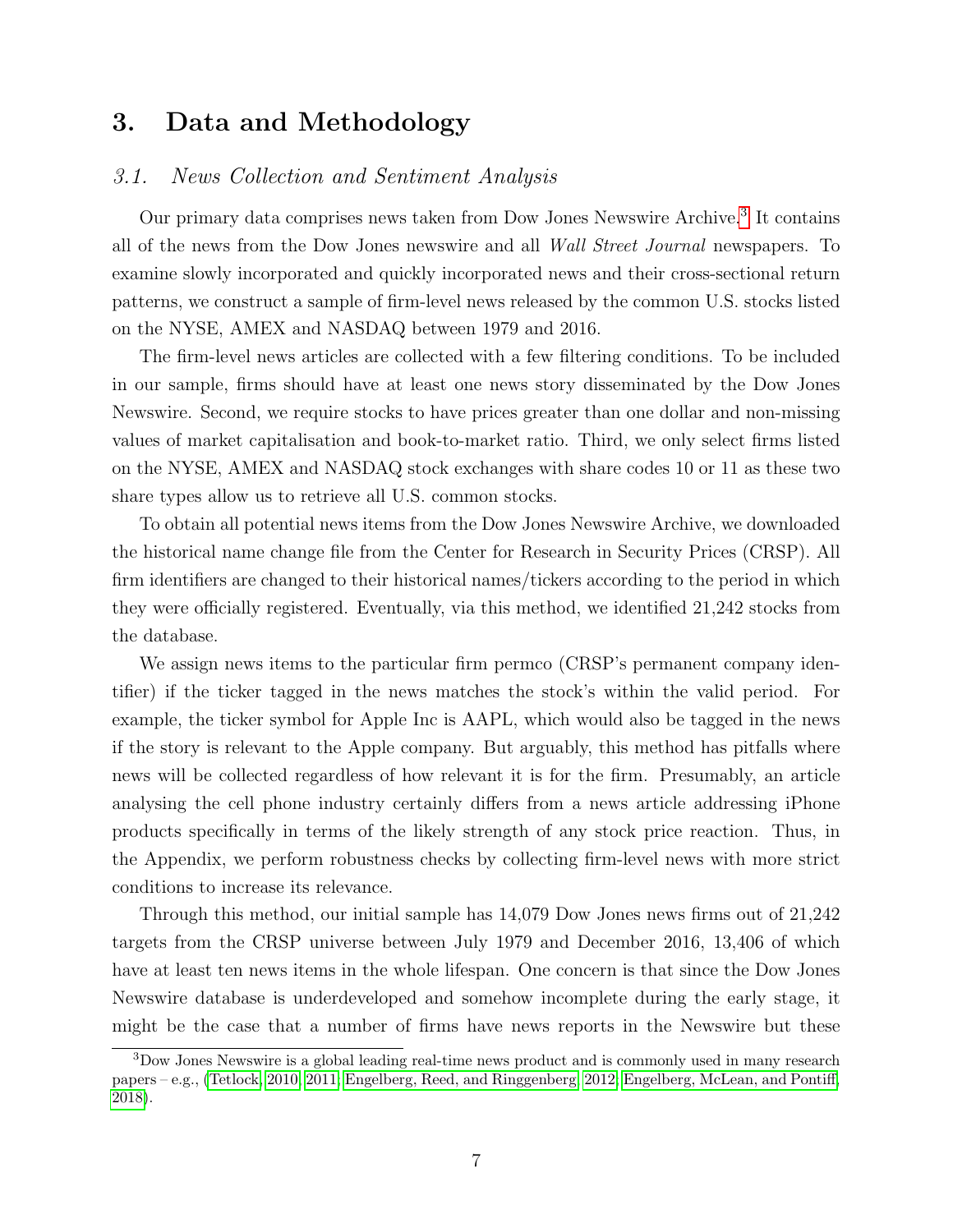articles do not have tickers attached. Therefore, our procedure does not capture these firmspecific news items. On the other hand, these missing firms might not be covered by the Newswire at all. In an unreported test, we compare two statistics: the total number of stocks from the CRSP universe and the number of matched Dow Jones News stocks. During the early period (1979 to 1995), the percentage of stocks covered by measurable Dow Jones news reports is around 20% to 30%. However, this statistic increases rapidly to over 95% after 1995. As a result, there is strong evidence to believe that most missing firms are clustered in the early years. To further allay readers' potential concerns that our baseline results might be significantly influenced by these unmatched firms in the early years, we later perform a sub-sample analysis and the results remain positive in all four sub-periods. Overall, concerning the total number of firm-level news items, our sample stocks have 10,751,978 news observations in total. On average, there are 763 news articles for each firm.

In addition, we also plot the histogram of news observations. The distribution of our news data is highly skewed. As can be seen in the Figure [1,](#page-34-0) the percentage of firms with larger news items gradually decreases. To be more specific, there are 4492 firms with 1 to 100 news items, accounting for 32% of total sample. This statistic declines to 15% when it comes to firms with 100-200 news items, and only 8% for those with 200-300 news items. Collectively, it can be concluded that most news items belong to a small number of firms. This pattern is consistent with [Tetlock et al.](#page-31-2) [\(2008\)](#page-31-2), who find that large firms tend to have news coverage every day whereas small firms only have sparse observations. One implication regarding this property is that our baseline results might be driven by the small size effect. However, our further robustness checks have eliminated this concern as we remove stocks whose prices are below \$5 per share and our results remain positive. We also incorporate the size factor into the Fama-French factor models which should also soak up this effect.

## - Insert Figure [1](#page-34-0) here -

To quantify the sentiment from our firm-specific news, we employed the Loughran and McDonald dictionary method as this approach builds on the work of [Henry](#page-30-10) [\(2008\)](#page-30-10).<sup>[4](#page-9-0)</sup> This sentiment analysis method is a reliable and popular technique as it is tailored specifically to finance applications (e.g., see [Loughran and McDonald](#page-31-3) [\(2011\)](#page-31-3) and [Loughran and McDonald](#page-31-9) [\(2015\)](#page-31-9)). For instance, the word "abandoned" is pre-assigned as a negative sentiment word

<span id="page-9-0"></span><sup>4</sup>Although [Henry](#page-30-10) [\(2008\)](#page-30-10) is the first work that contributes to sentiment analysis, we do not employ the word list developed by therein for two reasons: First, Henry's list only has a very limited number of sentiment words (e.g., 85 negative words) whereas that of [Loughran and McDonald](#page-31-3) [\(2011\)](#page-31-3) includes 2329 such words. More importantly, the most frequent LM negative words based on 10-K annual reports such as *loss*, *losses*, claims, impairment, against, adverse, restated, adversely, restructuring, and litigation, do not appear in Henry's list. This suggests that Henry's dictionary may not sufficiently capture all potential negative tone from the text.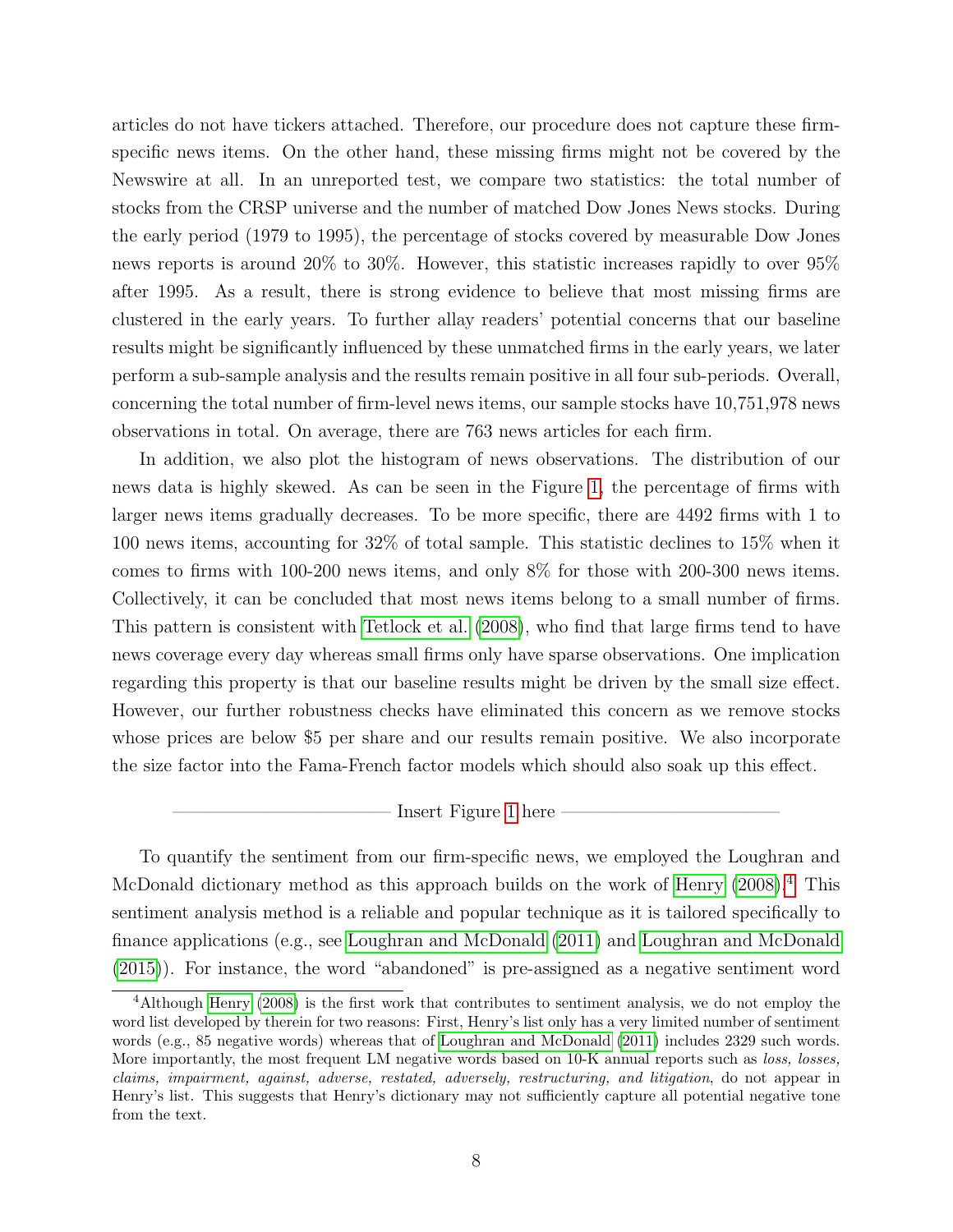in this dictionary. Any document which contains the word "abandoned" will be counted and increases the negative percentage. Although our core analysis builds on the sentiment score measured by this method, we later consider employing other sentiment analysis to justify that our results are not sensitive to different tools.

The very first step is to construct an article-level sentiment score. For each news story, we adapt the method proposed by [Garcia](#page-30-0) [\(2013\)](#page-30-0), constructing an article-level news sentiment score using both positive and negative sentiment words as indicators. Specifically, the articlelevel news sentiment score is computed by taking the number of positive words minus negative words divided by the total number of words.

In the second step, we standardise these news sentiment scores at a stock-level. For each stock, the news sentiment score is standardised by subtracting the rolling mean of the previous 12 months and dividing by the standard deviation of the same period for each firm. In the following paragraphs,  $NSS$  is used to denote the standardised news sentiment score.

The final step is aggregation. To fit the NSS into our empirical setting (i.e., monthly portfolio analysis), we aggregate these NSS every month.  $NSS_{i,t}$  represents the aggregated news sentiment score standardised in a time-series manner for each firm  $i$  in each month  $t$ .

$$
nss = \frac{No. \ of \ pos - No. \ of \ neg}{total \ number \ of \ words} \tag{1}
$$

$$
NSS = \frac{nss - \mu_{nss}}{\sigma_{nss}}\tag{2}
$$

where  $\mu_{nss}$  is the rolling mean of the previous 12 months news sentiment score (denoted by  $NSS$ ) and  $\sigma_{nss}$  is the rolling standard deviation of NSS during the same period for each firm. In other words, NSS is standardised in a time-series manner, separately for each firm.

### 3.2. Slowly and quickly incorporated News

In this subsection, we derive two building blocks of this paper: (1) the monthly aggregated news sentiment scores reflect a firm's economic fundamentals. (2) investors underreact to news momentum. Specifically, [Wang et al.](#page-31-0) [\(2018\)](#page-31-0) document a news momentum phenomenon: By aggregating news articles' sentiment scores on a monthly basis for each firm, they find that stocks in the highest (lowest) news sentiment score portfolio continue to have high (low) news sentiment scores in the future. Such a pattern is driven by the firm's fundamentals. When linking this news momentum pattern with stock prices, they find that those stocks with the highest (lowest) news sentiment scores have high (low) future returns, which is caused by investors' underreaction.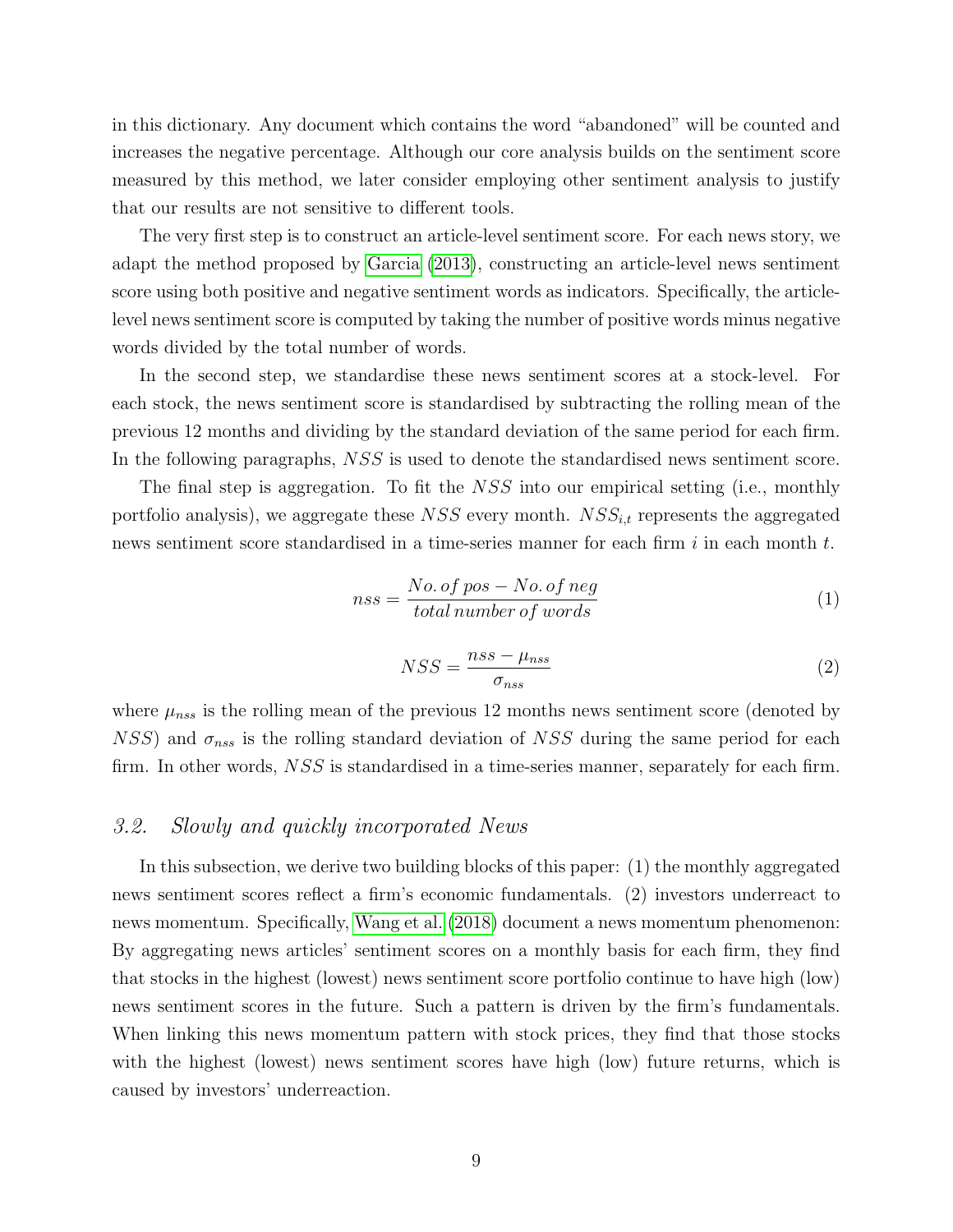Our empirical design of SI and QI news portfolio construction builds on these two blocks. To measure how quickly information is incorporated, we use a sequential double-sorted approach based on monthly stock returns and news sentiment scores. The idea is that there should be a monotonic relationship between stock returns and aggregated news sentiment scores at a monthly horizon (e.g., [Wang et al.](#page-31-0) [\(2018\)](#page-31-0)). If there is a mismatch between the two patterns, it is likely that investors have underreacted to news fundamentals and a delayed reaction will be observed.

To ensure that the stock return we utilise is firm-specific, we calculate the DGTWadjusted returns following [Daniel, Grinblatt, Titman, and Wermers](#page-29-7) [\(1997\)](#page-29-7) to remove the expected return components of common risk factors including SMB (Small-Minus-Big), HML (High-Minus-Low), UMD (Up-Minus-Down). Specifically, we independently sort the entire stock universe into quintile portfolios based on firm size, industry-adjusted book-to-market ratio, and industry-adjusted momentum. Next, we compute these 125 (i.e.  $5 \times 5 \times 5$ ) valueweighted benchmark returns. The "cleaned" return is each stock's raw return minus the corresponding portfolio benchmark return, which can be called an abnormal return. The double-sorted portfolios are constructed as follows: in each month, all stocks are partitioned into tercile portfolios based on contemporaneous DGTW-adjusted returns. Low return, medium return and high return subsets correspond to  $LR$ ,  $MR$  and  $HR$  groups respectively. We then form another three subsets in each return group individually based on stock-level news sentiment scores (i.e. LS, MS and HS refer to low, medium and high news sentiment subsets). By doing so, we end up with nine portfolios having different stock return and news sentiment characteristics. Next, we label each portfolio given its news return characteristics. For example, the HRLS portfolio comprises the stocks with high contemporaneous stock returns and low news sentiment scores. Similarly, we define the LRHS and HRLS portfolios as the slowly incorporated news groups and the HRHS and LRLS portfolios as quickly incorporated news groups. The rationale is that a one-month window is enough for a stock to adjust prices given arriving news. If returns cannot match news sentiment, it can be accepted that stock prices did not catch the news signal promptly.

In Table [1,](#page-37-0) we report univariate analysis for the four types of news. The LRHS, HRLS, LRLS and HRHS portfolios are presented in each column. Specifically, both news sentiment scores and stock returns statistics exhibit considerable differences across the groups. For example, the LRHS portfolio has average stock return of  $-12\%$  per month and an average news sentiment score of 0.94, which suggests that the stock in this portfolio tends to have negative returns and positive news. In other words, LRHS stocks are slowly incorporating good news. Consistent with this notion, we then find that the HRLS portfolio exhibits negative news (the news sentiment score is -0.96) and positive return performance (average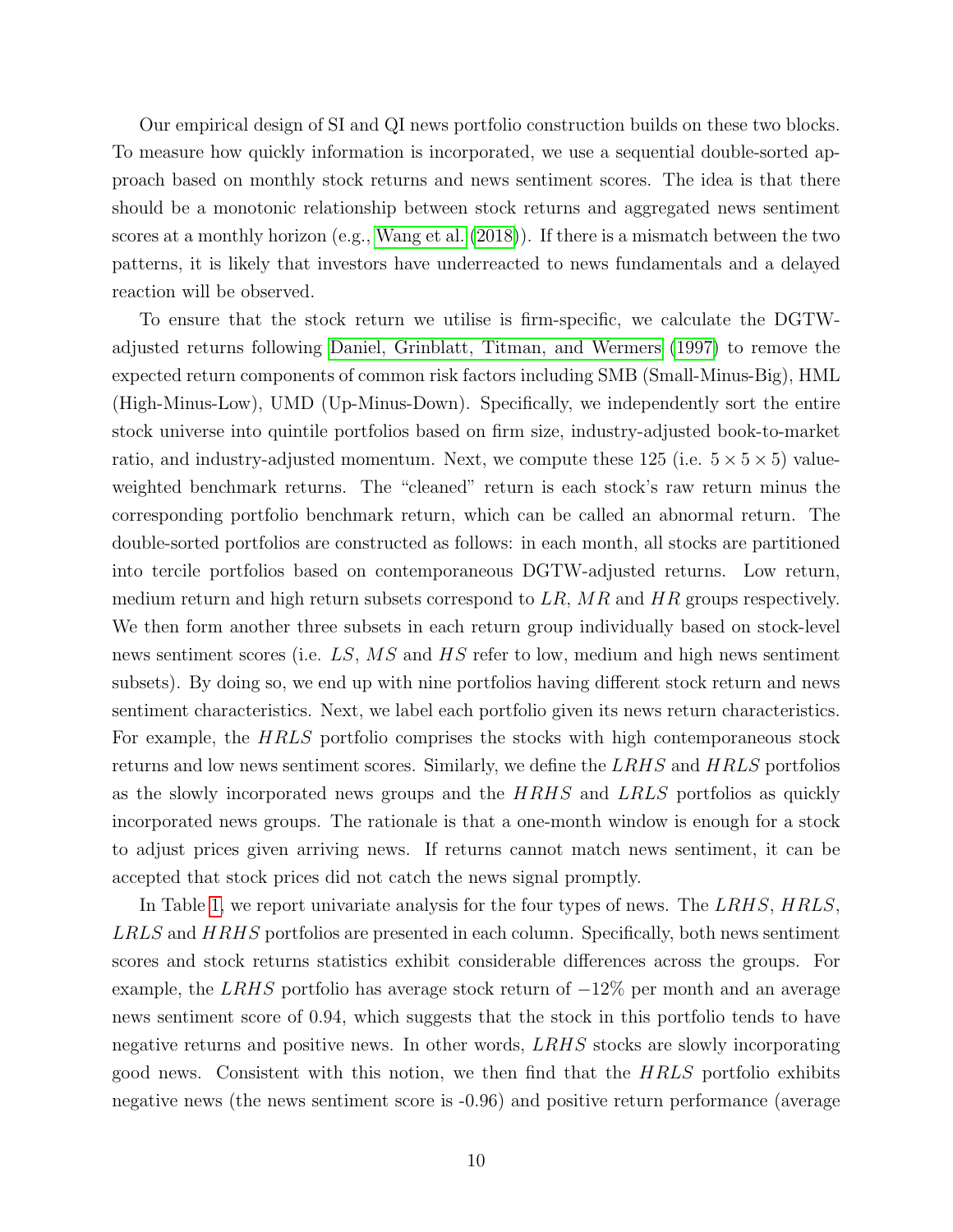15% per month), -1.17 news sentiment and -15% monthly return for the LRLS portfolio, and those of HRHS are 1.02 and 15% respectively.

Moving to news volume, LRHS stocks release relatively fewer news articles compared to the other three counterparts (an average of 8.68 for LRHS stocks, 11.75 for HRLS stocks, 10.87 for HRHS stocks, and 11.71 for LRLS stocks). The increasing number of news items in the following month can be observed for all four types of stock. This can be interpreted as suggesting that news stocks are likely to have a continuous information flow, especially SI news stocks. Readers may be concerned that these next month news items could more heavily drive their contemporaneous stock returns than those news released in previous periods. However, later in the robustness checks, we show that this is not the case by dropping all news observations in the portfolio holding periods.

Overall, it seems that our sequential double-sorted approach separates stocks into different types of news portfolios effectively.

Insert Table [1](#page-37-0) here

# <span id="page-12-0"></span>4. Empirical Results

## 4.1. Baseline Model

We use a sequential double-sorted calendar-time portfolio approach to examine SI and QI news return predictability. In each month from July 1979 to December 2016, we partition all stocks into tercile portfolios based on their contemporaneous monthly DGTW-adjusted stock returns. The LR,  $MR$  and  $HR$  groups contain stocks with low returns, medium returns and high returns respectively. For each return portfolio, we further rank stocks into another three portfolios based on news sentiment scores. LS, MS and HS therefore collect stocks with low, medium and high new sentiment scores. Subsequently, we track the performance of each subset over the following month by computing their equally-weighted stock returns. By rolling this monthly window through the entire sample period, we obtain a time-series return performance for all nine portfolios. In Panel A of Table [2,](#page-38-0) it can be observed that news predictability monotonically decreases across different return groups. For example, the LR and HS portfolios predict a 1.45% return per month in the post-formation period whereas the LR and LS conjunction only achieves  $1.05\%$  every month. Similarly, it is also evident that the predicting power of return performance monotonically decreases for each news group from LR to HR.

We further study SI and QI news effects in Panel B. SI is a long/short portfolio obtained by buying slowly incorporated good news (LRHS) stocks and selling slowly incorporated bad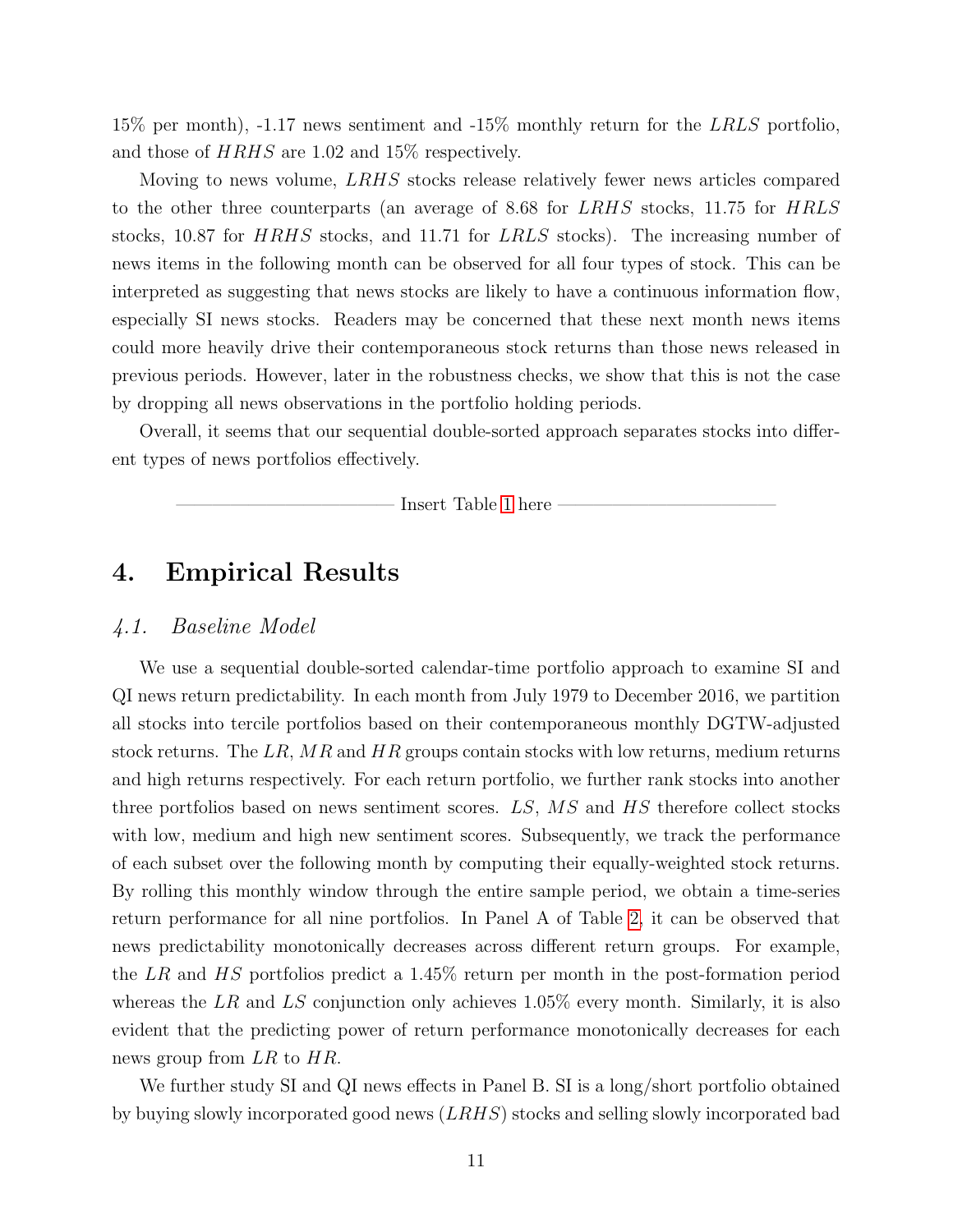news (HRLS) stocks. QI is a long/short portfolio obtained by buying quickly incorporated good news (HRHS) stocks and selling quickly incorporated bad news (LRLS) stocks. If investors do indeed react slowly to arriving news, we should observe that slowly incorporated news predicts stronger post-formation stock returns than quickly incorporated news.

Panel B of Table [2](#page-38-0) supports this hypothesis: the SI news portfolio (i.e., the spread between LRHS and  $HRLS$ ) earns 101 basis points per month (*t*-statistic: 5.85) whereas the QI news portfolio (i.e., the spread between  $HRHS$  and  $LRLS$ ) has negative return predictability. The difference between the two, known as SMQ (Slow Minus Quick), gains 139 bps per month, which is significant at the 1% level.

Further, we perform a Fama-French regression analysis of these results and we report the alpha for the two news groups. Specifically, the risk-adjusted returns of the SI news portfolios remain consistently significant across all models, even when the short-term return reversal factor is included. This result suggests that the SI news effect cannot be simply interpreted as a short-term return reversal. In contrast, the QI news portfolio becomes insignificant after controlling for the Fama-French three factors and five factors. The alpha of the SMQ portfolio is significant across risk-adjusted models, suggesting that SI news indeed has stronger return predictability compared to QI news. Since most of the long-short portfolio returns come from SI news rather than QI news, we next focus on SI news predictability instead of SMQ in the regression analysis.



## 4.2. Fama-MacBeth Regressions

The asset pricing literature identifies a number of stock characteristics as future return predictors. Therefore, we are able to estimate several [Fama and MacBeth](#page-29-8) [\(1973\)](#page-29-8) regression models to study the predictability of our SI news and QI news on the following months stock returns after controlling for additional stock returns predictors. Specifically, we perform this regression model cross-sectionally in each month:

$$
EXRet_{i,t+1} = \alpha + \beta_1 * NSS_{i,t} + \beta_2 * (NSS * SINws)_{i,t} + \beta_3 * (NSS * QINws)_{i,t} + \beta_4 * SIGdNws_{i,t} + \beta_5 * SIBdNws_{i,t} + \beta_6 * QIGdNws_{i,t}
$$
 (3)  
+  $\beta_7 * QIBdNws_{i,t} + X_{i,t} + \epsilon_{i,t}$ 

where  $EXRet_{i,t+1}$  is the excess return of stock i at time t+1. NSS is the news sentiment scores of stock i at time t. SIGdNws, SIBdNws, QIGdNws and QIBdNws are dummy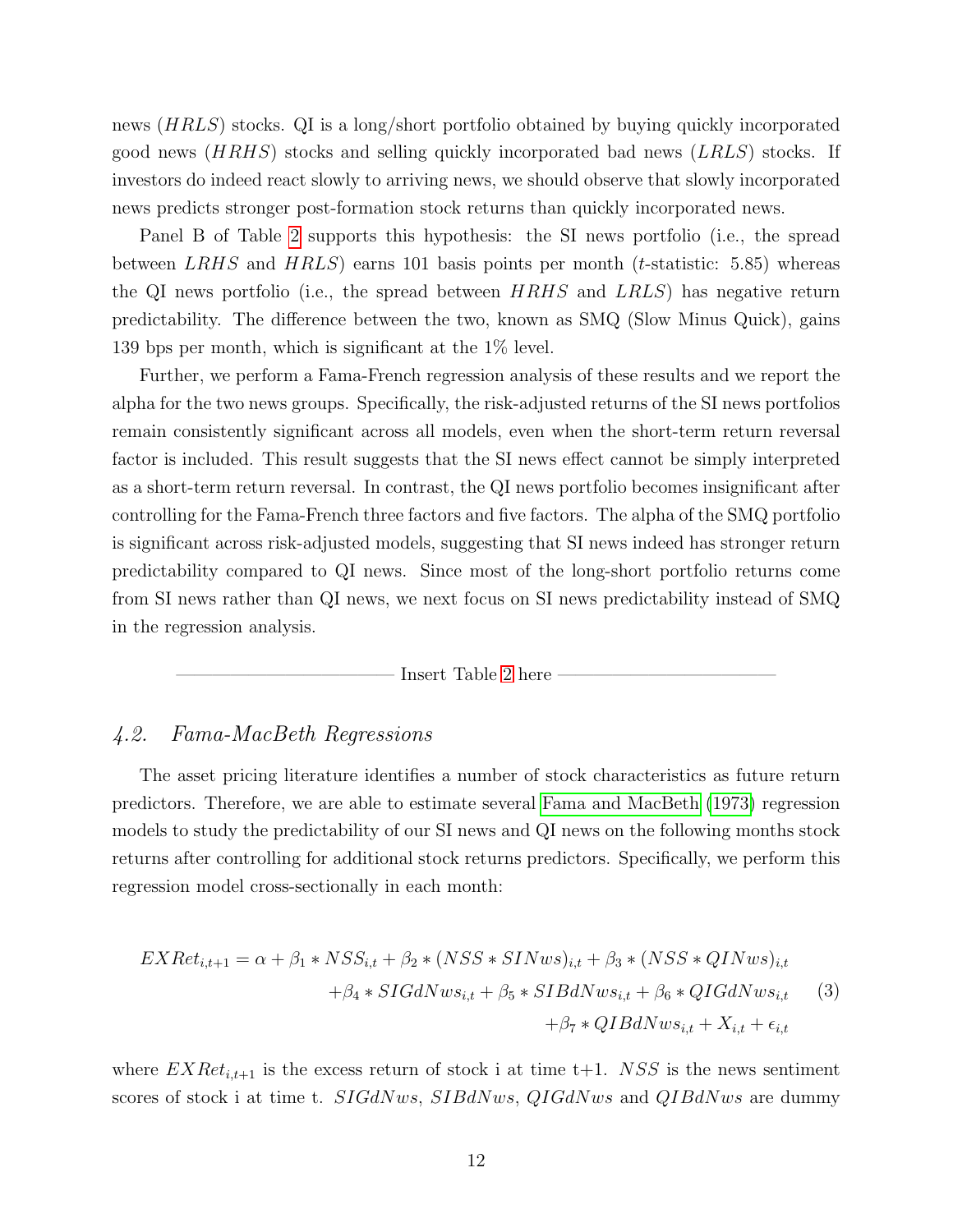variables if a stock has a news article identified as slowly incorporated good news, slowly incorporated bad news, quickly incorporated good news or quickly incorporated bad news.  $NSS * SINws$  and  $NSS * QINws$  are the interaction terms where news sentiment scores multiply with the  $SINws$  or  $QINws$  dummy variables. The literature and previous sections in this paper imply a positive  $\beta_2$  and a negative  $\beta_3$  coefficient on the interaction variables NSS∗SINws and NSS∗SINws respectively. In the X vector, a number of control variables are added to capture various stock characteristics. Specifically, we first include SIZE and  $BTM$  to control for the [Fama and French](#page-29-9) [\(1993\)](#page-29-9) predictors. LRET is the lagged one-month stock return to control for short-term reversals. Furthermore, MOM is added in order to capture momentum effects, which is computed by taking past twelve-month cumulative return with at least eight-month valid observations.  $BETA$  is included and computed by following [Scholes and Williams](#page-31-10)  $(1977)$ ; [Dimson](#page-29-10)  $(1979)$ . We include IVOL (Idiosyncratic volatility) in the regression motivated by [Fu](#page-29-11) [\(2009\)](#page-29-11), who argues that idiosyncratic volatility represents how fast the firm-level information is incorporated into stock prices. We also add ILLIQ, a firm-level illiquidity proxy by [Amihud](#page-28-7) [\(2002\)](#page-28-7), which is computed by the average value of daily absolute stock returns divided by the dollar trading volume over the previous year.

Table [3](#page-39-0) reports all primary variable coefficients from the three regression specifications. First, the NSS positively predicts future returns, indicating that our news articles are indeed informative. Second, our SIBdNws and NSS ∗SINws variables are statistically significant under all regression specifications. In particular, the coefficient of  $NSS * SINws$  is 0.2004 (t-statistic=2.21) whereas the  $NSS * QINws$  term is insignificant. The positive  $SIBdNws$ coefficient suggests that the return continuation mainly comes from slowly incorporated bad news rather than good news occurring during the formation period. Comparing the magnitudes of NSS and NSS ∗ SINws, the NSS ∗ SINws term is more than double that of NSS (0.2004 for NSS ∗ SINws vs 0.0959 for NSS). All three specifications include a battery of control variables. Collectively, these tests confirm that our primary news variable, NSS  $*$  SINws, has strong stock return predictability and is robust to the incorporation of a number of control variables.

# 4.3. Robustness Checks

### 4.3.1. Alternative Information Incorporation Measure

Another measure of news incorporation would be to examine beta coefficients between the contemporaneous stock return and news sentiment scores. Inspired by the calculation of market beta in the CAPM model as in [\(Frazzini and Pedersen, 2014\)](#page-29-12), we regress the daily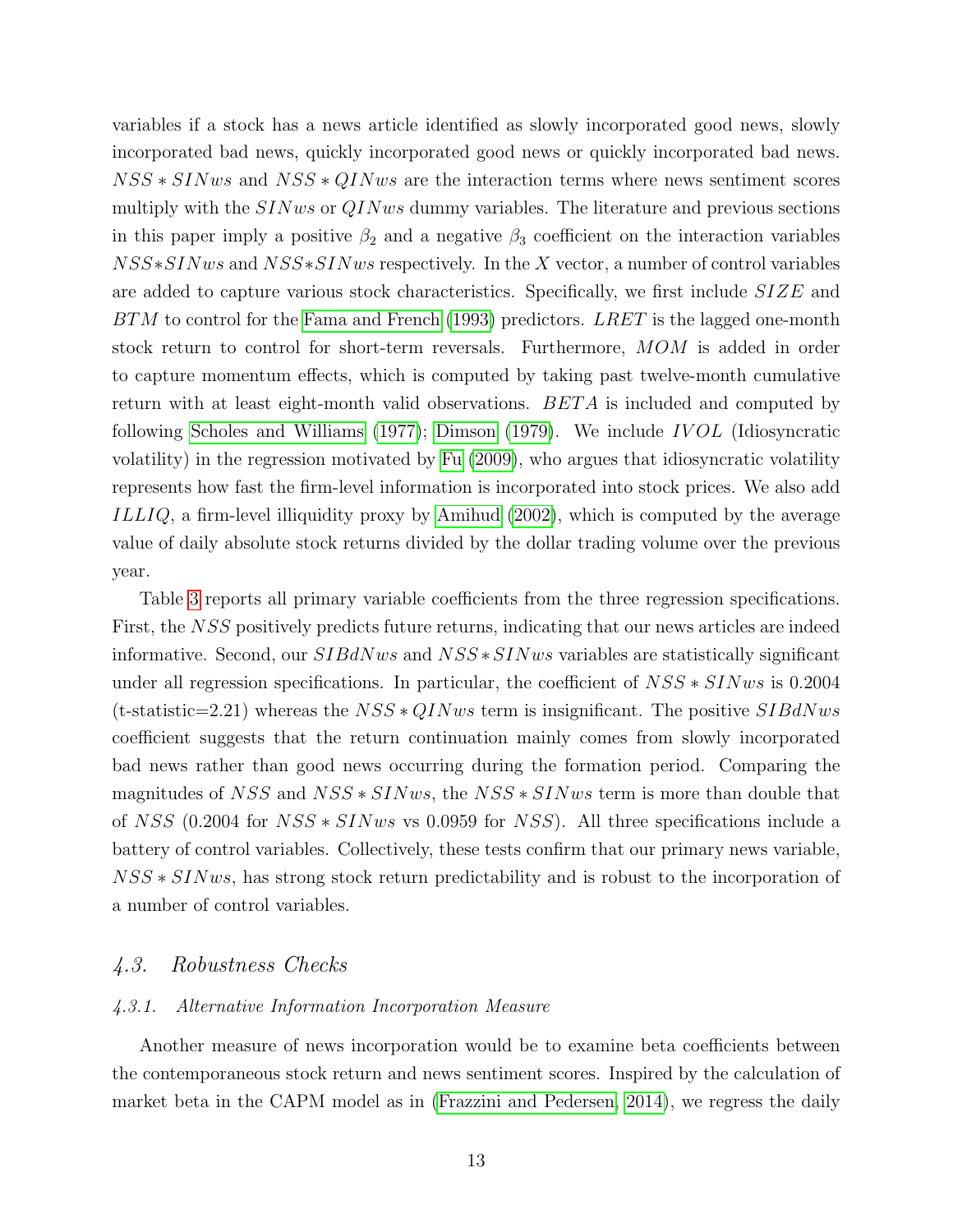news sentiment score on the corresponding stock return in a monthly rolling OLS regression model to obtain the coefficient. As such, it should improve measurement accuracy when the data frequency is on a daily basis. The regression equation is presented as follows:

$$
Ret_{i,t} = \alpha + \beta * NSS_{i,t} + \epsilon_{i,t}
$$
\n<sup>(4)</sup>

where  $Ret_{i,t}$  is the daily return of stock i on date t.  $NSS_{i,t}$  is the daily pessimism value of stock-level news for stock i on date t. This regression is then performed using a rolling monthly window. As a result, we obtain time-varying beta parameters between the stock return and news sentiment for each stock and each calendar month. To address the concern of overnight news or weekend news, which may have lagged return impacts and therefore might not be captured by our regression model, we allow a lagged three-trading-day window to capture market lagged reactions. For example, Monday night news will not have return impacts until Tuesday morning. Friday night news will also not influence stock returns until the next Monday when the market opens. It is then believed that our time-varying beta should capture all these delayed news reactions. Moreover, we only include a stock in the sample when it has at least five different news stories on five different trading days in the case of our regression having sparse observations. As a result, a steep sloping coefficient  $\beta$ indicates news that is quickly incorporated, whereas a gentle slope implies slow information incorporation.

To trace the performance of different coefficients between the daily news sentiment score and daily contemporaneous stock returns, we employ a single-sorted calendar-time portfolio approach with a one-month rolling window. Specifically, in each month, we partition stocks into three terciles based on the  $\beta$  coefficients (i.e.,  $LoBETA$ ,  $MeBETA$  and  $HiBETA$ portfolios). Naturally, the higher is the coefficient, the quicker the stock return responses. The top portfolio  $HiBETA$  then contains high beta coefficients, suggesting that news is incorporated quickly into stock prices. The bottom group,  $LoBETA$ , comprises those stocks with low beta coefficients, which indicates slow information incorporation. Finally, equallyweighted portfolio returns are computed during the post-formation period for the three portfolios separately.

The result of this alternative definition is reported in the Panel A of Table [4.](#page-40-0) The coefficient of the top portfolio (SINws group) is 1.28, which is significant at the 1% level, whereas the QINws portfolio achieves 80 bps per month  $(t\text{-statistic}: 2.27)$ . The Slow-Minus-Quick (SMQ) portfolio reports an average 49 bps in each month, which is significant at 1%. Compared to the SMQ portfolio constructed in the first way (94 bps per month), the overall profitability of SMQ created by news beta is halved. Presumably, our sample size is significantly reduced with a number of small size stocks excluded due to the fact that the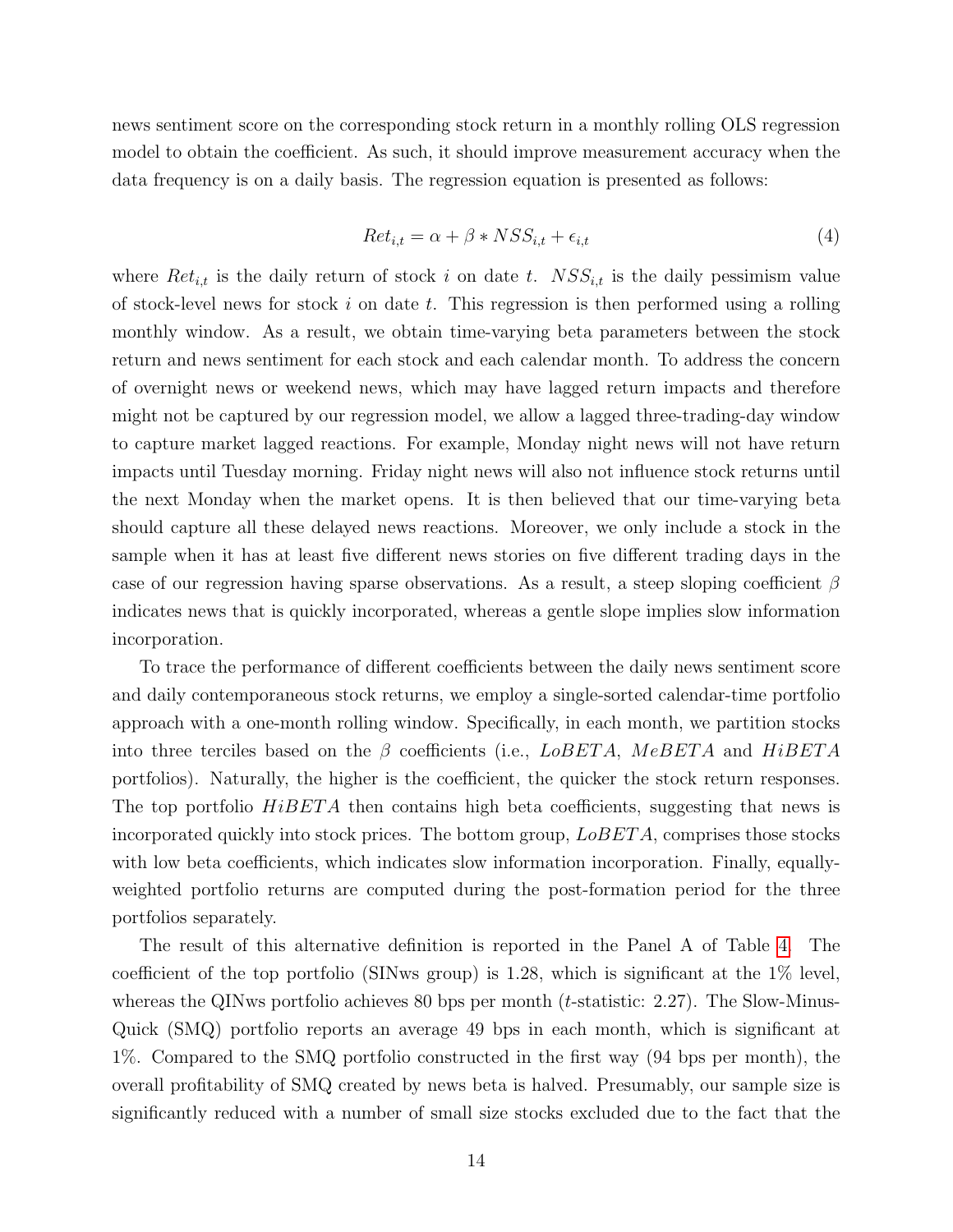stock included in calculation must have at least five news stories published on five different days in a month. It is unlikely that small firms have more than five different news releases in any month. Although this implies that the SI news effect is partially contributed by the small size effect, our SI news theory, on the other hand, seems to be more convincing under these two different designs.

#### 4.3.2. Further Robustness Checks

We examine the robustness of our primary SI and QI news definitions. The sequential double-sorted of SI and QI news leads us to a potential issue. Since news sentiment scores and stock returns are positively correlated, the second sort on returns may create further variation in the next month's stock performance. As such, we perform an independent double-sorted on news sentiment and stock returns in the first robustness test. The SI and QI news defined by independent double-sorted displays the same pattern as those in Table [2,](#page-38-0) with return predictability achieving 100 bps (t-statistic=5.80) for SI news and -40 bps for QI news.

A potential concern regarding our findings is that the effect is largely driven by penny stocks. To avoid the bid-ask bounce and illiquidity, we exclude stocks whose prices are below \$ 5 per share at the end of each particular formation month. As panel B of Table [4](#page-40-0) shows, the SI news effect still holds, albeit with reduced magnitudes.

One could argue that the predictability of SI news is due to a number of news articles arriving in the subsequent months. This might be true given the fact that news volume increases over time, see Table [1.](#page-37-0) The SI news effect could be driven by news released in the holding period rather than caused by the news in the previous formation period. To address this concern, we eliminate all news observations occurring within the holding periods. As can be seen in Panel C, the SI news effects remain statistically significant.

In addition, we attempt to quantify news sentiment by different sentiment indicators, or even different techniques. To mitigate the concern that some news items contain high volumes of both positive and negative sentiment words and lead to low levels of pessimism (i.e.  $Neg - Pos$ ), we also report the results measured by only employing either  $Neg$  or Pos indicators by the [Loughran and McDonald](#page-31-3) [\(2011\)](#page-31-3) dictionary method. Furthermore, we attempt to apply the different sentiment analysis tool. Earlier methodologies have been criticised in three main ways: First, the underlying bag-of-words model only detects single words as the leading judgment of sentiment analysis. It fails to take into account that some sentences contain "navigating words" such as doesn't, don't, can't, etc., which can change the sentiment of the entire sentence. Second, this model fails to consider "modifier words" such as really, too much, etc. as these words or phrases sometimes enhance the positive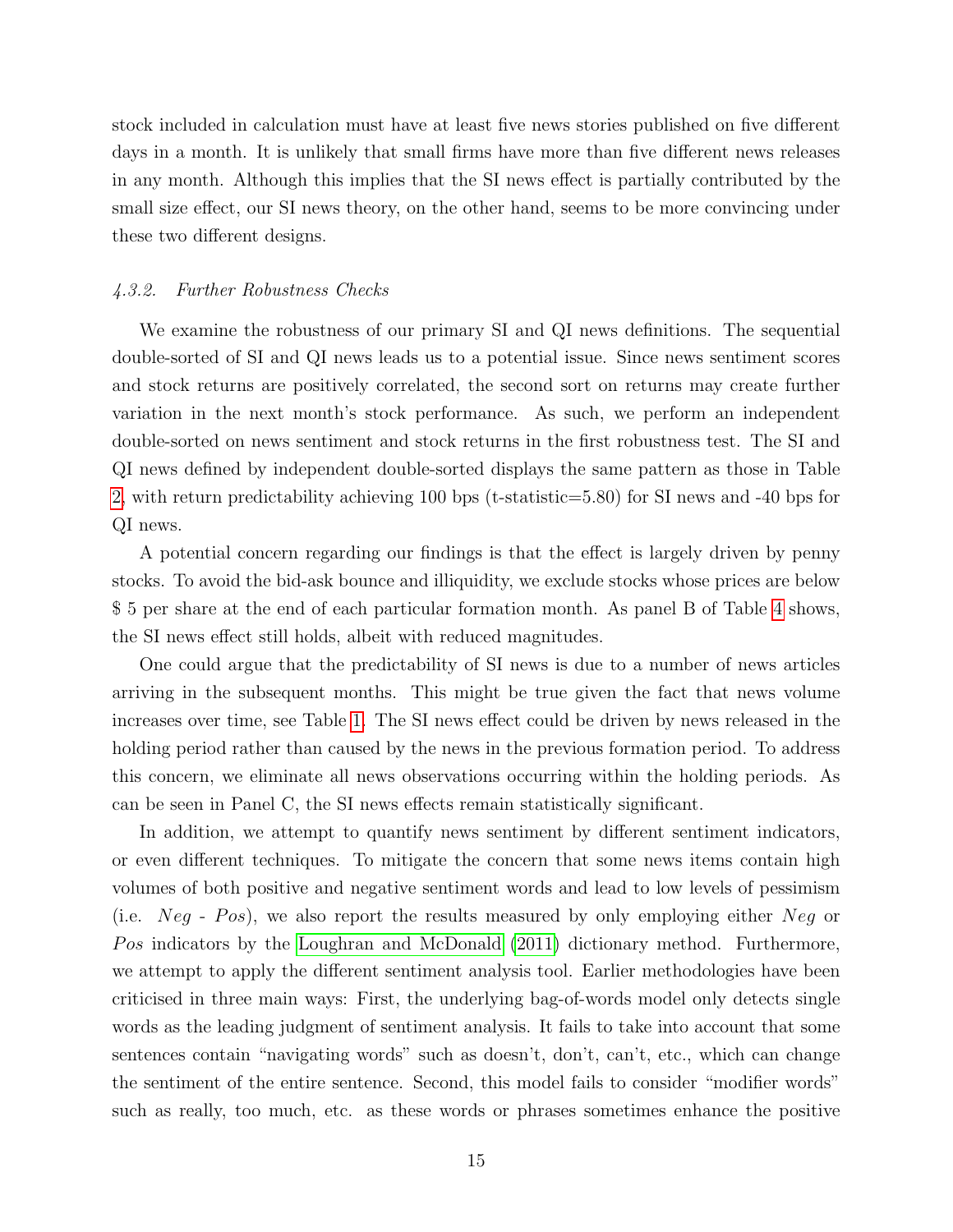and negative tone. Third, without analyzing grammatical structures, the [Loughran and](#page-31-3) [McDonald](#page-31-3) [\(2011\)](#page-31-3) dictionary method finds it difficult to deal with part-of-speech tagging.<sup>[5](#page-17-0)</sup> For example, the firm-specific news of company "Best buy" will be more positive than others given its firm name contains a positive sentiment word "Best". To address these pitfalls and the potential bias caused by them, we employ the Google Natural Language API as an alternative sentiment analysis.<sup>[6](#page-17-1)</sup> Overall, the results remain quantitatively similar.

As for any definition, our measure of SI and QI news is somewhat subjective. For instance, we could examine the slowly incorporated news effect with a one-week time interval instead of a one-month window with or without matching returns. In our sample, SI news predicts a 53 bps return on a weekly basis (equivalent to 2.21% per month), compared to 1.01% using monthly windows. QI news exhibits similar patterns (-0.79% per month). The rationale behind this finding is that the relevance of news is time-limited and its effects will fade away over longer horizons.

Collectively, the above robustness checks of the SI news effect should eliminate concerns of data mining or biased measures. In the next subsection, we study the time-variation of SI news effects within our sample.

Insert Table [4](#page-40-0) here

### <span id="page-17-2"></span>4.3.3. Subsample Analysis

Undoubtedly, technical advances have facilitated information dissemination, therefore reducing the gap between information released and information received by investors. If SI news is caused by information that travels slowly, we should observe that the predictive power of SI news has gradually diminished over time. To test this hypothesis, we evenly split our sample into four different periods, the first two of which might be termed pre-Internet and the later two are post-Internet periods. Within each period, we perform the same analysis as previously discussed above. In Table [5,](#page-41-0) SI news significantly predicts the next month's stock returns during all sub-sample periods (93 bps during 1979 to 1987, 108 bps between 1988 and 1997, 132 bps from 1998 to 2007 and 62 bps between 2008 and 2016), which are all significant. Interestingly, the largest magnitude of SI news emerges during the 1998-2007 period where the number of news items dramatically increases. Until the crisis period (i.e., 2008 - 2016), we observe a reduced SI news effect.

<span id="page-17-0"></span><sup>&</sup>lt;sup>5</sup>Part-of-speech tagging is a computational linguistic method to label the category of words as noun, adverb, adjective, etc.

<span id="page-17-1"></span><sup>&</sup>lt;sup>6</sup>The Google Natural Language API is a newly-built natural language processing tool by Google Cloud, details of which can be found at https://cloud.google.com/natural-language/.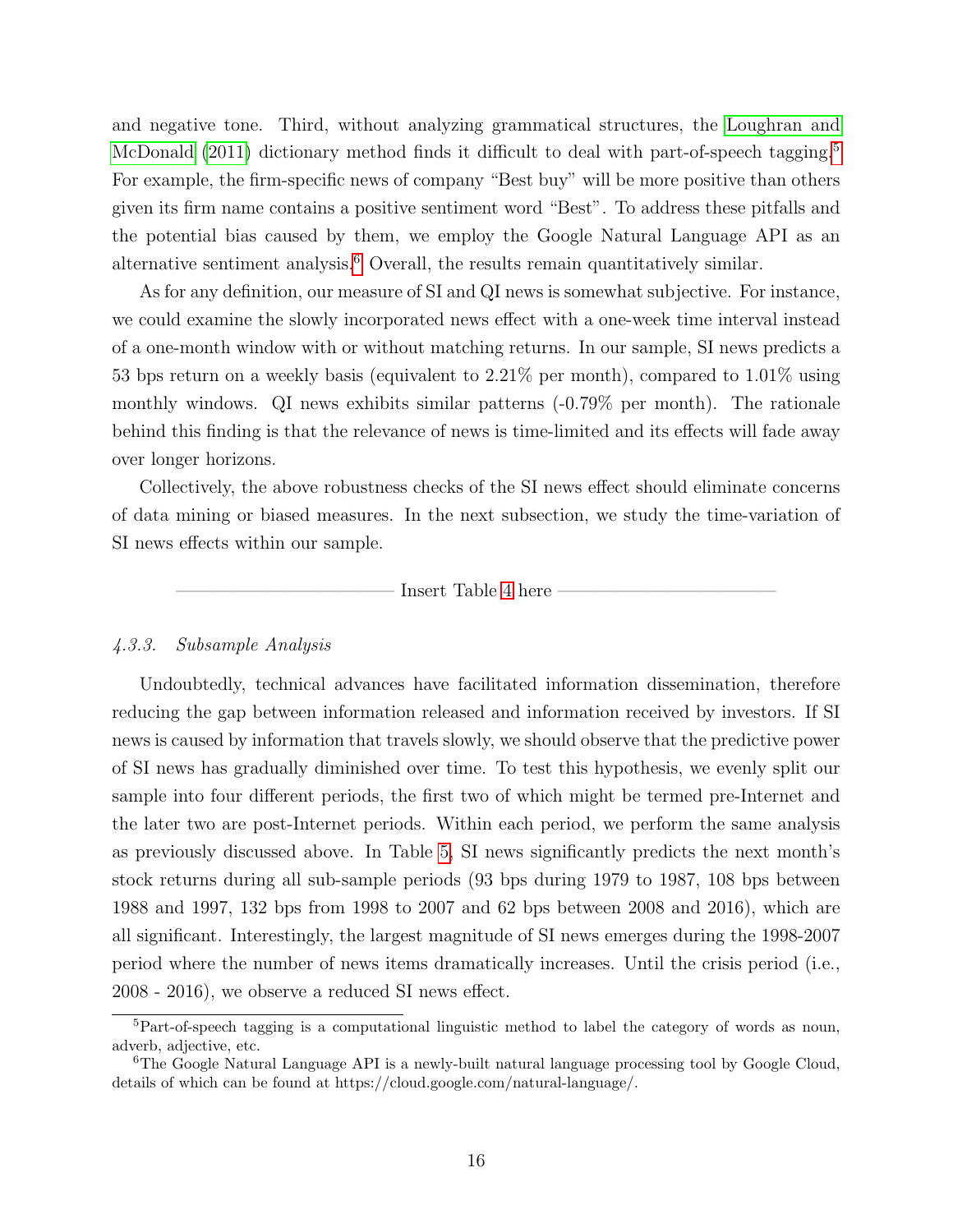Given the relatively stable performance of SI news across each sub-sample, it is implausible to conclude that SI news is caused by the slow information dissemination hypothesis, at least not for the post-Internet period.

Insert Table [5](#page-41-0) here

## 4.3.4. Long-run Performance

It is natural to ask whether SI news is informative or noisy. If our news source contains genuine information about a firm's fundamentals, the return predictability of SI news should not subsequently reverse in the long-run. On the other hand, QI news has incorporated this information into the market price and therefore we should not observe any further return movements.

To examine long-run performance, we conduct a calendar-time portfolio approach over four different holding periods as follows: 3 months (i.e., month 2 to month 4), 6 months (i.e., month 2 to month 7), 9 months (i.e., month 2 to month 10) and 12 months (i.e., month 2 to month 13). These post-formation periods all skip the first month. However, the current month (i.e., month 1 to month 2) is also included as a comparison. We again construct a SI news portfolio that buys stocks with low returns but high news sentiment (LRHS) and sells stocks with high returns but low news sentiment (HRLS), and a QI news portfolio comprising of buying HRHS stocks and selling LRLS stocks. These portfolios are then rebalanced monthly and their performance monitored over different holding periods. The results, reported in Table [6,](#page-42-0) show that all periods observe insignificant coefficients for SI news except the first post-formation period. It is evident that the return predictability of SI news does not reverse in the long run. Similarly, we can also observe that the slowminus-quick factor gains significantly during the post-formation period and these portfolio returns do not reverse in the following months.

On the other hand, the results for QI news are surprising as this effect starts obtaining profits even after just 6 months. Presumably, this is because QI news stocks tend to be prominent and more visible for investors and therefore lead to further momentum effects after which the informative role of news dies away. Here, readers should distinguish the effect between prominence channels and information channels where the former only provides visibility but the latter gives new information, as documented by [Kaniel and Parham](#page-30-11) [\(2017\)](#page-30-11). Unfortunately, it is difficult to find an appropriate technique to apply to distinguish the effects of these two channels in this setting.

Overall, the long-run performance test confirms that SI news does contain new information and indeed this is incorporated into the market at a later stage.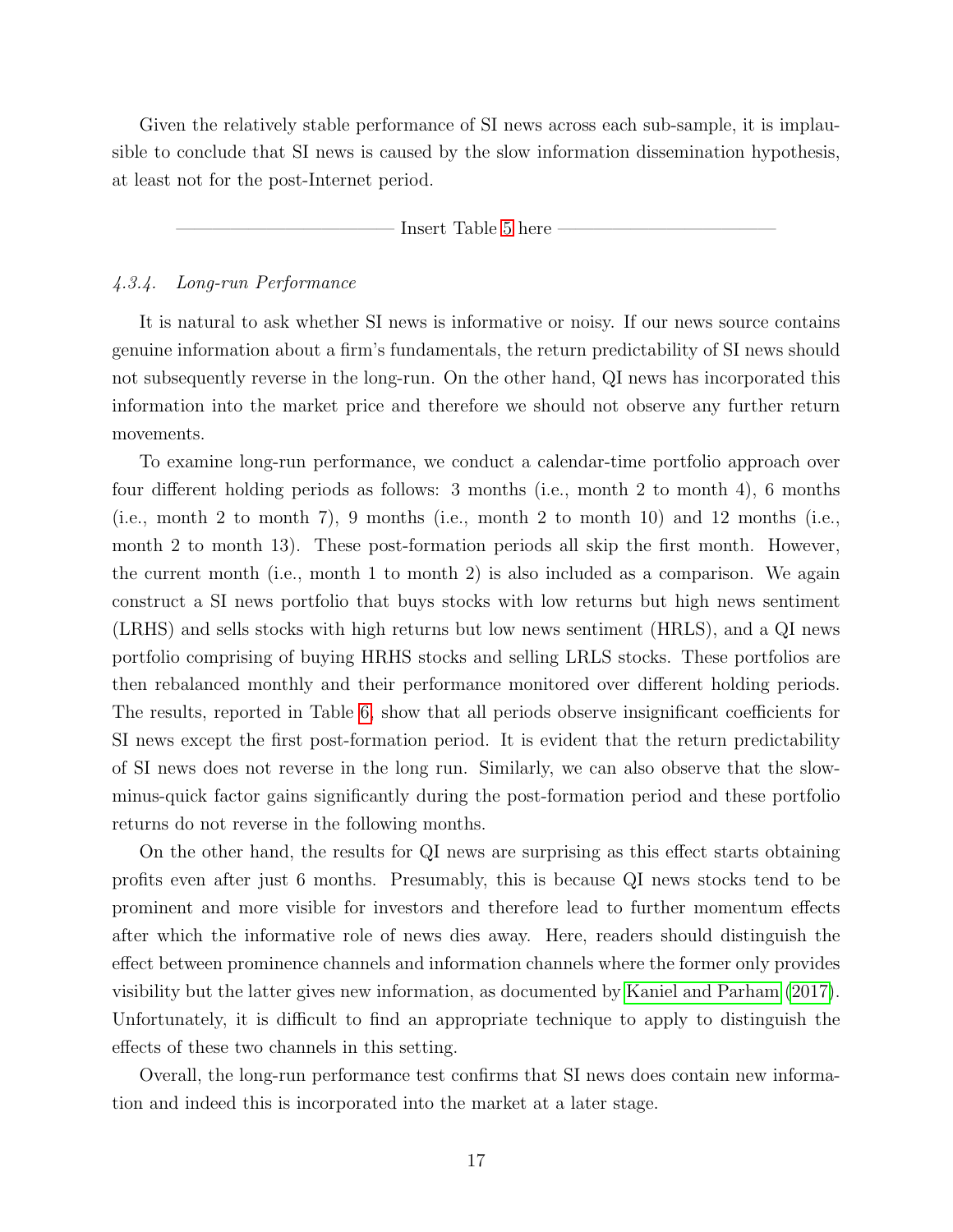Insert Table [6](#page-42-0) here

### 4.3.5. Trading Strategy

Our findings could potentially have useful implications for practitioners. In this subsection, we evaluate the impact of considering reasonable transaction costs on our trading strategy's profitability. The strategy we focus on is the slow-minus-quick portfolio that has both long and short positions. Since it is difficult to obtain precise transaction cost estimates for each trade, we therefore make a rough assumption that each trade incurs a total cost between 10 and 100 bps. This estimated cost will include all necessary expenses such as commissions, exchange fees, bid/ask spreads, market impact costs, and occasionally taxes. To recalculate the trading strategy returns, we trace the position of each stock included in our portfolio per month. A transaction cost will be incurred if a stock's position is opened or closed during the formation month. A double transaction cost will be incurred if a stock's position changes from buy to sell or from sell to buy. No transaction cost will be recorded if a stock stays in the portfolio and the position remains unchanged. Table [7](#page-43-0) presents the abnormal and raw monthly trading returns under different cost assumptions.

As we can see from Table [7,](#page-43-0) the profitability of the trading strategy gradually declines and becomes negative after accounting for 100 bps per transaction. It is likely that sophisticated investors can keep transactions costs to a low level or manage a refined trading strategy using different weighting schemes that might achieve better profits, and for such investors, the trading strategy would still be profitable net of costs. At a minimum, our paper sheds some light on one possible avenue for employing a news-based trading strategy for practitioners.

- Insert Table [7](#page-43-0) here

# 4.4. Limited Attention Theory?

### 4.4.1. Conventional attention proxies

Since these news portfolios exhibit cross-sectional differences in future return performance, we should ask what drives this cross-sectional difference of stock returns. One explanation regarding market delayed reactions is limited-attention theory. The growing literature of this strand includes [Engelberg and Gao](#page-29-0) [\(2011\)](#page-29-0) on the volume of Google searches for stock names, [Da et al.](#page-28-2) [\(2014\)](#page-28-2) on continuous information and momentum effects, and [Fang and](#page-29-1) [Peress](#page-29-1) [\(2009\)](#page-29-1) on non-news stock returns. The theory predicts that investors under-react regarding stocks with low volumes of attention and thus the following return predictability is the result of this delayed reaction. Intuitively, stocks with small size, low media coverage,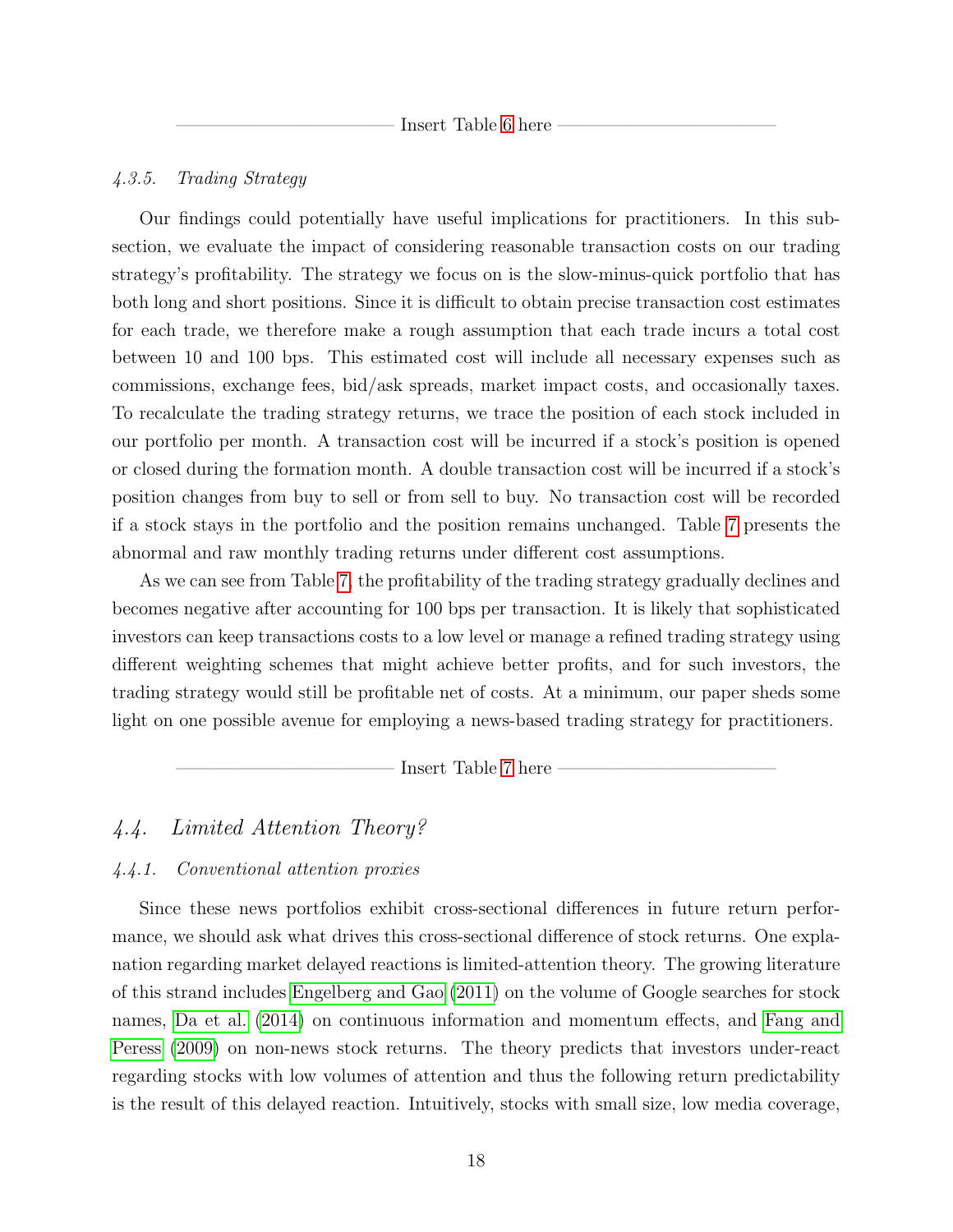low turnover and low analyst coverage are generally associated with a poor information environment. In other words, it is information asymmetry that slows down investors' perceptions of arriving news. If so, we would expect that our SI news effects are concentrated in the low attention-grabbing stocks whereas QI news stocks would receive a relatively high volume of attention.

In this section, we employ four different investor attention proxies to study SI news effects following the previous literature (in particular [\(Da et al., 2014;](#page-28-2) [Huang, 2018\)](#page-30-12)), which includes size, media coverage, trading volume and analyst coverage. We first examine the cross-sectional difference between small and large firms. To do so, we perform a double-sorted and construct calendar-time portfolios. Specifically, we rank the firm's market capitalisation values and partition these firms into either small size groups or big size groups before constructing SI and QI news portfolios. The market capitalization  $(SIZE)$  is computed by taking the natural logarithm of stock market values re-balanced at the end of June. We then form our SI and QI portfolios with small size and big size groupings. The next-month stock return performance is then traced for each month and the tabulated results are reported in the panel A of Table [8.](#page-44-0)

As Table [8](#page-44-0) shows, it is possible to observe that small firms predict higher returns in the following month compared to large firms. Statistically, SI news earns returns more than three times higher among small firms than large firms – 161 basis points versus 50 basis points respectively. The difference between the two the subsets is significant at the 1% level (with a t-statistic of 4.54). This suggests that SI news effects are concentrated in small sized firms, and this finding is consistent with limited-attention theory. However, there is no evidence for cross-sectional differences between small and big firms with QI news. Finally, our SMQ factor also positively confirms the SI news effect.

Following the literature on the impact of media attention (e.g., [\(Fang and Peress, 2009;](#page-29-1) [Hillert et al., 2014\)](#page-30-5)), changes of media coverage are often applied as the representation of investors' attention. Stocks with higher  $\Delta$  media coverage can naturally diffuse information in a way which is much quicker than lower  $\Delta$  media covering stocks. Thus, SI news is more likely to be observed among low-attention stocks and QI news concentrated in high-attention stocks. Empirically, Panel A supports this limited-attention theory. With the monthly  $\Delta$ media coverage shifting from low to high, SI news predicts next-month returns from 144 basis points per month to only 9 bps. The difference between the two coverage groups is significant at the 1% level. The SMQ factor also suggests that information diffusion is likely to be slower within the low media volume portfolio (2.21% with a t-statistic of 7.56 for the cross-sectional difference between low and high media coverage groups), which is consistent with limited attention theory.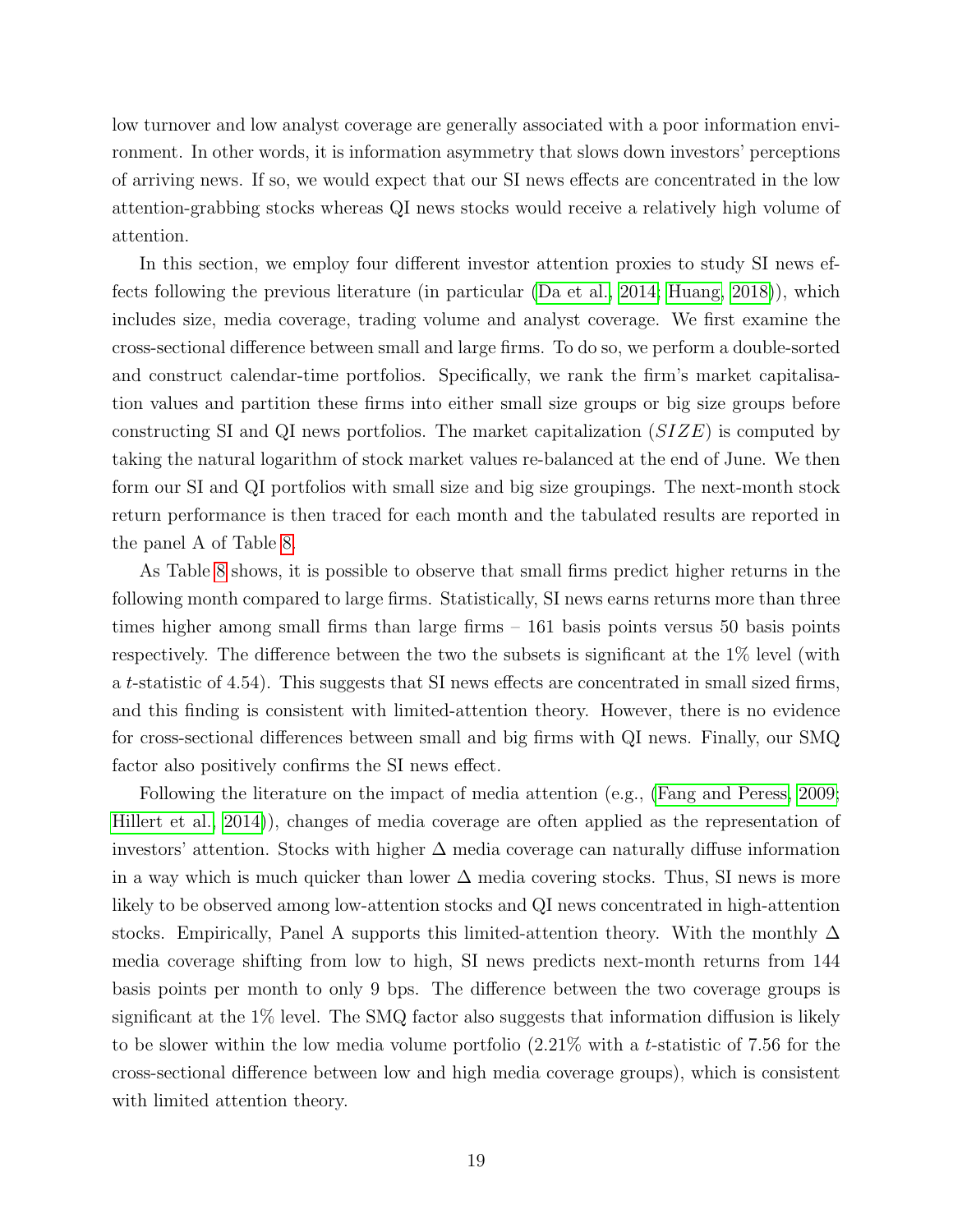Continued Panel A also tests the hypothesis regarding whether stocks with lower trading volume predict higher SI news profitability. The literature documents that trading volume can be a proxy for investor attention [\(Barber and Odean, 2007\)](#page-28-8). To perform this test, we again construct a double-sorted calendar-time portfolio by employing stock-level trading volume. The variable is calculated as the natural log of the average share volume divided by the number of shares outstanding over each month using daily data. We then trace the portfolio performance by a rolling one-month window to observe SI news effects under either high or low trading volume groups. In the Table [8,](#page-44-0) we report all coefficients with tstatistics for each subset of stocks. Specifically, SI news stocks again earn 1.36% per month  $(t\text{-statistic}=8.94)$ . The difference in profitability between low and high turnover SI news is statistically significant at the 1% level. This is consistent with our theory that stocks without active trading activities are more likely to be under an investor's attention radar. Overall, comparing low and high turnover profits, we can conclude that low trading volume stocks are associated with higher SI news profitability.

Finally, we examine how analyst coverage is associated with cross-sectional difference in SI news predictability. The literature uses analyst coverage as a proxy for investor attention [\(Hirshleifer and Teoh, 2003\)](#page-30-13). If investor inattention slows down information incorporation from news articles, the predictability should be concentrated among firms with low analyst coverage. The analyst coverage data is retrieved from Datastream for one-year forward earnings per share forecast for each firm. The sample is then divided into two groups based on the median number of analysts covering the stock, before which SI and QI news stock portfolios have been constructed in each month. In the continued Panel A, the performance of each portfolio has been reported. Stocks with low analyst coverage have higher levels of SI news compared to those with high coverage – 1.03% and 0.57% per month respectively. The t-statistic of low-minus-high spread is 1.19, which is significant at the 5% level. In contrast, there is no evidence of QI news effects in either low or high sub-samples.

To summarise, four different investor attention proxies consistently support limitedattention theory, which indicates that SI news predictability is positively associated with low investor attention. In the next section, we will examine this theory with further tests.

Insert Table [8](#page-44-0) here

## 4.4.2. Google SVI and Bloomberg AIA attention proxies

Although our empirical results positively confirm limited attention theory, we have had to assume that investors would have paid attention to the news if a company's name is mentioned. To address this issue, we further study limited-attention theory by utilising two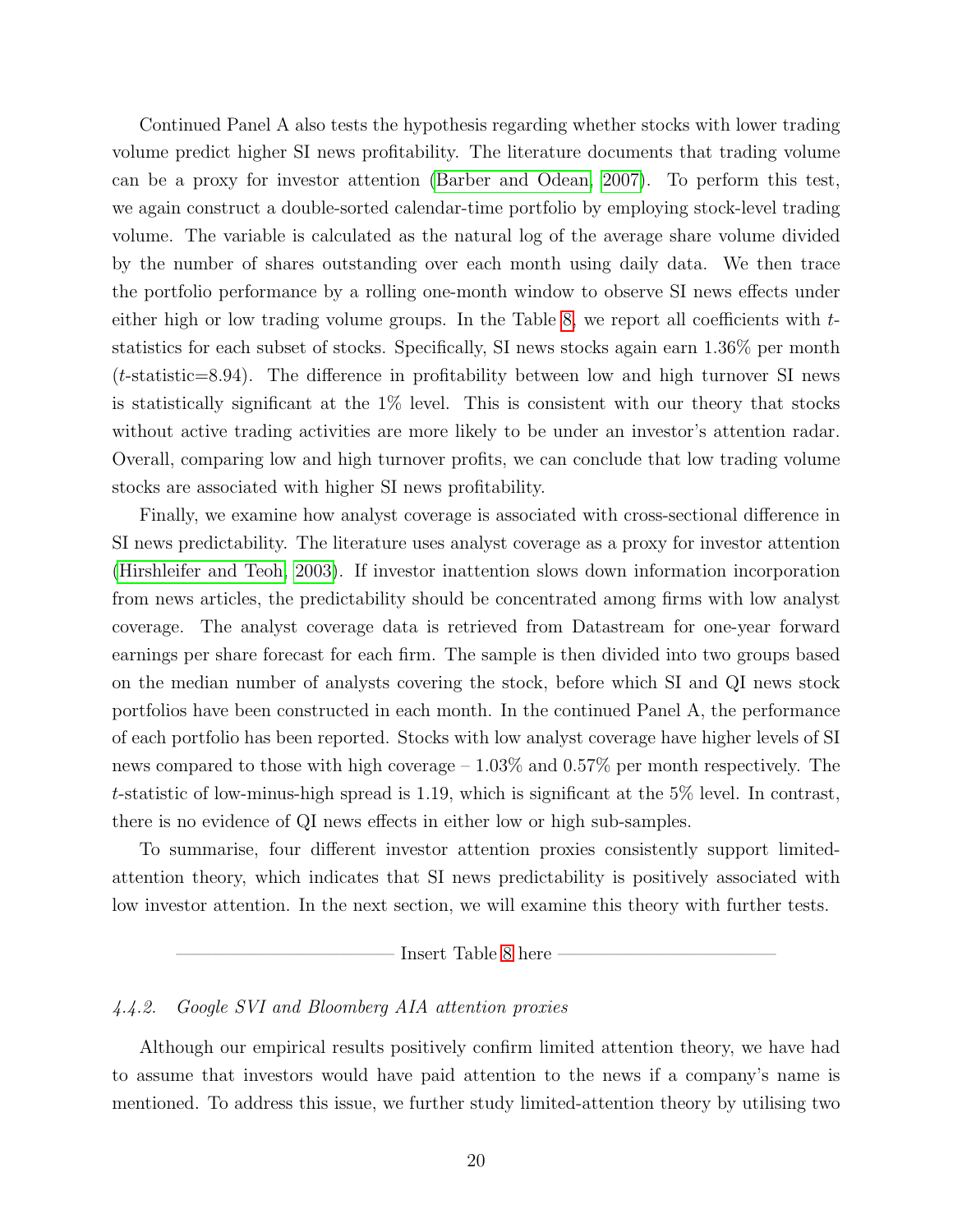direct attention proxies: Google Search Volume Index and Bloomberg news reading activity (AIA, i.e., abnormal Institutional investor Attention).

The direct attention proxies (Google SVI and Bloomberg AIA) have been proposed and studied in the literature, and have provided compelling evidence involving certain financial variables [\(Engelberg and Gao, 2011;](#page-29-0) [Ben-Rephael et al., 2017\)](#page-28-3). The Google SVI directly measures investor attention by using aggregated web users searching frequency based on Google search engines. That is to say, Google will count the number of visits for a particular key word during a time period. For instance, users might type "Apple Inc" and look up news related to the firm, which then is recorded and presented by the Google Search Volume Index (SVI). As shown in Figure [2](#page-35-0) below, the SVI index of the key word *Apple Technology* company rises to a the peak of 100 on September 12, 2018 when the main launch event was held by Apple. As a consequence, this SVI index brings a direct linkage between the interest of the general public and firm-level news events.

Insert Figure [2](#page-35-0) here

On the other hand, each Bloomberg terminal provides a news reader function where the news reading activity of any firm is monitored on daily basis. Due to the financial cost and required expertise of using Bloomberg, most terminal users are from the financial services sector, working as portfolio managers, stock analysts, or traders, etc. In other words, Bloomberg news reading activity is highly likely to represent institutional investor attention compared to the Google search engine which tends to represent retail investor attention.

To download Google SVI data, we use a Python web crawler to automatically send keywords (firm legal names) and retrieve data for each firm following certain procedures. Due to the mechanism of this data request, Google censors often return empty values for certain firm names. We then conduct several techniques to address this issue, the details of which can be found in the Appendix. Although given the fact that misrepresentation and bias of our data can exist, we believe that such issues have been minimised in this case. Finally, for a total number of 7,864 U.S. firms, we have evidence for 4,545 firms. As for the Bloomberg AIA data, we follow the procedure by [Ben-Rephael et al.](#page-28-3) [\(2017\)](#page-28-3) in which they download the Russel 3000 stocks from the year 2010 forwards.<sup>[7](#page-22-0)</sup> We then move to data pre-processing. Specifically, Bloomberg news reading activity data is a time-series measure of the rolling prior 30-days terminal users reading activity on an hourly basis. The value is 0, 1, 2, 3 or 4 if the rolling average is below 80%, between 80% and 90%, between 90% and 94%, between 94% and 96%, and above 96% respectively. Following the method in [Ben-Rephael](#page-28-3) [et al.](#page-28-3) [\(2017\)](#page-28-3), the AIA measure is a dummy variable which takes the value of zero when the

<span id="page-22-0"></span><sup>&</sup>lt;sup>7</sup>Bloomberg AIA data is missing for the periods  $12/6/2010 - 1/7/2011$  and  $8/17/2011 - 11/2/2011$ .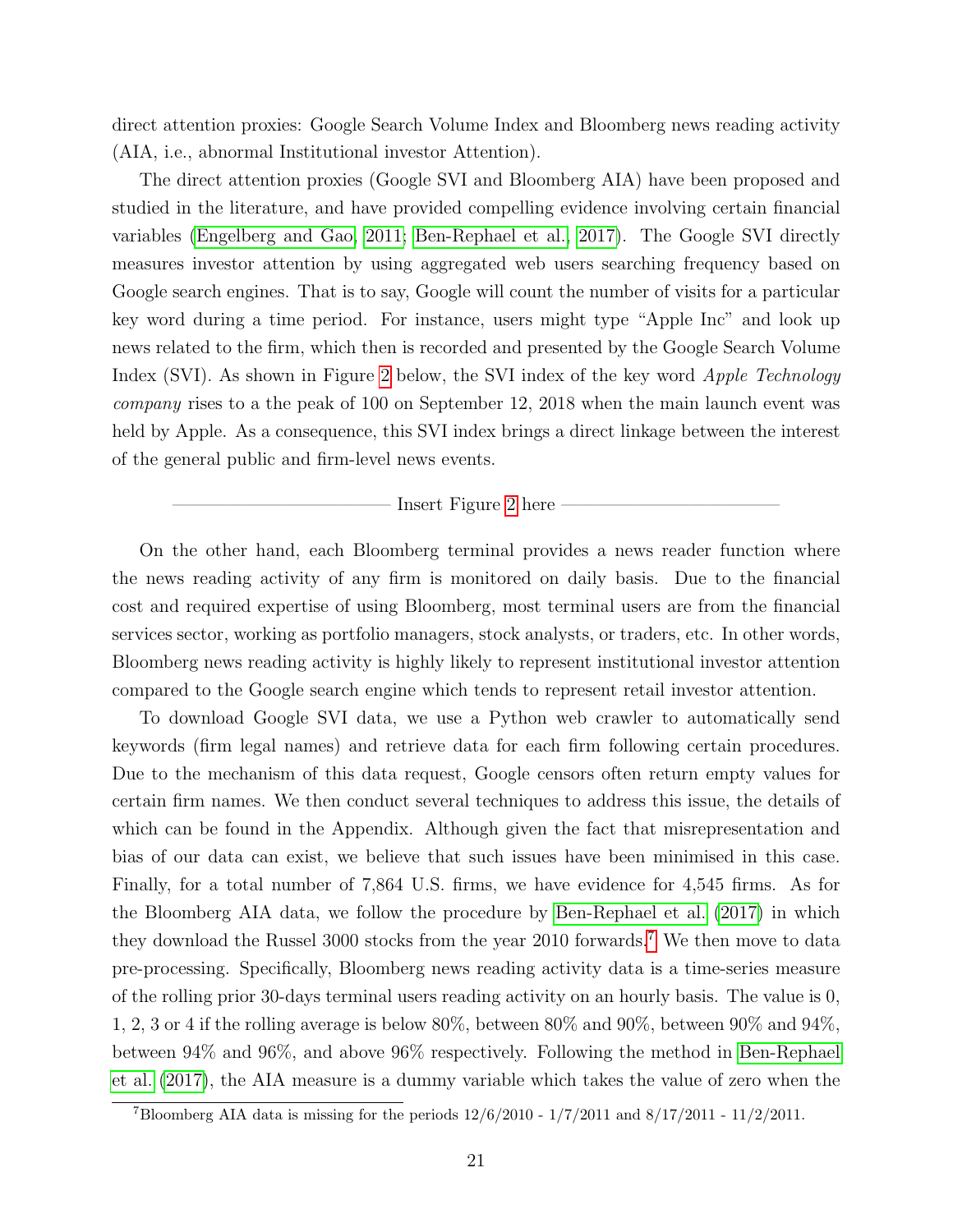score is 0, 1, or 2 and a value of one otherwise. To be consistent with Bloomberg AIA, we also assign the score for the Google SVI data based on the same method. The Google ASVI (Abnormal SVI) value will be one if the corresponding score is 3 or 4 and zero otherwise. These procedures allow us to capture the right tail of the distribution.

With these two attention proxies, we then ask whether low attention could explain stronger news predictability, particularly for slowly incorporated news. To examine this, we conduct a calendar-time portfolio approach with one trading day as a formation period and use the following ten trading days as a holding period for either the high or the low attention sub-sample. We change the research setting in this case for two reasons: first, both Google ASVI and Bloomberg AIA are reported on a daily basis and have been scaled in a proprietary manner prior to downloading. We are cautious to keep the natural data frequency in order to capture investor attention precisely. Second, due to the sample range, our period examined approaches recent years and both the SI and QI effects become weaker, as discussed in Section [4.3.3.](#page-17-2) The weaker effects might be partially attributed to advanced newswire transmissions such as Twitter, which speed up information dissemination. Overall, daily-basis settings can better capture the SI news effects.

Moreover, to address the concern that part of the SI news is released around the market closing bell and investors do not have enough time to fully digest it, we therefore categorise the news on the date t at least 30 minutes prior to the market closing and label them on the date  $t+1$  otherwise. To trace both SI and QI news portfolio performances, we again employ a double-sorted calendar-time portfolio approach. Specifically, we first sort stocks into either high or low attention groups based on stock-level attention values. We then form SI and QI news portfolios based on contemporaneous stock returns and news sentiment scores. The SI news portfolio is constructed by buying stocks with bad returns but good news and selling stocks with good returns but bad news; the QI news portfolio is formed by buying good stocks for both returns and news (*HRHS*) and selling bad stocks (*LRLS*). These portfolios are rebalanced each trading day and the performances are traced over the next ten trading days.

In the Table [8,](#page-44-0) it is possible to observe that Google ASVI predicts a stronger SI news effect. The difference between the low and high Google ASVI is even significant at the 1% (with t-statistic 4.44). The coefficients for the QI news subgroup are nearly zero (all statistically insignificant). Unfortunately, we do not observe any significant evidence for the Bloomberg AIA (our proxy for institutional investor attention). The results, therefore, suggests that it is retail investors rather than institutional investors for whom genuine news slips under their radar.

A further test is conducted to examine the relationship between SI news and retail at-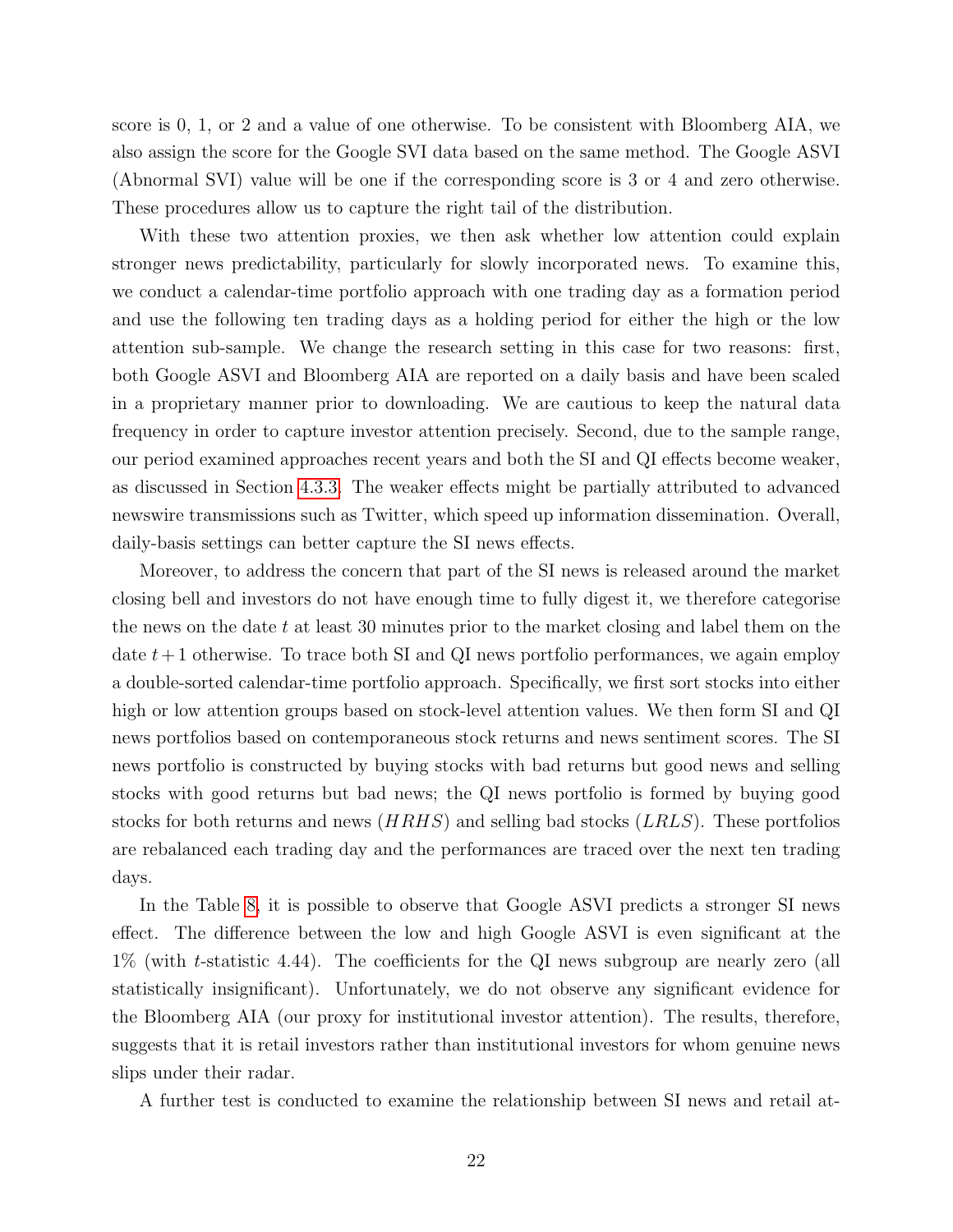tention. Figure [3](#page-36-0) nicely visualises the interaction between SI news and retail attention. To perform a CAR analysis, we compute the characteristics-adjusted return based on [\(Daniel](#page-29-7) [et al., 1997\)](#page-29-7) and donated as DGTW. The slowly incorporated good news and bad news without retail attention achieves the highest and lowest abnormal returns respectively, while the return of news under retail attention lies in between. As a consequence, direct attention proxies allow us to take a close look at how limited investor attention is associated with SI news effects.

———————————— Insert Figure [3](#page-36-0) here ————————————

# 4.5. Complexity and Informativeness?

SI news effects can also potentially be explained by news characteristics. The literature identifies that variation in news content does affect market reaction [\(Dougal et al., 2012;](#page-29-2) [Umar, 2008\)](#page-31-5). For instance, (especially retail) investors might find a complex news article challenging, in the sense that they might be uncertain about how to interpret the news content. Likewise, an ambiguous news tone could also fail to give investors a clear trading signal, which therefore discourages them form quickly responding. On the other hand, investors might under-react to a short news article because it means a less comprehensive report about a corporate event. They are also more likely to be interested in earnings-related news since these news items contain more valuable information [\(Tetlock et al., 2008;](#page-31-2) [Chen,](#page-28-9) [De, Hu, and Hwang, 2014\)](#page-28-9). If SI and QI news is driven by the nature of the news in this setting, we would expect that easily-understandable and more informative news predicts lower future stock returns. In other words, investors will react quickly to news stories with fewer ambiguous words, fewer complex sentences, more comprehensive content, and more earnings-related topics.

To capture the textual complexity of our news documents, we apply the fog index and weak modal words measures, respectively. The Fog index is one of the most commonly applied readability measures for firm's financial disclosures [\(Dougal et al., 2012;](#page-29-2) [Lawrence,](#page-30-4) [2013;](#page-30-4) [Loughran and McDonald, 2014\)](#page-31-4). It captures document readability by computing the average sentence length and the percentage of complex vocabularies. Thus, the higher the Fog index value, the more complex the material is. Weak modal words were first introduced by [Loughran and McDonald](#page-31-3) [\(2011\)](#page-31-3) in their financial dictionary to gauge uncertain business tone. Words such as "maybe", "appears", "might" frequently shown in the news suggest that these stories are less likely to attract investors. For example, [Ahern and Sosyura](#page-28-10) [\(2015\)](#page-28-10) uses this word category to gauge merger and acquisition rumours. As a result, we argue these two proxies are commonly used in the literature and should be effective to measure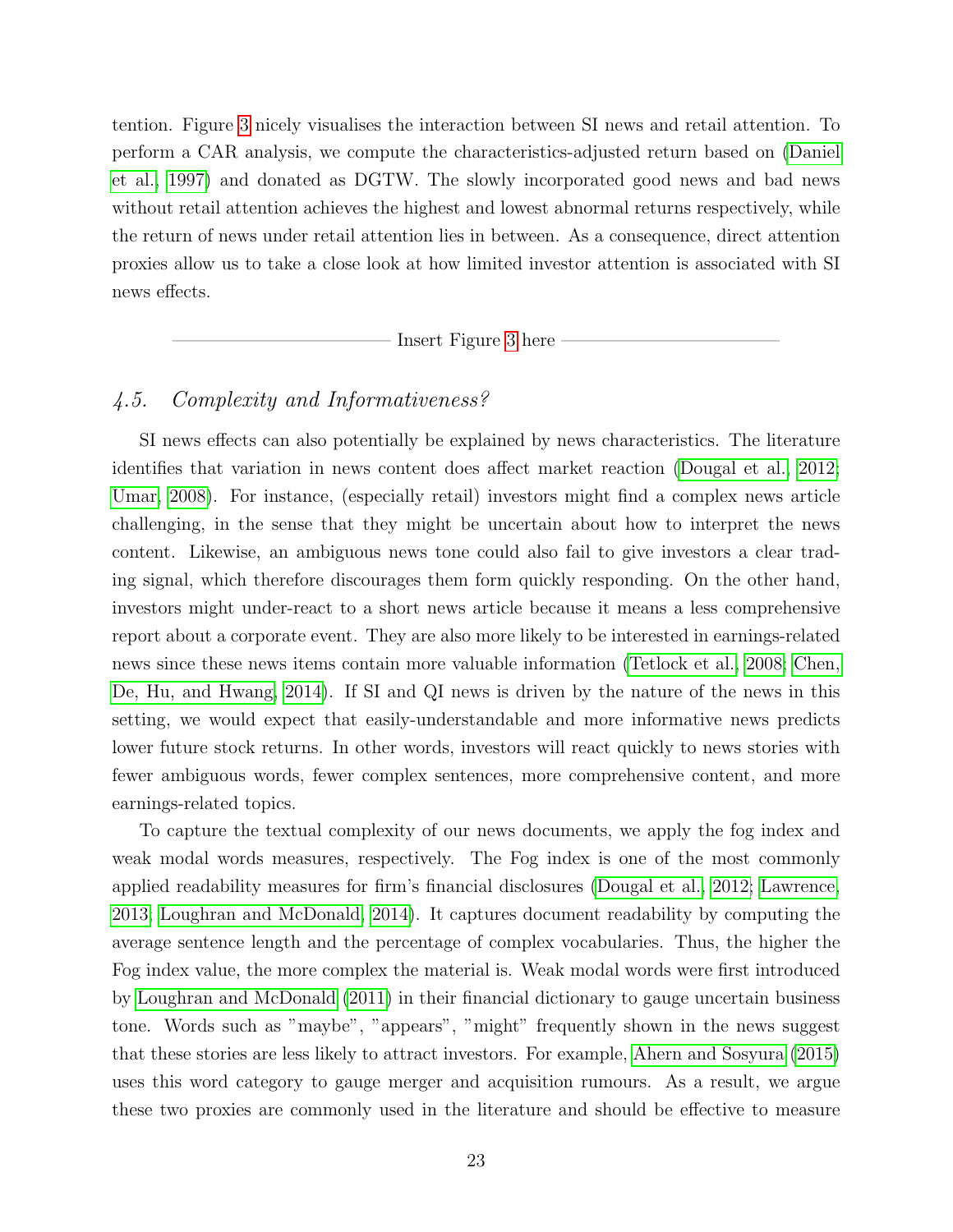complexity in this paper.

To measure the news informativeness features, we first utilize article length as a proxy for comprehensiveness, as suggested by [You et al.](#page-31-6) [\(2017\)](#page-31-6). A long news article tends to convey more useful information and helps (especially retail) investors better understand underlying events. Next, we assess news informativeness by categorizing the news topic as earningsrelated or non-earnings-related. Specifically, we detect keywords from each news article using the word stem "earn". We identify the topic of a news article related to earnings if at least one word stem "earn" is found. The rationale behind this is that an article mentioning the word stem "earn" contains more information about a firm's fundamentals and is more likely to be value-relevant [\(Tetlock et al., 2008\)](#page-31-2). Overall, it can be argued that a news story with long length and more "earn" word stems represents greater informativeness.

To test our hypothesis, we examine the cross-sectional difference of news characteristics individually. Specifically, we first calculate the median level of weak tone at each time point, rank the stocks with higher weak tone into an *Ambiguous* group and lower weak tone into an Accurate group. Similarly, we rank more readable stocks into a Concise group and less readable stocks into a Complex group based on the median Fog index in each month. For article length, we cross-sectionally rank all stocks into Short and Long groups based on a median level of word counts in each month. Lastly, we split our sample into two groups:  $\mathit{EarningsEx}$ , where stocks without any news articles containing earnings topics are collected, and  $EarningsIn$ , where stocks with only earnings-related news articles are included. To examine the statistical difference between each group, we construct Ambiguous − Accurate,  $Complex - Concise, Short - Long, and EarningsEx - EarningsIn, respectively.$  If complexity and informativeness do affect investor trading behaviour, we expect that these four cross-sectional differences would be positively significant for the SI news portfolio. The equally-weighted portfolio return is then computed for each subset sample to trace its postformation performance.

Panel A of Table [9](#page-45-0) reports the cross-sectional differences by textual complexity. The evidence is mixed: although the cross-sectional difference between ambiguous accurate news stocks is positively and statistically significant  $(t\text{-statistic}=2.29 \text{ for SI news})$ , there is no clear evidence showing a significant difference between complex and concise news. This indicates that SI news predictability is not likely to come from hard-to-read news articles. Moving to Panel B, it is evident that the cross-sectional difference between short news (less comprehensive) and long news (more comprehensive) is significant  $(t\text{-statistic of } 2.70)$  for SI news stocks. Interestingly, when we split our sample into earnings-related and non-earningsrelated topics, the cross-sectional difference between these two is insignificantly different from zero. This suggests that SI news is not exclusively earnings irrelevant and at least contains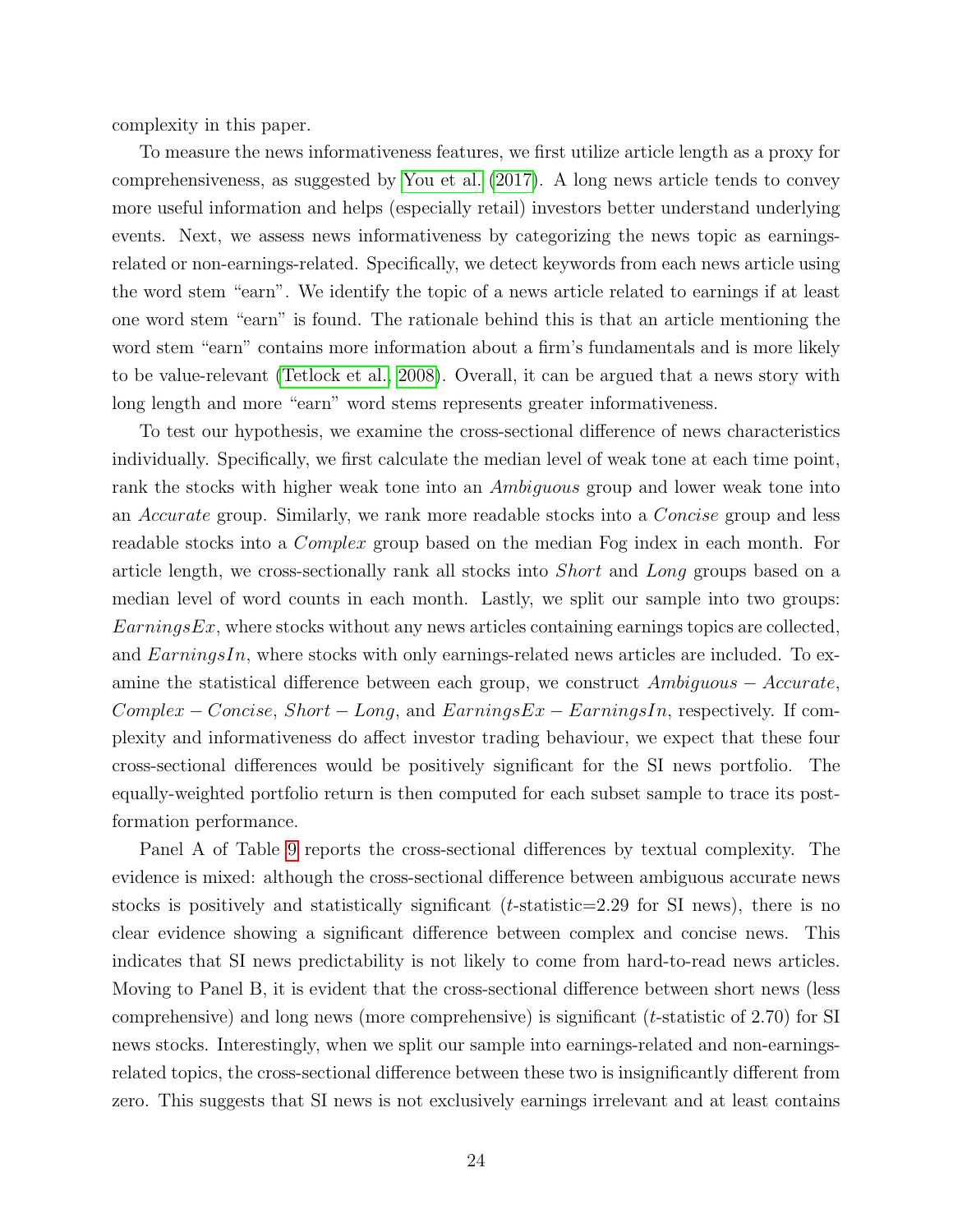some valuable information.

Collectively, it can be concluded that SI news tends to use ambiguous tone and reports less comprehensively but such stories are not too complex to read and are not completely earnings-irrelevant. The empirical results do not systemically support complexity and informativeness theory.

# 5. Conclusions

In this paper, we first distinguish a firm-level news type as slowly incorporated, whereby stock returns do not promptly respond to corresponding news content, or quickly incorporated, where stock return performance matches the news sentiment score. The feature of SI news, specifically, is having a good (bad) sentiment score but with bad (good) stock returns. A long/short portfolio is then constructed to capture the SI news effect as buying a stock with low returns but a high news sentiment score and selling a stock with high returns but a low news sentiment score. As a result, we find that this news-induced anomaly can achieve 139 basis points per month (equivalent to 16.68% per year).

The SI news effect can be explained by limited-attention theory. According to this theory, investors tend to focus on a few stocks instead of evenly dispersing their attention throughout the entire stock universe. This then leads to the phenomenon where a group of firm-related news items drop under an investor's radar. The stock returns thus react very slowly. In empirical tests, we proxy less investor attention by small size, low media coverage, low trading volume, low analyst coverage, low Google SVI and low Bloomberg AIA. The results, strikingly, show stronger stock return predictability for less attention-grabbing stocks.

The empirical results, however, do not support complexity and informativeness theory in which the nature of news might cause investors' slow reaction. Generally, the textual complexity of news content should influence investors' trading behaviour, particularly for retail investors, whereby they might have no idea how to interpret complex news items or how to respond to ambiguous news articles. In addition, a short news article tends to be less comprehensive in reporting underlying events and therefore discourages investors from responding quickly. An article that does not contain value-relevant information could also fail to make investors take interest. Yet the evidence does not align with this theory.

To conclude, our paper refines the role of news coverage regarding information dissemination as it relates to the large gap between "news supply" and "news demand". If investors keep their focus on high attention-grabbing stocks, even genuine news for low-attention stocks cannot guarantee readership. Perhaps, from the news providers' point of view, news a month ago is only fish and chip paper. However, it might not be the case for investors if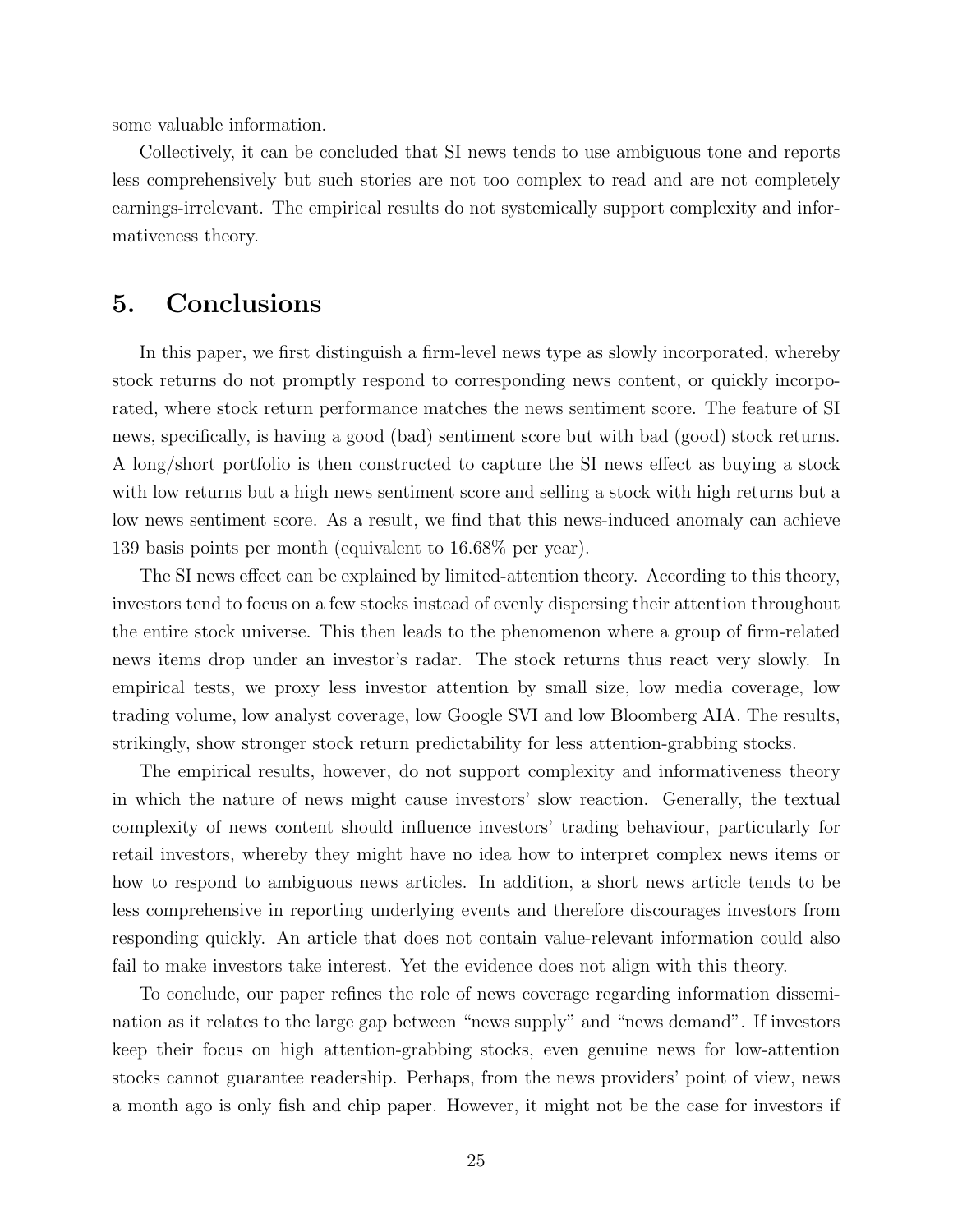a firm-related news article does not receive attention.

Our findings are of relevance to both academics and practitioners: For academics, we add to the literature that the predictable return pattern after news emerges will only exist when prior news sentiment scores and contemporaneous returns are mismatched. For practitioners, our refined predictive model based on both news and contemporaneous returns provides a promising avenue for a potentially profitable trading strategy.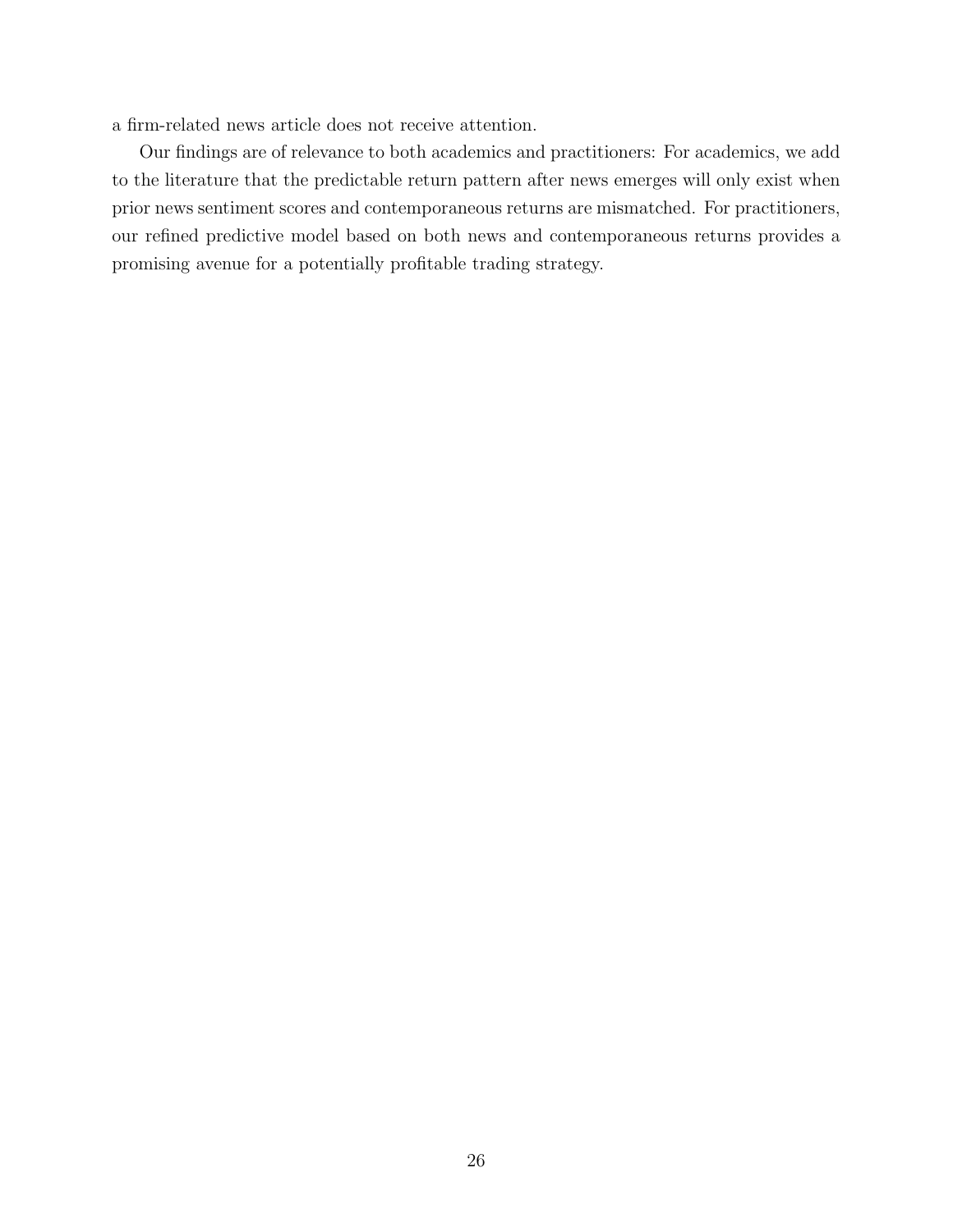# References

- <span id="page-28-10"></span>Ahern, Kenneth R, and Denis Sosyura, 2015, "Rumor has it: Sensationalism in financial media,"Review of Financial Studies 28, 2050–2093.
- <span id="page-28-1"></span>Ahmad, Khurshid, JingGuang Han, Elaine Hutson, Colm Kearney, and Sha Liu, 2016, "Media-expressed negative tone and firm-level stock returns,"Journal of Corporate Finance 37, 152–172.
- <span id="page-28-7"></span>Amihud, Yakov, 2002, "Illiquidity and stock returns: cross-section and time-series effects,"Journal of Financial Markets 5, 31–56.
- <span id="page-28-8"></span>Barber, Brad M, and Terrance Odean, 2007, "All that glitters: The effect of attention and news on the buying behavior of individual and institutional investors,"Review of Financial Studies 21, 785–818.
- <span id="page-28-3"></span>Ben-Rephael, Azi, Zhi Da, and Ryan D Israelsen, 2017, "It depends on where you search: institutional investor attention and underreaction to news,"Review of Financial Studies 30, 3009–3047.
- <span id="page-28-5"></span>Boulland, Romain, François Degeorge, and Edith Ginglinger, 2017, "News dissemination and investor attention,"Review of Finance 21, 761–791.
- <span id="page-28-6"></span>Caporale, Guglielmo Maria, Fabio Spagnolo, and Nicola Spagnolo, 2018, "Macro news and bond yield spreads in the euro area,"European Journal of Finance 24, 114–134.
- <span id="page-28-4"></span>Chakrabarty, Bidisha, Ananth Seetharaman, Zane Swanson, and Xu Wang, 2018, "Management risk incentives and the readability of corporate disclosures," Financial Management 47, 583–616.
- <span id="page-28-0"></span>Chan, Wesley S, 2003, "Stock price reaction to news and no-news: drift and reversal after headlines," Journal of Financial Economics 70, 223–260.
- <span id="page-28-9"></span>Chen, Hailiang, Prabuddha De, Yu Jeffrey Hu, and Byoung-Hyoun Hwang, 2014, "Wisdom of crowds: The value of stock opinions transmitted through social media," Review of Financial Studies 27, 1367–1403.
- <span id="page-28-2"></span>Da, Zhi, Umit G Gurun, and Mitch Warachka, 2014, "Frog in the pan: Continuous information and momentum,"Review of Financial Studies 27, 2171–2218.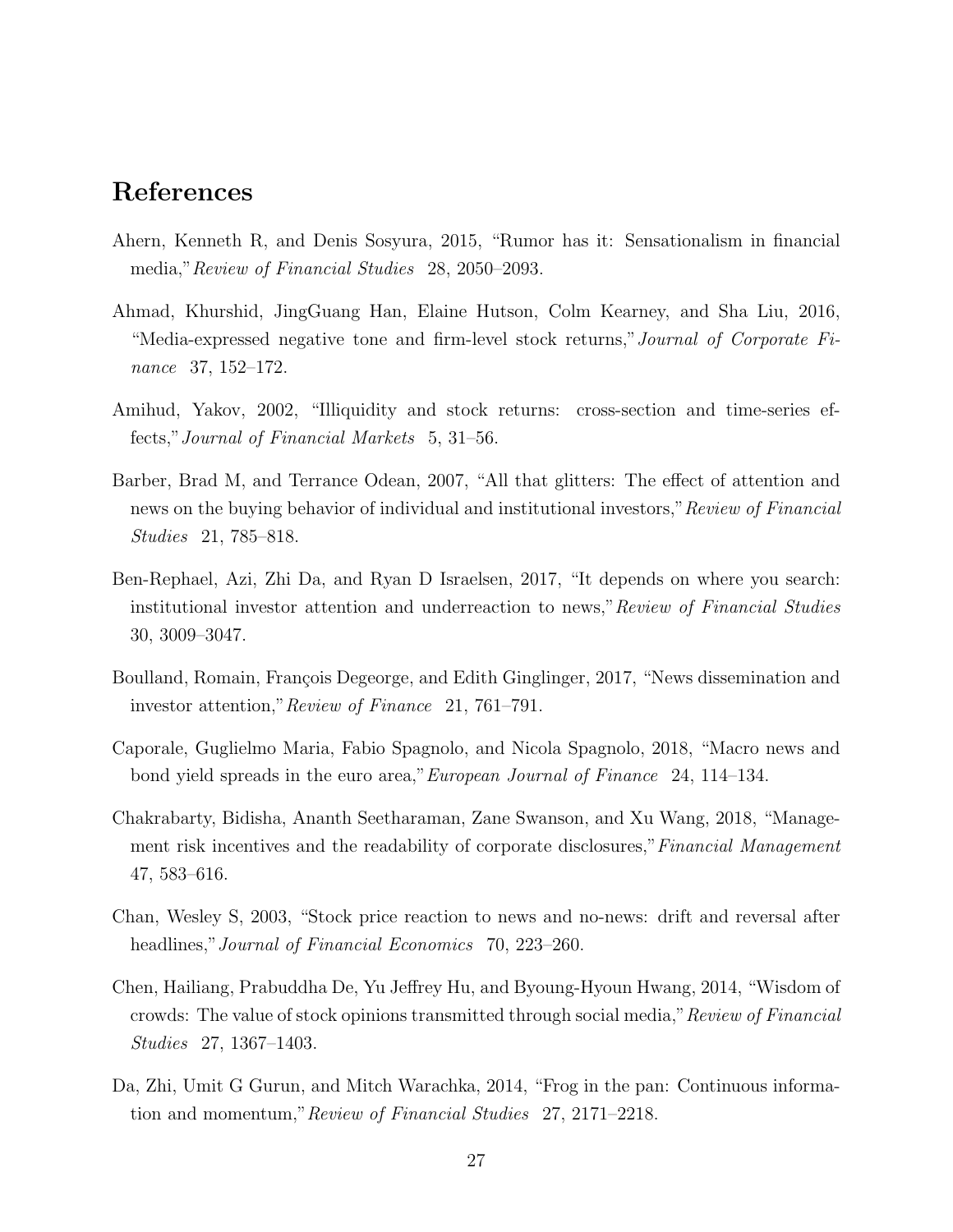- <span id="page-29-13"></span><span id="page-29-7"></span>Daniel, Kent, Mark Grinblatt, Sheridan Titman, and Russ Wermers, 1997, "Measuring mutual fund performance with characteristic-based benchmarks,"Journal of Finance 52, 1035–1058.
- <span id="page-29-10"></span>Dimson, Elroy, 1979, "Risk measurement when shares are subject to infrequent trading,"Journal of Financial Economics 7, 197–226.
- <span id="page-29-2"></span>Dougal, Casey, Joseph Engelberg, Diego Garcia, and Christopher A Parsons, 2012, "Journalists and the stock market,"Review of Financial Studies 25, 639–679.
- <span id="page-29-0"></span>Engelberg, Joseph, and Pengjie Gao, 2011, "In search of attention,"Journal of Finance 66, 1461–1499.
- <span id="page-29-6"></span>Engelberg, Joseph, R David McLean, and Jeffrey Pontiff, 2018, "Anomalies and news,"Journal of Finance 73, 1971–2001.
- <span id="page-29-4"></span>Engelberg, Joseph E, and Christopher A Parsons, 2011, "The causal impact of media in financial markets,"Journal of Finance 66, 67–97.
- <span id="page-29-5"></span>Engelberg, Joseph E, Adam V Reed, and Matthew C Ringgenberg, 2012, "How are shorts informed?: Short sellers, news, and information processing," Journal of Financial Economics 105, 260–278.
- <span id="page-29-9"></span>Fama, Eugene F, and Kenneth R French, 1993, "Common risk factors in the returns on stocks and bonds,"Journal of Financial Economics 33, 3–56.
- <span id="page-29-14"></span>Fama, Eugene F, and Kenneth R French, 2017, "International tests of a five-factor asset pricing model,"Journal of Financial Economics 123, 441–463.
- <span id="page-29-8"></span>Fama, Eugene F, and James D MacBeth, 1973, "Risk, return, and equilibrium: Empirical tests,"Journal of Political Economy 81, 607–636.
- <span id="page-29-1"></span>Fang, Lily, and Joel Peress, 2009, "Media coverage and the cross-section of stock returns,"Journal of Finance 64, 2023–2052.
- <span id="page-29-3"></span>Fedyk, Anastassia, and James Hodson, 2017, "When can the market identify stale news?," Harvard University Working Paper.
- <span id="page-29-12"></span>Frazzini, Andrea, and Lasse Heje Pedersen, 2014, "Betting against beta,"Journal of Financial Economics 111, 1–25.
- <span id="page-29-11"></span>Fu, Fangjian, 2009, "Idiosyncratic risk and the cross-section of expected stock returns,"Journal of Financial Economics 91, 24–37.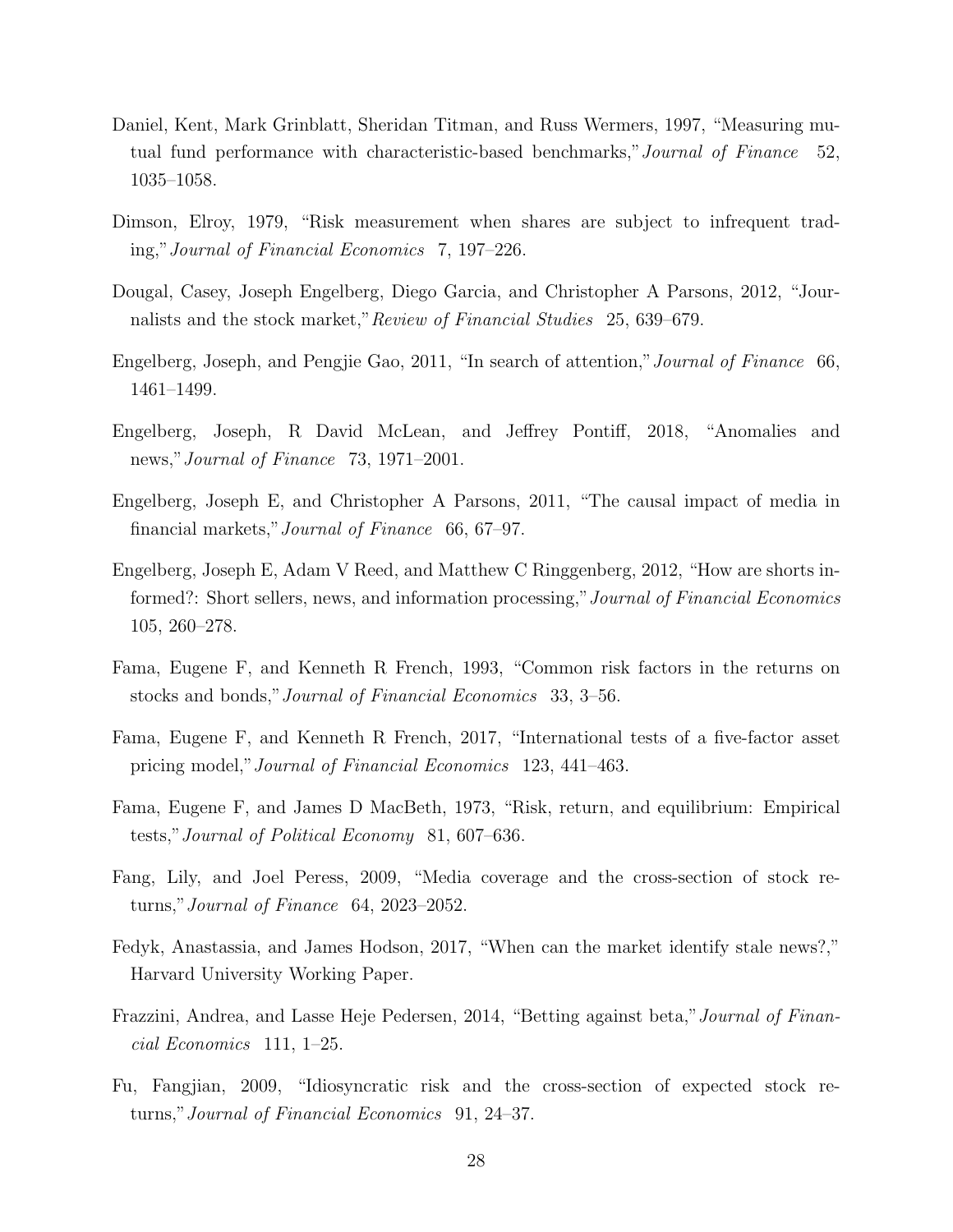- <span id="page-30-0"></span>Garcia, Diego, 2013, "Sentiment during recessions,"Journal of Finance 68, 1267–1300.
- <span id="page-30-6"></span>Hadzic, Muris, David Weinbaum, and Nir Yehuda, 2015, "News content, investor misreaction, and stock return predictability," Syracuse University Working Paper.
- <span id="page-30-10"></span>Henry, Elaine, 2008, "Are investors influenced by how earnings press releases are written?,"Journal of Business Communication 45, 363–407.
- <span id="page-30-5"></span>Hillert, Alexander, Heiko Jacobs, and Sebastian Müller, 2014, "Media makes momentum,"Review of Financial Studies 27, 3467–3501.
- <span id="page-30-3"></span>Hirshleifer, David, Sonya Seongyeon Lim, and Siew Hong Teoh, 2009, "Driven to distraction: Extraneous events and underreaction to earnings news,"Journal of Finance 64, 2289–2325.
- <span id="page-30-13"></span>Hirshleifer, David, and Siew Hong Teoh, 2003, "Limited attention, information disclosure, and financial reporting,"Journal of Accounting and Economics 36, 337–386.
- <span id="page-30-12"></span>Huang, Jiekun, 2018, "The customer knows best: The investment value of consumer opinions,"Journal of Financial Economics 128, 164–182.
- <span id="page-30-7"></span>Jegadeesh, Narasimhan, and Sheridan Titman, 1993, "Returns to buying winners and selling losers: Implications for stock market efficiency," Journal of Finance 48, 65–91.
- <span id="page-30-8"></span>Jegadeesh, Narasimhan, and Sheridan Titman, 1995, "Overreaction, delayed reaction, and contrarian profits,"Review of Financial Studies 8, 973–993.
- <span id="page-30-9"></span>Jegadeesh, Narasimhan, and Sheridan Titman, 2001, "Profitability of momentum strategies: An evaluation of alternative explanations," Journal of Finance 56, 699–720.
- <span id="page-30-1"></span>Jiang, Hao, Sophia Zhengzi Li, and Hao Wang, 2017, "News momentum," Michigan State University Working Paper.
- <span id="page-30-11"></span>Kaniel, Ron, and Robert Parham, 2017, "Wsj category kings–the impact of media attention on consumer and mutual fund investment decisions,"Journal of Financial Economics 123, 337–356.
- <span id="page-30-2"></span>Kräussl, Roman, and Elizaveta Mirgorodskaya, 2017, "Media, sentiment and market performance in the long run," *European Journal of Finance* 23, 1059–1082.
- <span id="page-30-4"></span>Lawrence, Alastair, 2013, "Individual investors and financial disclosure," Journal of Accounting and Economics 56, 130–147.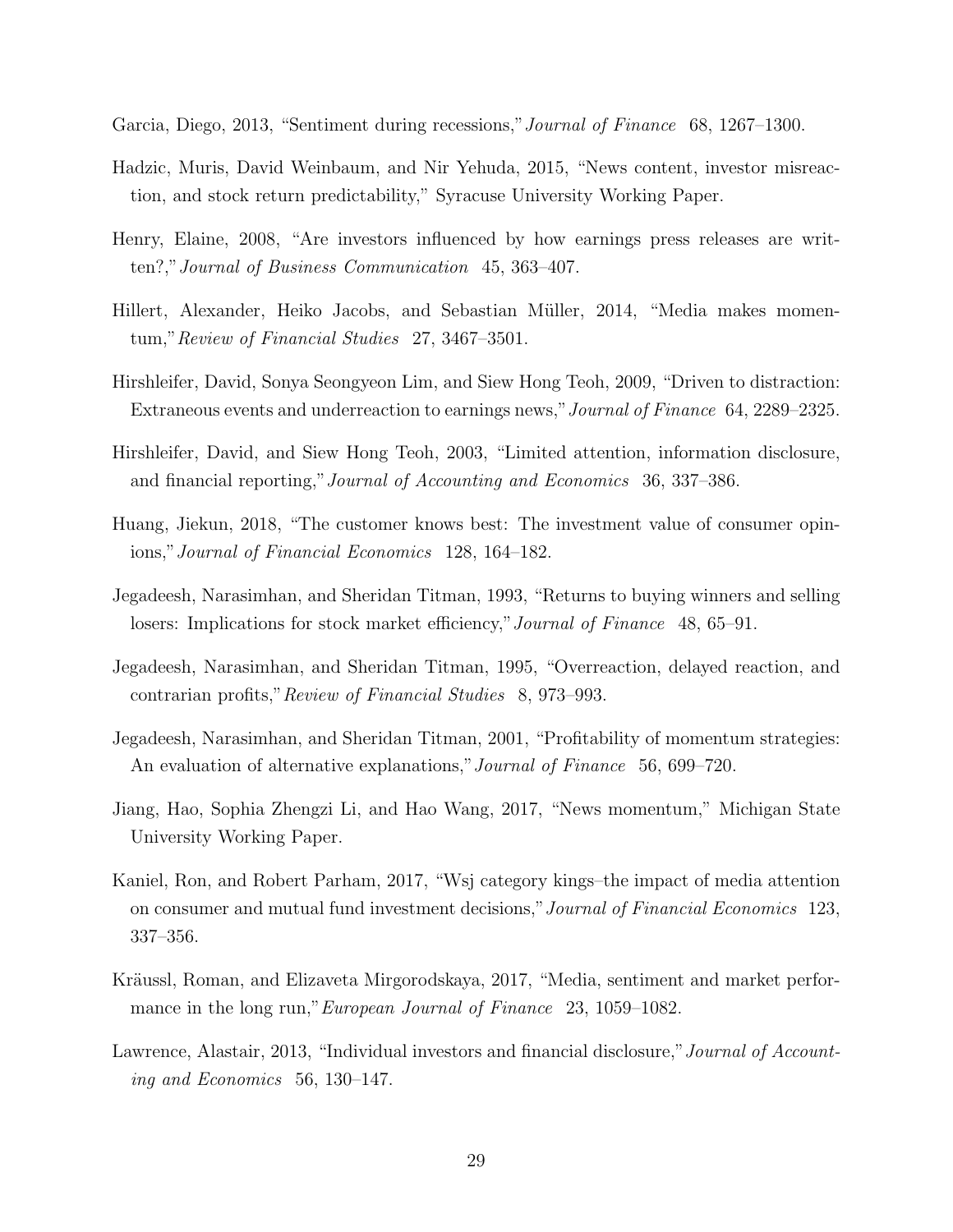- <span id="page-31-3"></span>Loughran, Tim, and Bill McDonald, 2011, "When is a liability not a liability? textual analysis, dictionaries, and 10-ks,"Journal of Finance 66, 35–65.
- <span id="page-31-4"></span>Loughran, Tim, and Bill McDonald, 2014, "Measuring readability in financial disclosures," Journal of Finance 69, 1643–1671.
- <span id="page-31-9"></span>Loughran, Tim, and Bill McDonald, 2015, "The use of word lists in textual analysis," Journal of Behavioral Finance 16, 1–11.
- <span id="page-31-10"></span>Scholes, Myron, and Joseph Williams, 1977, "Estimating betas from nonsynchronous data,"Journal of Financial Economics 5, 309–327.
- <span id="page-31-1"></span>Tetlock, Paul C, 2007, "Giving content to investor sentiment: The role of media in the stock market," Journal of Finance 62, 1139–1168.
- <span id="page-31-7"></span>Tetlock, Paul C, 2010, "Does public financial news resolve asymmetric information?,"Review of Financial Studies 23, 3520–3557.
- <span id="page-31-8"></span>Tetlock, Paul C, 2011, "All the news that's fit to reprint: Do investors react to stale information?," Review of Financial Studies 24, 1481–1512.
- <span id="page-31-2"></span>Tetlock, Paul C, Maytal Saar-Tsechansky, and Sofus Macskassy, 2008, "More than words: Quantifying language to measure firms' fundamentals,"Journal of Finance 63, 1437–1467.
- <span id="page-31-5"></span>Umar, Tarik, 2008, "Complexity aversion when seeking alpha," University of Chicago Working Paper.
- <span id="page-31-0"></span>Wang, Ying, Bohui Zhang, and Xiaoneng Zhu, 2018, "The momentum of news," Working Paper, Central University of Finance and Economics.
- <span id="page-31-6"></span>You, Jiaxing, Bohui Zhang, and Le Zhang, 2017, "Who captures the power of the pen?,"Review of Financial Studies 31, 43–96.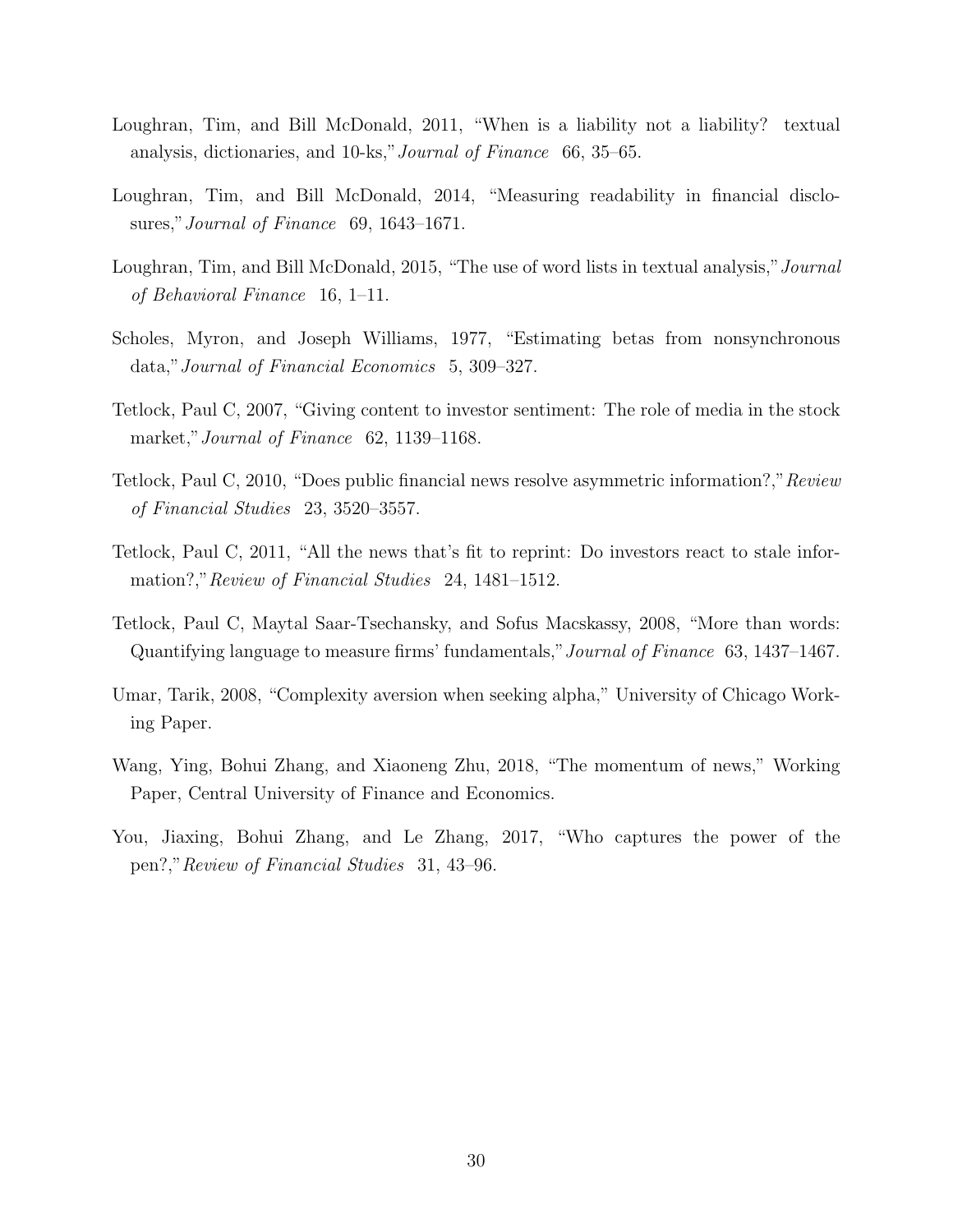# 6. Appendix

# 6.1. Name-ticker News collection

In this section, we address the issue that news might be less relevant to the firm by only matching tickers. We impose additional matching criteria roughly following [Tetlock et al.](#page-31-2) [\(2008\)](#page-31-2). Briefly, the procedure proceeds as follows:

1. Download a list of company names and tickers from CRSP (all common stocks traded on the NYSE, AMEX and NASDAQ between 1979 and 2016).

2. The firm name string must appear in the first 25 words of a news article including the headline.

3. The firm name must be detected at least twice in the main body of news stories.

4. News reports with fewer than 50 words are excluded.

We tweaked the firms' names depending on the searching quality we had. This is because CRSP provides a very unique and different name strings in comparison of the common names applied in the Dow Jones Newswire Database. The tweaking details are in the following:

1. CRSP puts space between the abbreviated letters. e.g., F D X CORP. We delete the space in this case.

2. The firm name ends with  $Inc$ , Ltd, Corp, Co. Then the suffix will be removed. Note that we apply this rule to all sample firms including *Apple Inc*. We insist on doing so because the keyword Apple will not match many noise news reports related to apple the fruit after conditioning tickers.

3. We replaced the abbreviated words INTL, MFG, CHEM with International, Manufacturing and Chemical respectively.

4. The name string which ends with NEW or OLD to specify the company's status was tweaked to keep the only name before these words.

Overall, our sample of news items halves to only 4,530,243 non-repeated firm-level news stories and the number of sample stocks decreases to 12,072. The result remains consistent as beforehand. Unfortunately, it is tricky to define the relevance between firm-level news and the firm. Relevance scores designed by databases such as LexisNexis and RavenPack seem to be unrealistic at this stage.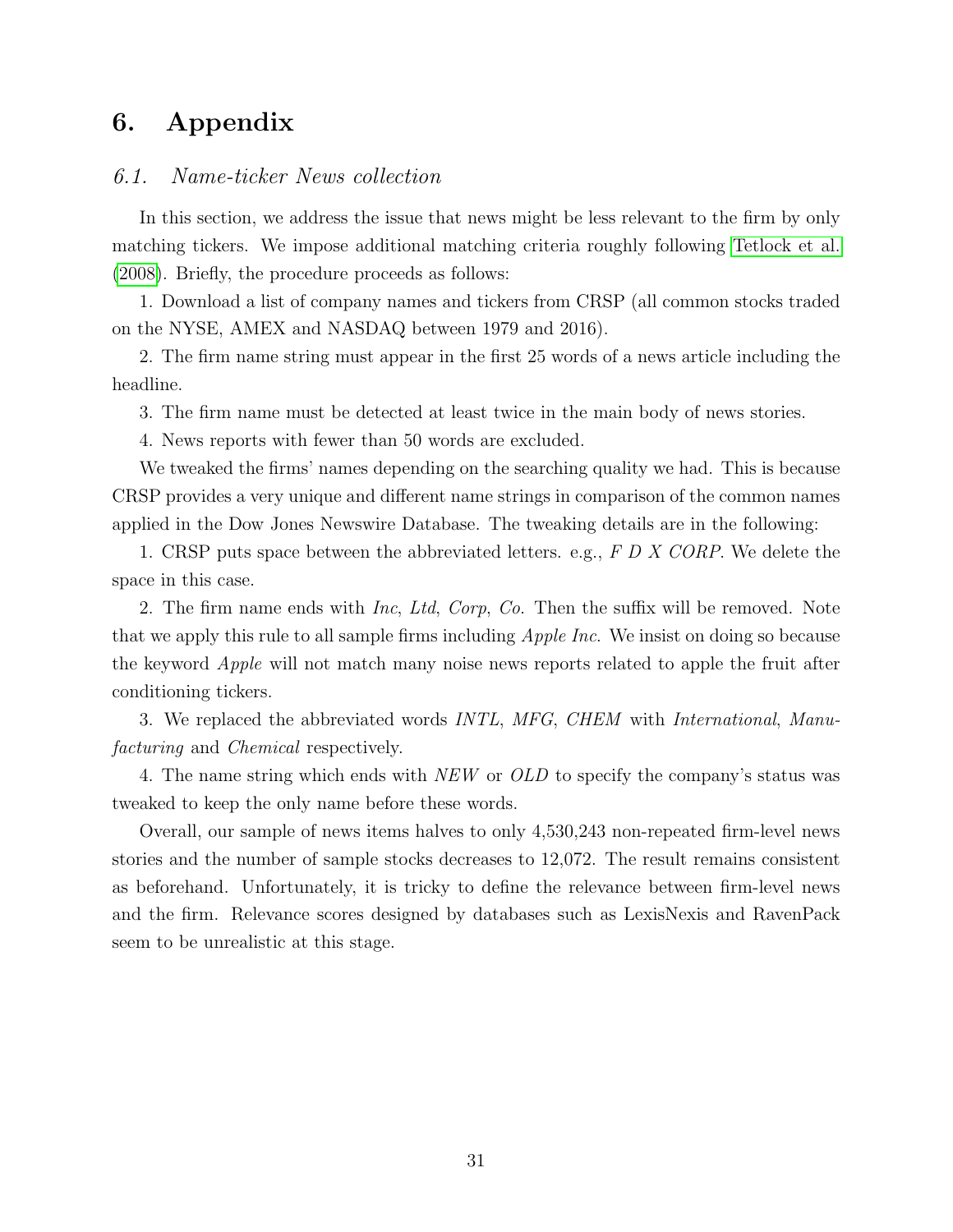# 6.2. Google Search Volume Index collection

Unlike [Engelberg and Gao](#page-29-0) [\(2011\)](#page-29-0) using a sample of Russell 3000 stocks, our sample extends to all U.S. common stocks and we also acknowledge the fact that not all stocks have a non-zero SVI. We therefore carefully deal with the potential bias and errors when retrieving the Google SVI from the Google Trends webpage. The procedure is as follows:

1. Instead of using firm legal names from the CRSP historical name file as Google censor keywords, we utilise these firm names as search inputs but look into the Google autosuggestion menu. The optimal keyword would be chosen if the category of a keyword is "company" or "corporation". The rationale behind this is to convert firm legal names to the names commonly searched by users or mentioned in the financial press.

2. The SVI data has been scaled by Google based on the sample range. In this paper, we set up a 90-day period for each data request and Google censors therefore return daily data.

3. To get rid of "noise" attention, the underlying search source is restricted to business news only. Given that investors could come from the outside of the U.S., geographical location is worldwide when downloading.

4. We improve the data quality by manually validating the firm name sought with the original one. If there is a significant difference that can be visualised, the data will be excluded from our sample.

In total, we finally obtain a 4,545-firm sample out of 7,864 targets.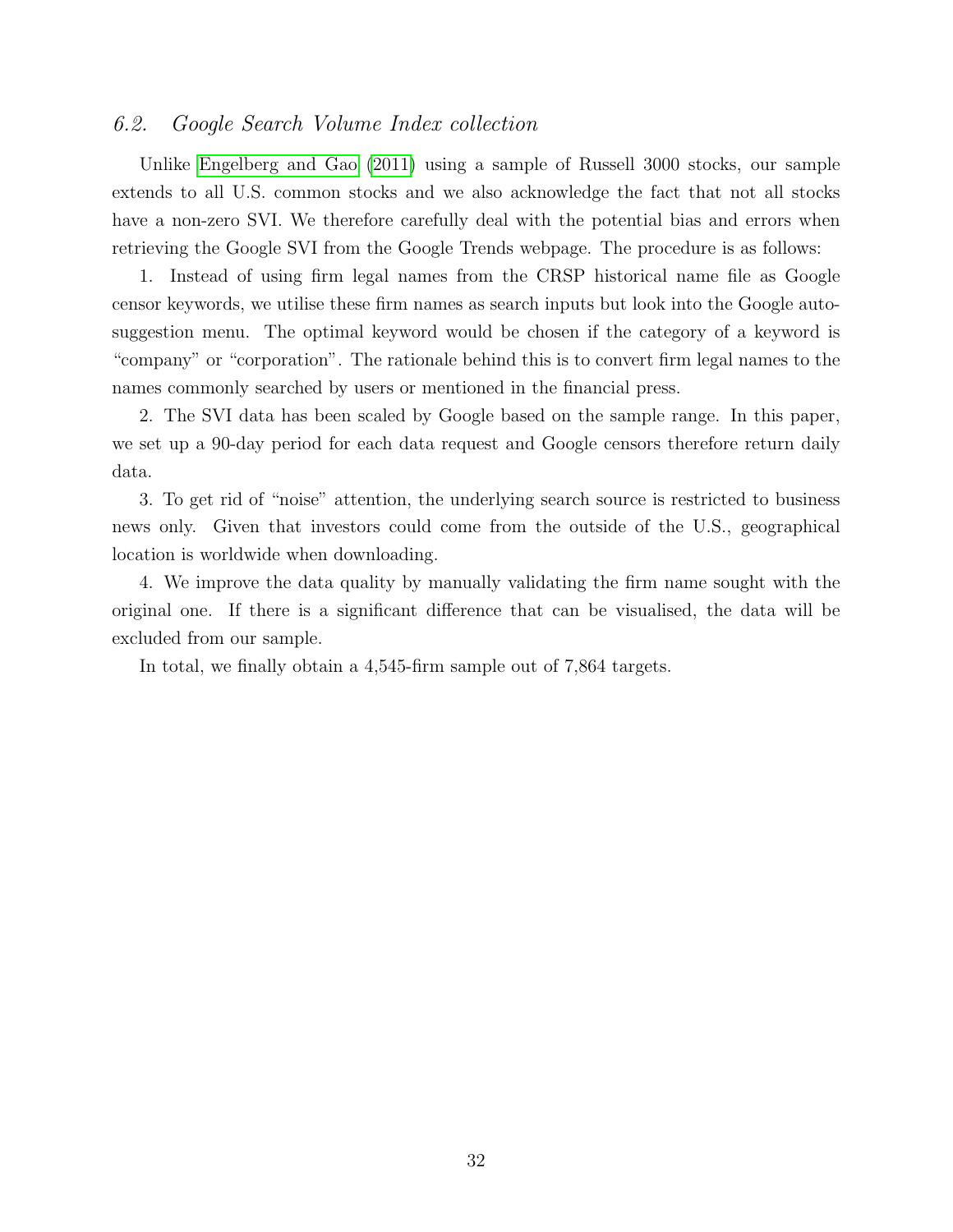<span id="page-34-0"></span>

Figure [1](#page-34-0) reports the frequency of news observations. X-axis is the number of news items for each firm. Y-axis is the percentage of firms among total sample. Sample period is between 1979 and 2016.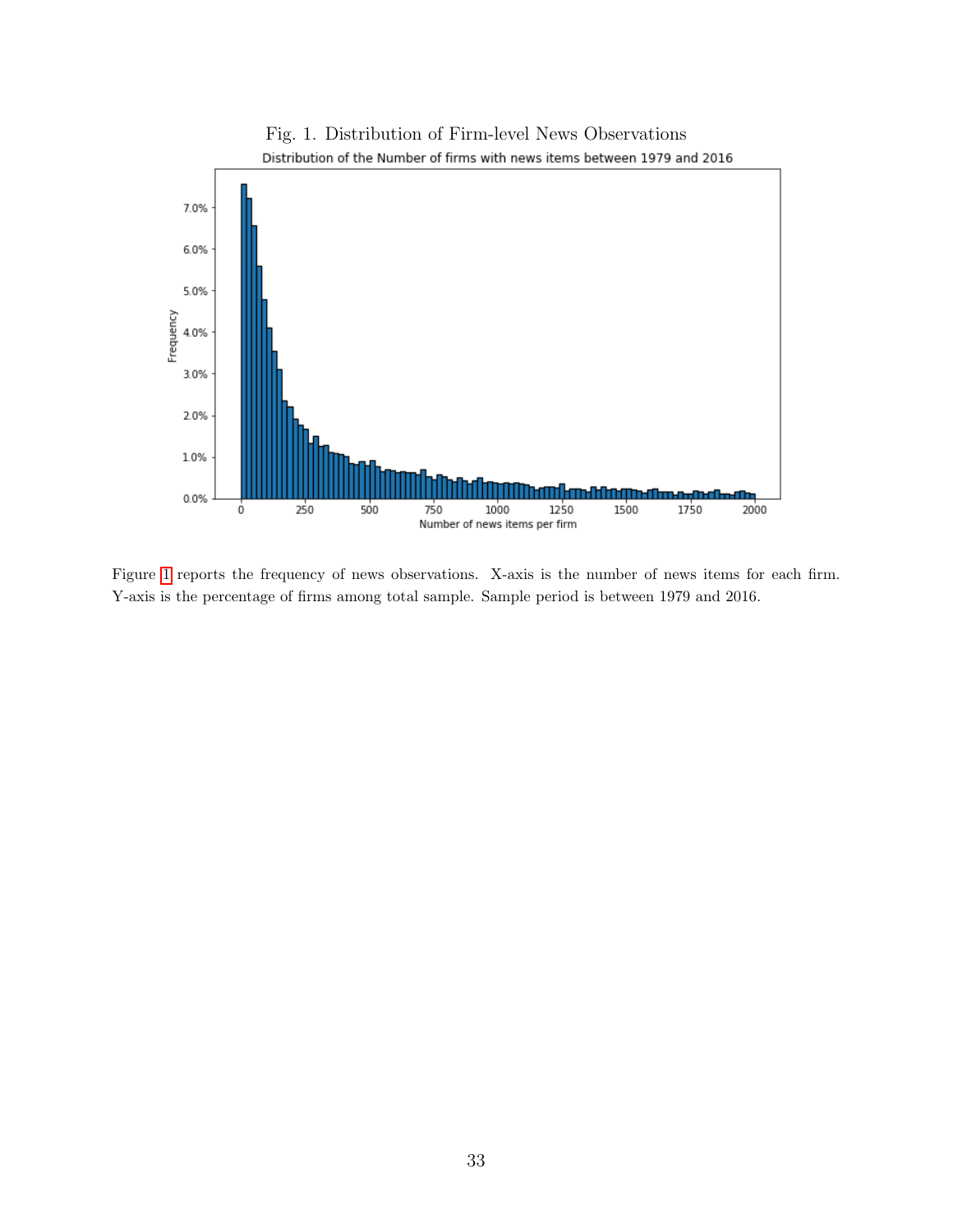<span id="page-35-0"></span>Fig. 2. Google Searching Volume Index for Apple Technology Company

Figure [2](#page-35-0) plots the search volume index of Apple Technology company by the Google search engine between 4 July and 30 September, 2018. The raw search volumes have been scaled and display as a time-series value between 0 and 100.

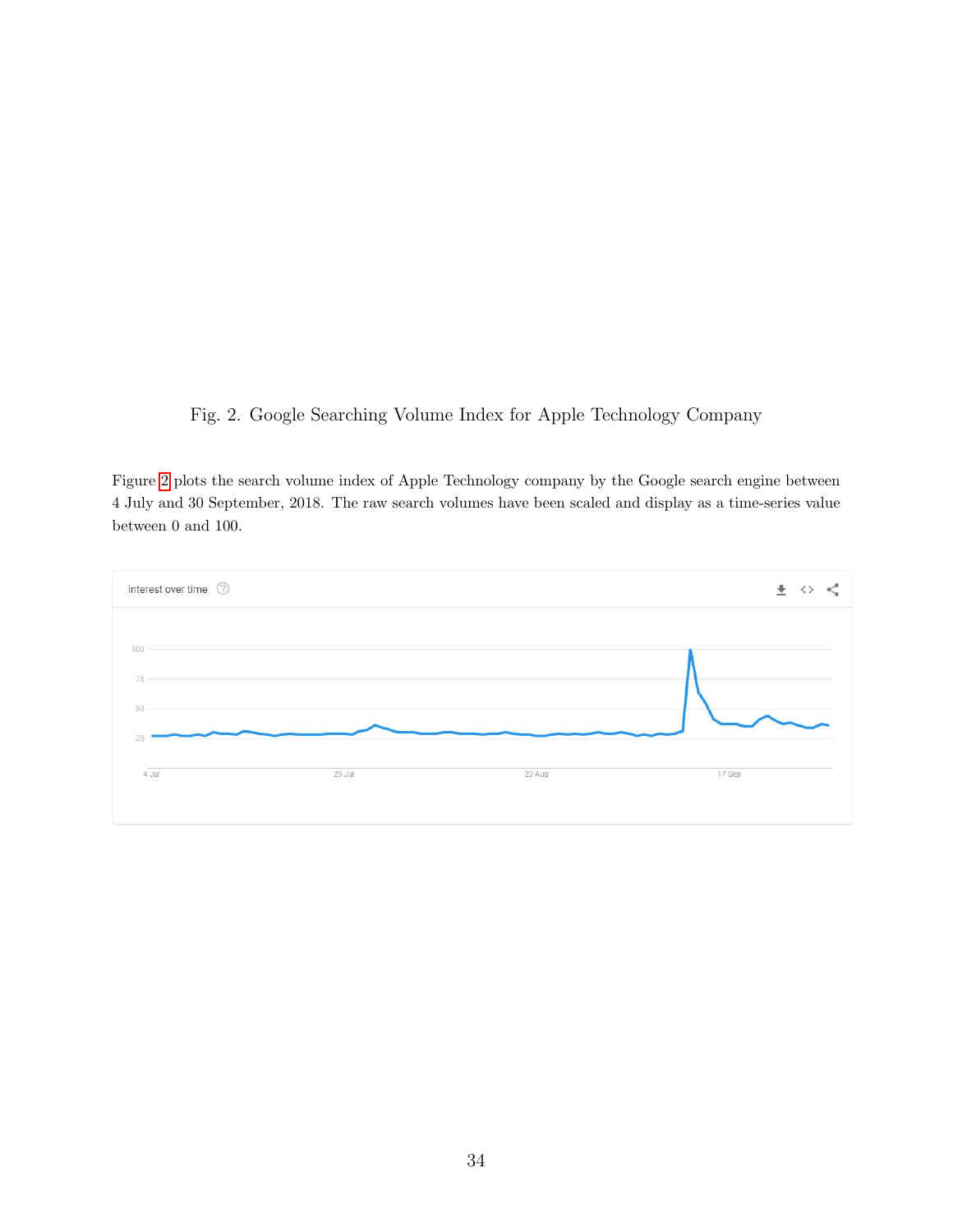#### Fig. 3. Retail Attention and slowly incorporated News

<span id="page-36-0"></span>Figure [3](#page-36-0) plots the effect of slowly incorporated news under different retail attention which is proxied by Google ASVI data: (1) slowly incorporated good news (LRHS) under zero of retail attention (SIGdN ASVI0). (2) slowly incorporated bad news (HRLS) under zero of retail attention (SIBdN ASVI0). (3) slowly incorporated good news (LRHS) under one of retail attention (SIGdN ASVI1). (4) slowly incorporated bad news (HRLS) under one of retail attention (SIBdN ASVI1). The LRHS and HRLS news portfolios are defined as follows: On each trading day, firms are sorted into three groups based on their past abnormal returns, and then within each group, stocks are further ranked into three groups based on their news sentiment scores. We label the news on date  $t$  at least 30 minutes prior to the market closing bell, otherwise it is classified on date  $t + 1$ . SIGdN is slowly incorporated good news, donated as LRHS and SIBdN is slowly incorporated bad news donated as HRLS. The cumulative abnormal return is the DGTW-adjusted return computed by following [\(Daniel et al., 1997\)](#page-29-7). The sample period ranges from 2004 to 2016 on a daily basis.

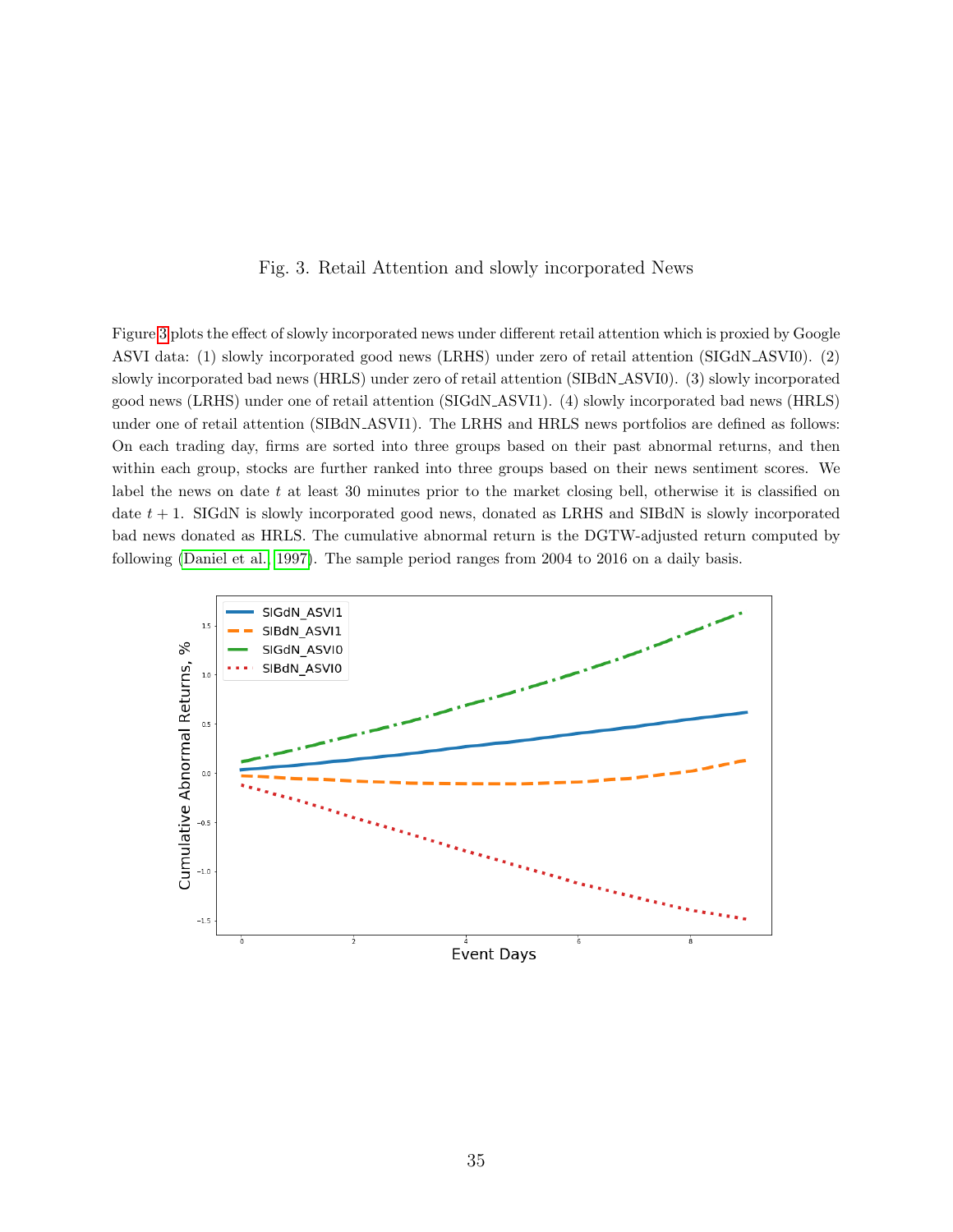#### Table 1: Summary Statistics

<span id="page-37-1"></span>Table [1](#page-37-1) reports the summary statistics across all four types of news portfolios. The monthly sequential double-sorted approach is used. In each month,firms are sorted into three groups based on their past abnormal returns, and then within each group, stocks are further ranked into three groupsbased on their news sentiment scores. Abnormal return is the DGTW-adjusted return computed by following ([Daniel](#page-29-13) et al., [1997\)](#page-29-13).  $SIGoodNews$ is defined as those with low current stock returns but good positive news;  $SIBadNews$  are those with high current stock returns but bad negative news;  $QIGoodNews$  refers to news portfolios with high current stock returns and good positive news.  $QIBadNews$  are low stock return and bad news stocks.  $News Volume<sub>t</sub>$  is the number of news articles on current month.

<span id="page-37-0"></span>

|                            | <b>LRHS</b> | <b>HRLS</b> | <b>HRHS</b><br>SI Good News SI Bad News QI Good News QI Bad News | <b>LRLS</b> |
|----------------------------|-------------|-------------|------------------------------------------------------------------|-------------|
| News Sentiment Score       | 0.94        | $-0.96$     | 1.02                                                             | $-1.17$     |
| Abnormal Return            | $-0.12$     | 0.15        | 0.15                                                             | $-0.14$     |
| News $Volume_t$            | 8.68        | 11.75       | 10.87                                                            | 11.71       |
| News Volume <sub>t+1</sub> | 10.70       | 12.84       | 13.21                                                            | 12.37       |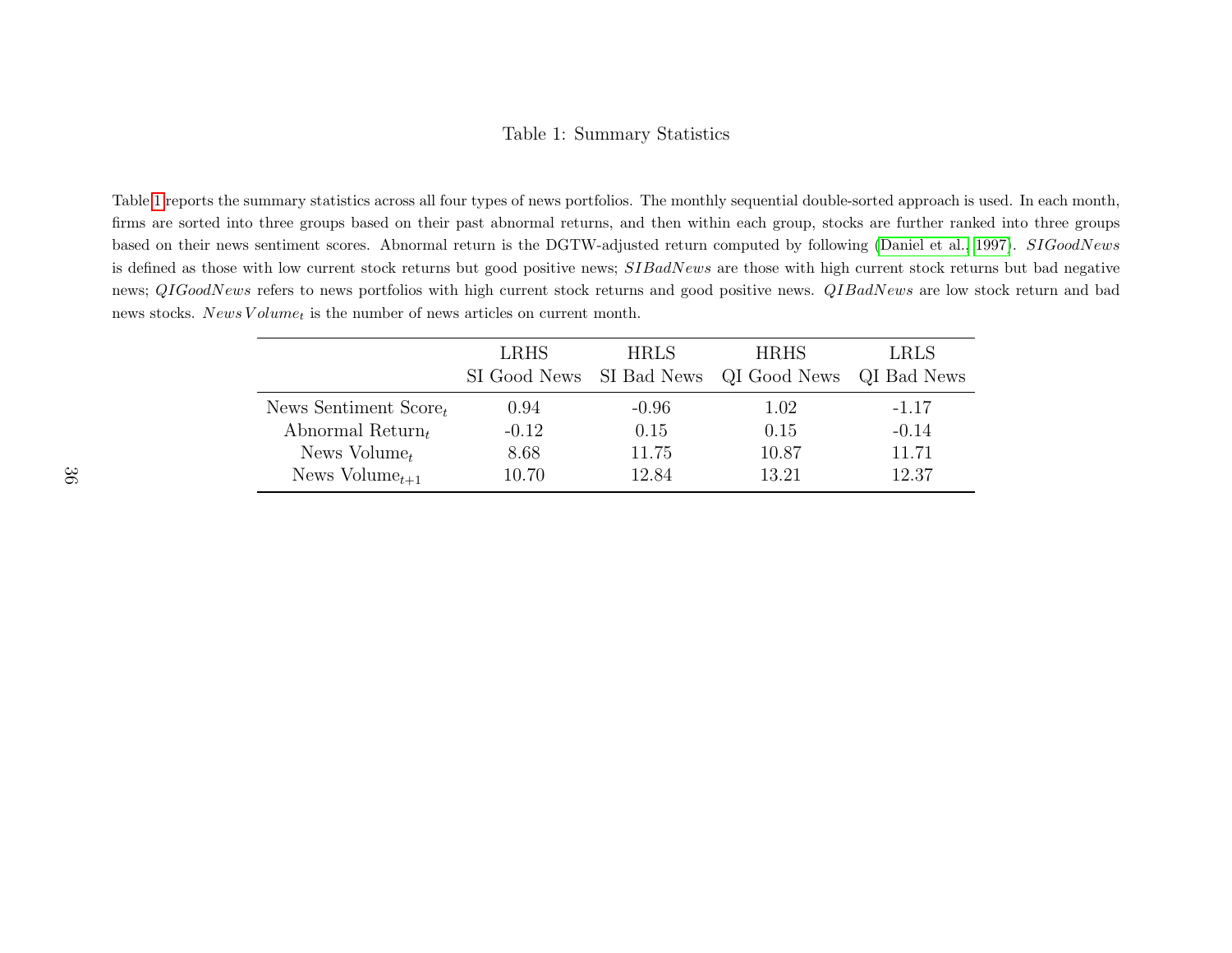#### Table 2: Slowly incorporated and quickly incorporated News

<span id="page-38-0"></span>Table [2](#page-38-0) Panel A reports the return and news predictability across terciles. The formation period and estimation period are both one month. In each month, firms are sorted into three groups based on their past abnormal returns, and then within each group, stocks are further ranked into three groups based on their news sentiment scores. Abnormal return is the DGTW-adjusted return computed by following [\(Daniel](#page-29-7) [et al., 1997\)](#page-29-7). All returns are reported in monthly average donated in percentages respectively. The sample period ranges from 1979 to 2016. Panel B reports time-series portfolio return with the risk-adjusted alphas including the [Fama and French](#page-29-9) [\(1993\)](#page-29-9) three-factor model, the Fama-French-Carhart four-factor model, the [Fama and French](#page-29-14) [\(2017\)](#page-29-14) five-factor model, a liquidity-augmented Fama-French-Carhart four-factor model, and short-term augmented Fama-French-Carhart four-factor model. The alpha estimates are obtained by regressing monthly portfolio excess returns on the monthly returns from the risk factors. The definition of SI and QI presents as follows:

> $SI = LRHS - HRLS$  $QI = LRLS - HRHS$

where SI news is a long/short portfolio of buying slowly incorporated good news (LRHS) and selling slowly incorporated bad news (HRLS). QI news is a long/short portfolio of buying quickly incorporated good news (HRHS) and selling quickly incorporated bad news (LRLS). t-statistics are reported in parentheses and \*, \*\*, \*\*\* refers to the 10%, 5%, and 1% significance levels respectively.

| Panel A          | <b>HS</b>   |             |               | Mid         |              | LS           |  |
|------------------|-------------|-------------|---------------|-------------|--------------|--------------|--|
| LR               |             | 1.45%       |               | 1.22%       |              | $1.05\%$     |  |
| Mid              |             | $0.94\%$    |               | $0.77\%$    |              | $0.84\%$     |  |
| HR               |             | $0.67\%$    | $0.53\%$      |             | 0.45%        |              |  |
|                  |             |             |               |             |              |              |  |
| Panel B          | TS Ret      | FF3F        | FF4F          | FF5Falpha   | FF4F Liq     | FF4F Rev     |  |
| SI News          | $1.01\%***$ | $0.92\%***$ | $1.09\%***$   | $0.85\%***$ | $1.09\%***$  | $0.82\%***$  |  |
| $t$ -stat        | (5.85)      | (3.66)      | (3.68)        | (3.00)      | (4.00)       | (4.11)       |  |
| QI News          | $-0.39\%**$ | $-0.27\%$   | $-0.64\%$ *** | $-0.29\%$   | $-0.61\%***$ | $-0.38\%$ ** |  |
| t-stat           | $(-2.09)$   | $(-1.14)$   | $(-2.70)$     | $(-0.94)$   | $(-2.55)$    | $(-2.42)$    |  |
| Slow-Minus-Quick | $1.39\%***$ | $1.19\%***$ | $1.73\%***$   | $1.14\%**$  | $1.69\%***$  | $1.20\%***$  |  |
| t-stat           | (4.26)      | (2.59)      | (3.40)        | (2.01)      | (3.70)       | (3.75)       |  |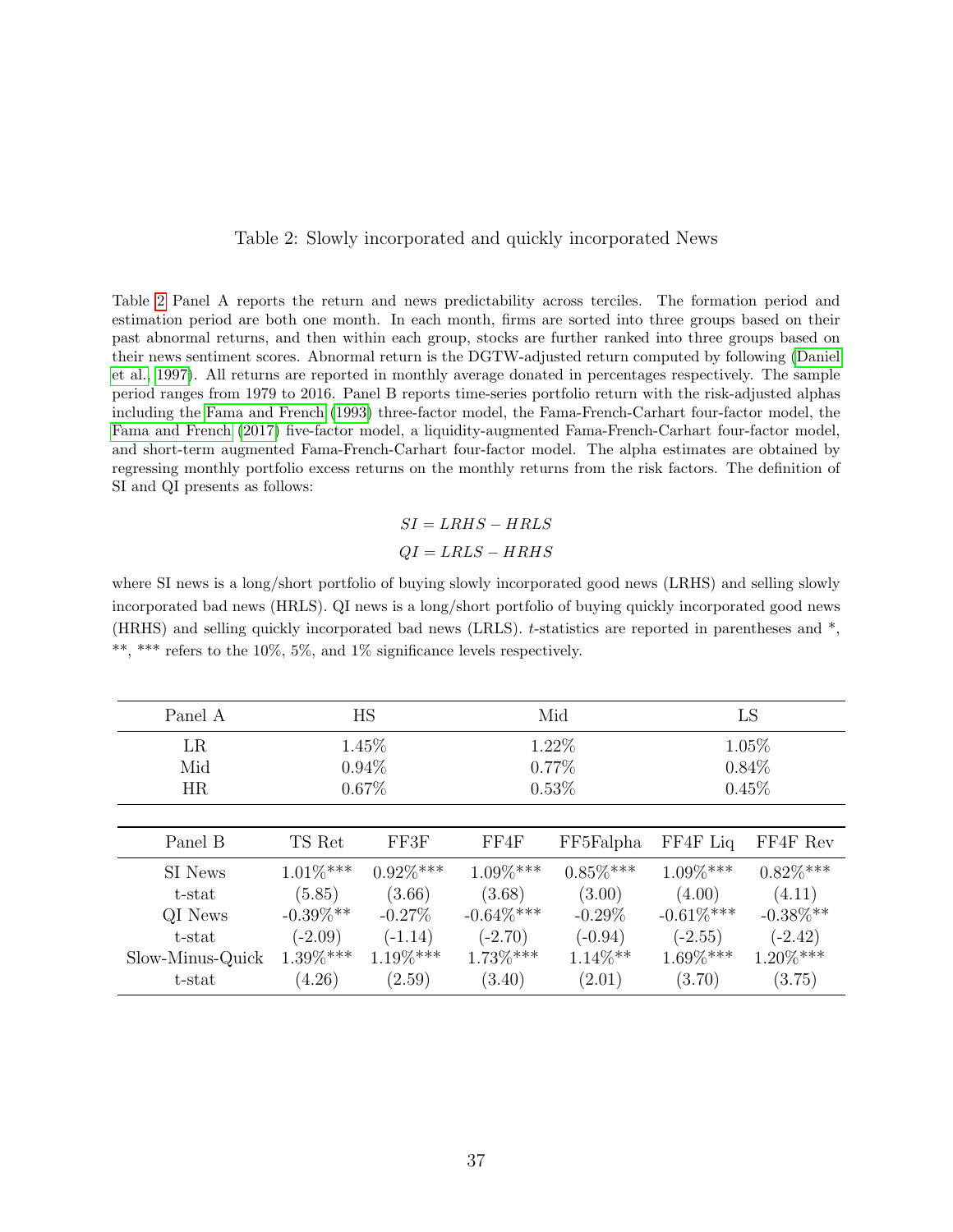<span id="page-39-0"></span>Table 3: Predicting Stock Returns by slowly incorporated News and quickly incorporated News

Table [3](#page-39-0) reports the stock return predictability of slowly incorporated news and quickly incorporated news based on various regression specifications. SINws and QINws are dummy variables if a news is slowly incorporated and quickly incorporated respectively. NSS ∗ SINws and NSS ∗ QINws are the interaction terms where NSS is a measure of news sentiment score. CONT ROLS is a battery of control variables including LRET, SIZE, BTM, BETA, IVOL, MOM, ILLIQ. SIZE is computed by taking the natural logarithm of stock market values in each previous month. LRET is the lagged one-month stock return. BTM is computed by taking the natural logarithm of stock market values divided by firm book values adjusted at each end of June. BET A is calculated following [Scholes and Williams](#page-31-10) [\(1977\)](#page-31-10); [Dimson](#page-29-10) [\(1979\)](#page-29-10).  $MOM$  is the stock's most recent 12-month cumulative returns.  $IVOL$  is the idiosyncratic risk computed by the standard deviation of residuals from the Fama-French-Corhart four-factor model over the month using daily returns. *ILLIQ* is a proxy for stock liquidity based on [\(Amihud, 2002\)](#page-28-7). The sample period ranges from 1979 to 2016. t-statistics are reported in parentheses and  $*,$  \*\*, \*\*\* refers to the 10%, 5%, and 1% significance levels respectively.

|                       | $Dep = EXRet$ |             |             |  |  |  |  |
|-----------------------|---------------|-------------|-------------|--|--|--|--|
|                       | 1             | 2           | 3           |  |  |  |  |
| <b>CONST</b>          | $2.0814***$   | $2.0905***$ | $2.0721***$ |  |  |  |  |
|                       | (6.22)        | (6.24)      | (6.22)      |  |  |  |  |
| <b>NSS</b>            | $0.0868***$   | $0.1249***$ | $0.0959***$ |  |  |  |  |
|                       | (3.09)        | (4.44)      | (3.11)      |  |  |  |  |
| NSS*SIN <sub>ws</sub> | $0.2080**$    |             | $0.2004**$  |  |  |  |  |
|                       | (2.30)        |             | (2.21)      |  |  |  |  |
| NSS*QINws             |               | $-0.1651$   | $-0.1351$   |  |  |  |  |
|                       |               | $(-1.63)$   | $(-1.30)$   |  |  |  |  |
| SIGdNws               | $-0.0555$     |             | $-0.0488$   |  |  |  |  |
|                       | $(-0.52)$     |             | $(-0.45)$   |  |  |  |  |
| SIBdNws               | $0.2653**$    |             | $0.2768**$  |  |  |  |  |
|                       | (2.36)        |             | (2.44)      |  |  |  |  |
| QIGdNws               |               | 0.1339      | 0.1581      |  |  |  |  |
|                       |               | (1.10)      | (1.28)      |  |  |  |  |
| QIBdNws               |               | $-0.1609$   | $-0.1262$   |  |  |  |  |
|                       |               | $(-1.13)$   | $(-0.87)$   |  |  |  |  |
| <b>CONTROLS</b>       | <b>YES</b>    | <b>YES</b>  | <b>YES</b>  |  |  |  |  |
| <b>Nobs</b>           | 794317        | 794317      | 794317      |  |  |  |  |
| $Adj_R^2$             | 6.12%         | $6.14\%$    | 6.19%       |  |  |  |  |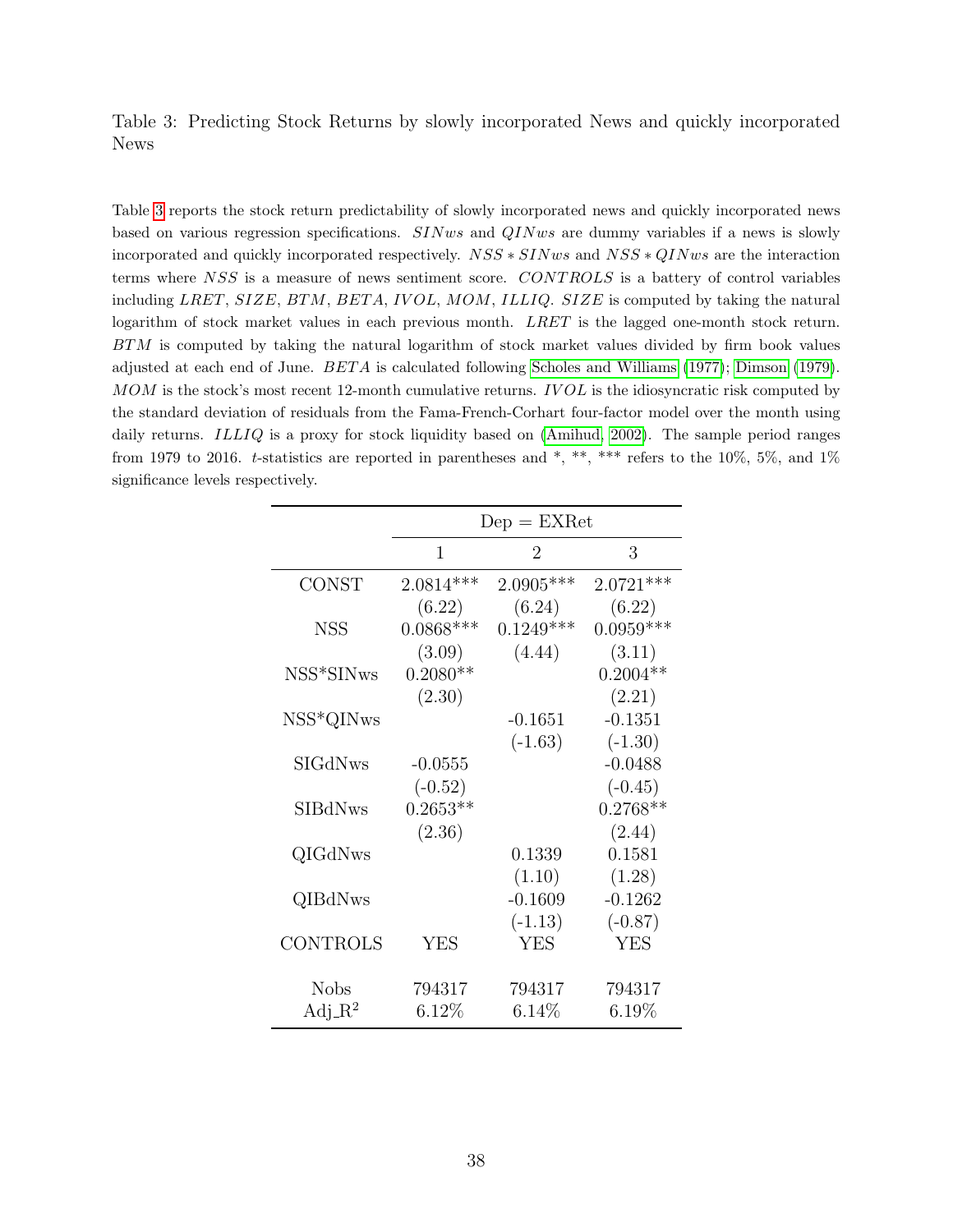#### Table 4: Robustness Checks

<span id="page-40-0"></span>Table [4](#page-40-0) reports robustness checks of calendar-time portfolio tests. Panel A reports an alternative method of portfolio construction for returns and news sentiment scores. Panel B excludes stocks with prices below than \$ 5 per share. Panel C eliminates stocks with news observations on the holding period. Panel D measures news tone by different sentiment tools including [Loughran and McDonald](#page-31-3) [\(2011\)](#page-31-3) negative words and positive words, and the Google Natural Language Sentiment scores. Panel E reports portfolio performance on a weekly basis. t-statistics are reported in parentheses and \*, \*\*, \*\*\* refers to the 10%, 5%, and 1% significance levels respectively.

| Panel A                   | SI News     | t-stat  | QI News       | t-stat    | <b>SMQ</b>  | t-stat |
|---------------------------|-------------|---------|---------------|-----------|-------------|--------|
| News Beta                 | $1.28\%***$ | (5.16)  | $0.80\%$ **   | (2.27)    | $0.49\%**$  | (2.36) |
| Independent double-sorted | $1.00\%***$ | (5.80)  | $-0.40\%$ **  | $(-2.22)$ | $1.41\%***$ | (4.33) |
|                           |             |         |               |           |             |        |
| Panel B                   | SI News     | t-stat  | QI News       | t-stat    | <b>SMQ</b>  | t-stat |
| $Price = $5$              | $0.71\%***$ | (4.81)  | $-0.16\%$     | $(-1.08)$ | $0.87\%***$ | (3.22) |
|                           |             |         |               |           |             |        |
| Panel C                   | SI News     | t-stat  | QI News       | t-stat    | SMQ         | t-stat |
| Excluded subsequent news  | $1.45\%***$ | (4.59)  | $-0.98\%$ *** | $(-3.07)$ | $2.43\%***$ | (5.07) |
|                           |             |         |               |           |             |        |
| Panel D                   | SI News     | t-stat  | QI News       | t-stat    | <b>SMQ</b>  | t-stat |
| LM negative score         | $0.99\%***$ | (5.47)  | $-0.49\%$ *** | $(-2.68)$ | $1.47\%***$ | (4.43) |
| LM positive score         | $0.74\%***$ | (4.22)  | $-0.69\%***$  | $(-3.65)$ | $1.43\%***$ | (4.23) |
| Google NL score           | $0.78\%***$ | (4.53)  | $-0.63\%$ *** | $(-3.32)$ | $1.41\%***$ | (4.30) |
|                           |             |         |               |           |             |        |
| Panel E                   | SI News     | t-stat  | QI News       | t-stat    | <b>SMQ</b>  | t-stat |
| Weekly frequency          | $2.09\%***$ | (12.32) | $-0.79\%***$  | $(-4.47)$ | $2.88\%***$ | (9.71) |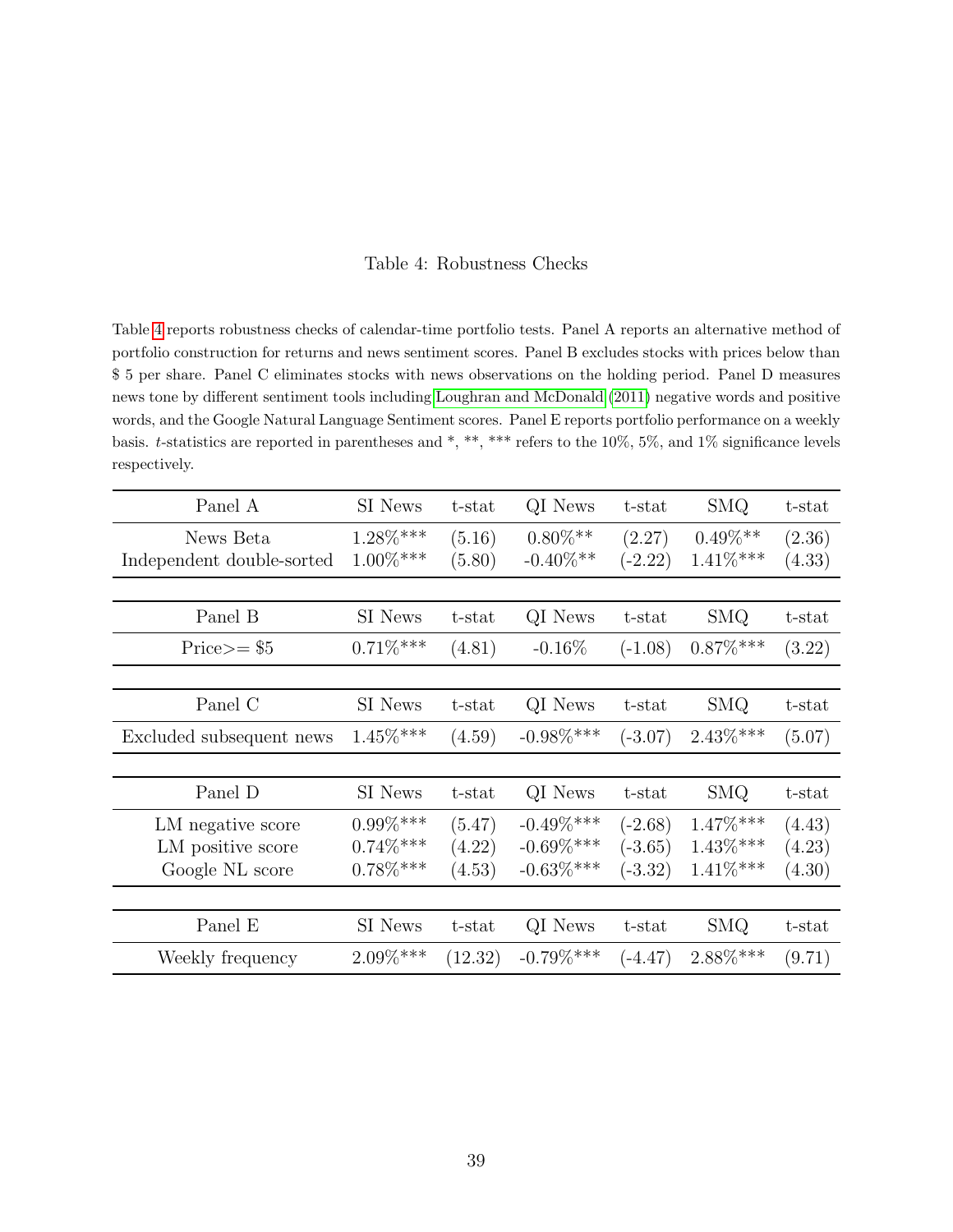#### Table 5: slowly incorporated and quickly incorporated News over Time

<span id="page-41-0"></span>Table [5](#page-41-0) reports the subsample analysis. The sample is split into four different periods: 1979 - 1987, 1988 - 1997, 1998 - 2007, 2008 - 2016 respectively. All returns are reported and converted into monthly averages in percentages. Panel A reports the SI and QI news portfolio returns on monthly. The definition of SI and QI presents as follows:

$$
SI = LRHS - HRLS
$$
  

$$
QI = LRLS - HRHS
$$

where SI news is a long/short portfolio of buying slowly incorporated good news (LRHS) and selling slowly incorporated bad news (HRLS). QI news is a long/short portfolio of buying quickly incorporated good news (HRHS) and selling quickly incorporated bad news (LRLS). t-statistics are reported in parentheses and \*, \*\*, \*\*\* refers to the 10%, 5%, and 1% significance levels respectively.

|                  | 1979 - 1987 | 1988 - 1997  | $1998 - 2007$ | $2008 - 2016$ |
|------------------|-------------|--------------|---------------|---------------|
| SI News          | $0.93\%***$ | $1.08\%***$  | $1.32\%***$   | $0.62\%**$    |
| t-stat           | (3.06)      | (4.75)       | (2.77)        | (2.20)        |
| QI News          | $0.14\%$    | $-0.53\%$ ** | $-0.51%$      | $-0.58\%*$    |
| t-stat           | (0.47)      | $(-1.97)$    | $(-1.03)$     | $(-1.65)$     |
| Slow-Minus-Quick | 0.79%       | $1.61\%***$  | $1.83\%**$    | $1.20\%**$    |
| t-stat           | (1.61)      | (3.96)       | (1.97)        | (2.06)        |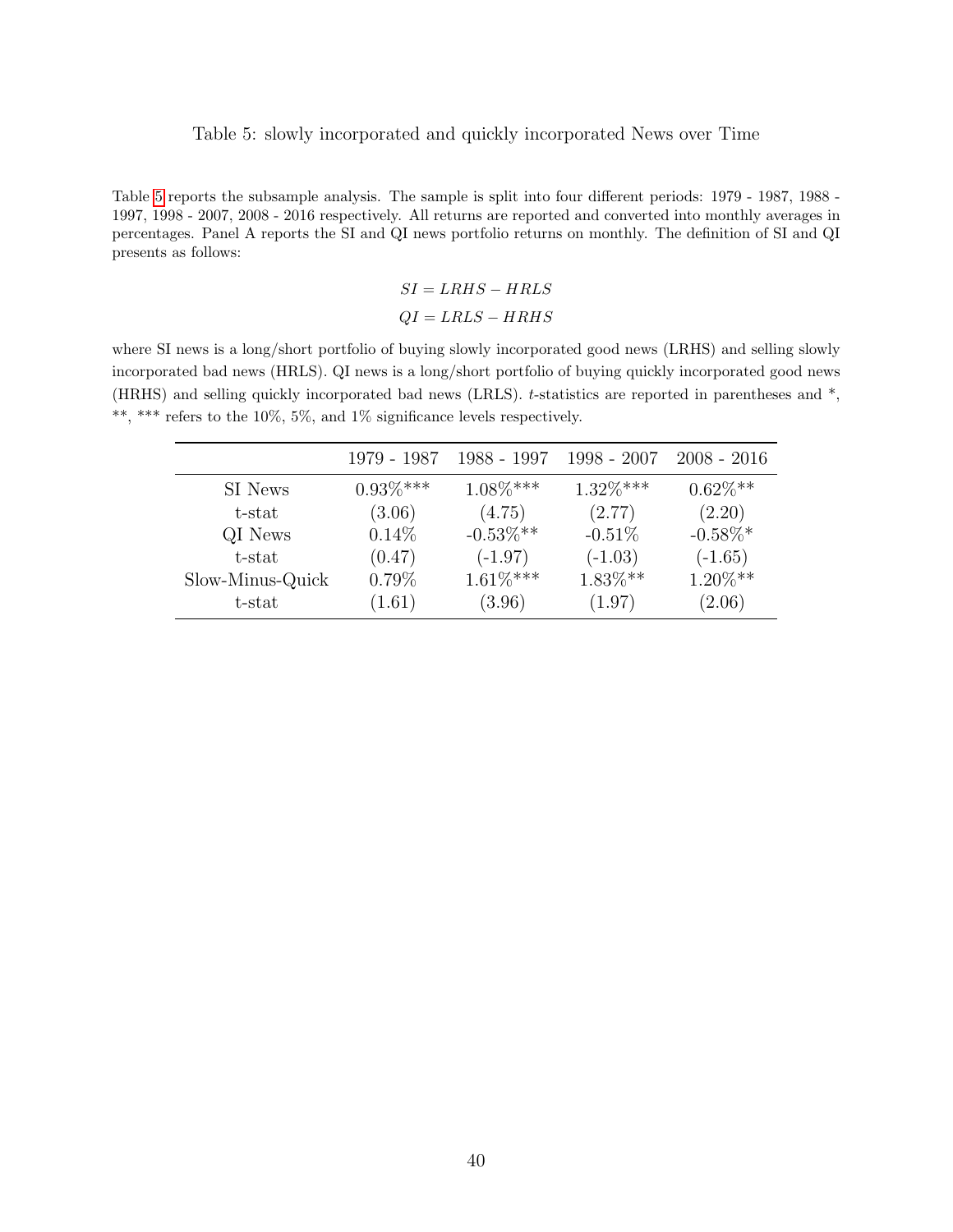## <span id="page-42-0"></span>Table 6: The Long-run Performance of SI and QI News over Different Horizons

Table [6](#page-42-0) reports the performance of slowly incorporated news and quickly incorporated news over different holding periods. The portfolio is constructed by sorting stocks into tercile portfolios over five different holding periods: one month, three months, six months, nine months and twelve months. In each month, firms are sorted into three groups based on their past abnormal returns, and then within each group, stocks are further ranked into three groups based on their news sentiment scores. Abnormal return is the DGTW-adjusted return computed by following [\(Daniel et al., 1997\)](#page-29-7). The definition of SI and QI presents as follows:

> $SI = LRHS - HRLS$  $QI = LRLS - HRHS$

where SI news is a long/short portfolio of buying slowly incorporated good news (LRHS) and selling slowly incorporated bad news (HRLS). QI news is a long/short portfolio of buying quickly incorporated good news (HRHS) and selling quickly incorporated bad news (LRLS). The sample period ranges from 1979 to 2016. t-statistics are reported in parentheses and  $*$ ,  $**$ ,  $***$  refers to the 10%, 5%, and 1% significance levels respectively.

| Months | SI News     | t-stat    | QI News               | t-stat    | Slow-Minus-Quick | t-stat    |
|--------|-------------|-----------|-----------------------|-----------|------------------|-----------|
| [1,2]  | $1.01\%***$ | (5.85)    | $-0.39\%**$           | $(-2.09)$ | $1.39\%**$       | (2.43)    |
| [2,4]  | $-0.03\%$   | $(-0.24)$ | $0.20\%$              | (1.54)    | $-0.22\%$        | $(-1.01)$ |
| [2,7]  | $-0.07\%$   | $(-0.83)$ | $0.20\%*$             | (1.93)    | $-0.28\%$        | $(-1.64)$ |
| [2,10] | $-0.06\%$   | $(-0.83)$ | $0.17\%$ <sup>*</sup> | (1.79)    | $-0.23\%$        | $(-1.53)$ |
| [2,13] | $-0.09\%$   | $(-1.30)$ | $0.14\%*$             | (1.76)    | $-0.22\%*$       | $(-1.90)$ |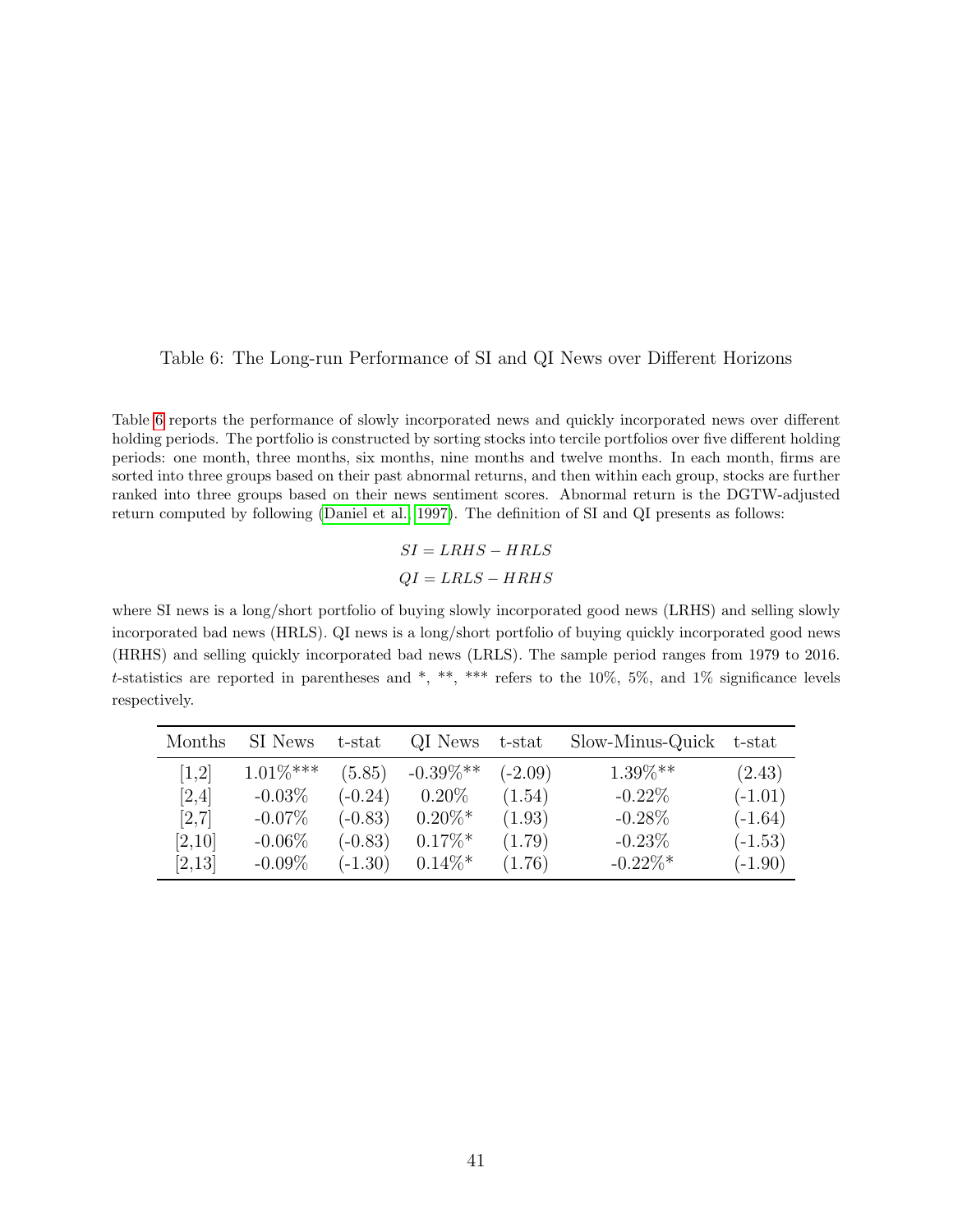# <span id="page-43-0"></span>Table 7: The Sensitivity of Slow-Minus-Quick Trading Strategy Returns to Trading Cost Assumptions

Table [7](#page-43-0) shows estimates of the trading strategy's profitability based on the Slow-minus-Quick portfolio after considering transaction costs. We recalculate the average monthly profitability for 10 alternative assumptions about an investor's round-trip transaction costs, namely: 10, 20, 30 ... , and 100 basis points (bps) per trade. The abnormal return is based on the full sample raw return of the SMQ trading portfolio after regressing on the Fama-French five factors.

| Trading Costs (bps) | Abnormal Returns $(\%)$ | Raw Returns $(\%)$ |
|---------------------|-------------------------|--------------------|
| $\theta$            | 1.14\%                  | 1.39%              |
| 10                  | $0.99\%$                | 1.24%              |
| 20                  | $0.83\%$                | 1.08%              |
| 30                  | 0.68%                   | 0.93%              |
| 40                  | 0.53%                   | 0.78%              |
| 50                  | $0.38\%$                | 0.63%              |
| 60                  | $0.22\%$                | 0.47%              |
| 70                  | $0.07\%$                | 0.32%              |
| 80                  | $-0.08\%$               | 0.17%              |
| 90                  | $-0.23\%$               | $0.02\%$           |
| 100                 | $-0.39\%$               | $-0.14\%$          |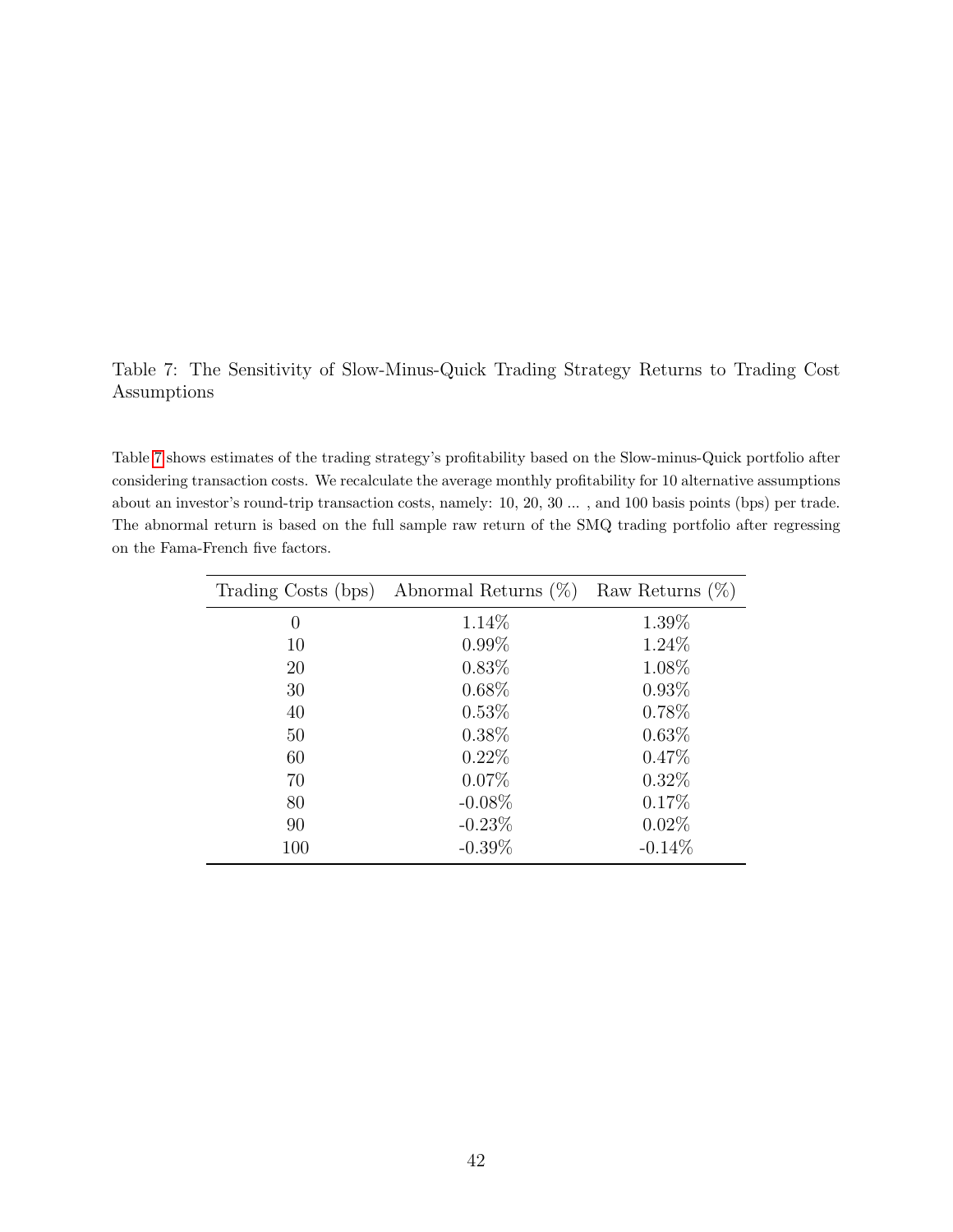# Table 8: SI and QI News under Different Information Environment

<span id="page-44-1"></span>Table [8](#page-44-1) reports the performance of slowly incorporated news and quickly incorporated news under different information environments. In the panel A,we independently sort all stocks into two portfolios based on their most recent market capitalization (Size), current monthly change of media coverage,turnover ratio and analyst coverage. We report the "Small-Large" SIZE, "Low-High" ∆ MEDIA, "Low-High"TURN, "Low-High"AstCvg spread profitability in the post-formation period. In Panel B, we independently sort all stocks into two portfolios based on their current investor attention index. We report the "Low-High"Google ASVI ATTN, "Low-High"Bloomberg AIA ATTN spread profitability in the following ten trading days. TheGoogle ASVI is the Google Search Volume Index, which is <sup>a</sup> proxy for retail investor attention and Bloomberg AIA measures the Bloomberg usersnews reading activity, which represents institutional investor attention. The panel B coefficients are ten-trading-day cumulative returns in percentages.<sup>t</sup>-statistics are reported in parentheses and \*, \*\*, \*\*\* refers to the 10%, 5%, and 1% significance levels respectively.

<span id="page-44-0"></span>

| Panel A             | Size Subsamples |                             |                | MEDIA Subsamples |                               |                |  |  |
|---------------------|-----------------|-----------------------------|----------------|------------------|-------------------------------|----------------|--|--|
|                     | SmallSIZE       | <b>BigSIZE</b>              | Small-Big      | LowMEDIA         | HighMEDIA                     | $Low-High$     |  |  |
| SI News             | $1.61\%***$     | $0.50\%***$                 | $1.11\%***$    | $1.44\%***$      | $0.09\%$                      | $1.35\%^{***}$ |  |  |
|                     | (6.58)          | (3.04)                      | (4.54)         | (7.52)           | (0.54)                        | (7.10)         |  |  |
| QI News             | $-0.61\%$ *     | $-0.18%$                    | $-0.43\%$      | $-0.64\%***$     | 0.22%                         | $-0.86\%***$   |  |  |
|                     | $(-1.92)$       | $(-1.07)$                   | $(-1.50)$      | $(-3.18)$        | (1.41)                        | $(-4.55)$      |  |  |
| Slow-Minus-Quick    | $2.22\%***$     | $0.67\%**$                  | $1.55\%***$    | $2.08\%***$      | $-0.13\%***$                  | $2.21\%***$    |  |  |
|                     | (4.67)          | (2.28)                      | (3.65)         | (6.00)           | $(-0.48)$                     | (7.56)         |  |  |
| Panel A - Continued |                 | <b>TURN</b> Subsamples      |                |                  | AstCvg Subsamples             |                |  |  |
|                     | LowTURN         | ${\rm High TURN}$           | $Low-High$     | LowAstCvg        | HighAstCvg                    | $Low-High$     |  |  |
| SI News             | $1.36\%***$     | $0.56\%**$                  | $0.80\%^{***}$ | $1.03\%^{***}$   | $0.57\%***$                   | $0.46\%^{**}$  |  |  |
|                     | (8.94)          | (2.03)                      | (2.95)         | (4.53)           | (3.06)                        | (1.99)         |  |  |
| QI News             | $-0.34\%**$     | $-0.29%$                    | $-0.04\%$      | $-0.08\%$        | $-0.20%$                      | 0.12%          |  |  |
|                     | $(-2.12)$       | $(-1.01)$                   | $(-0.16)$      | $(-0.33)$        | $(-1.04)$                     | (0.50)         |  |  |
| Slow-Minus-Quick    | $1.70\%***$     | $0.85\%*$                   | $0.85\%*$      | $1.11\%***$      | $0.77\%**$                    | $0.34\%$       |  |  |
|                     | (6.79)          | (1.71)                      | (1.87)         | (2.76)           | (2.33)                        | (0.94)         |  |  |
|                     |                 |                             |                |                  |                               |                |  |  |
| Panel B             |                 | Google ASVI ATTN Subsamples |                |                  | Bloomberg AIA ATTN Subsamples |                |  |  |
|                     | ${\rm LowATTN}$ | HighATTN                    | $Low - High$   | LowATTN          | HighATTN                      | $Low - High$   |  |  |
| <b>SINws</b>        | $0.05\%***$     | $0.01\%$ **                 | $0.04\%^{***}$ | $0.02\%**$       | $0.00\%$                      | 0.01%          |  |  |
|                     | (6.23)          | (2.22)                      | (4.44)         | (2.24)           | (0.28)                        | (0.85)         |  |  |
| QINws               | $0.00\%$        | 0.01%                       | $-0.01%$       | $0.00\%$         | $-0.01%$                      | $0.00\%$       |  |  |
|                     | $(-0.15)$       | (1.22)                      | $(-1.12)$      | $(-0.17)$        | $(-0.83)$                     | (0.35)         |  |  |
| Slow-Minus-Quick    | $0.05\%^{***}$  | $0.00\%$                    | $0.05\%^{***}$ | $0.02\%*$        | 0.01%                         | 0.01%          |  |  |
|                     | (4.22)          | (0.42)                      | (3.92)         | (1.72)           | (0.74)                        | (0.40)         |  |  |